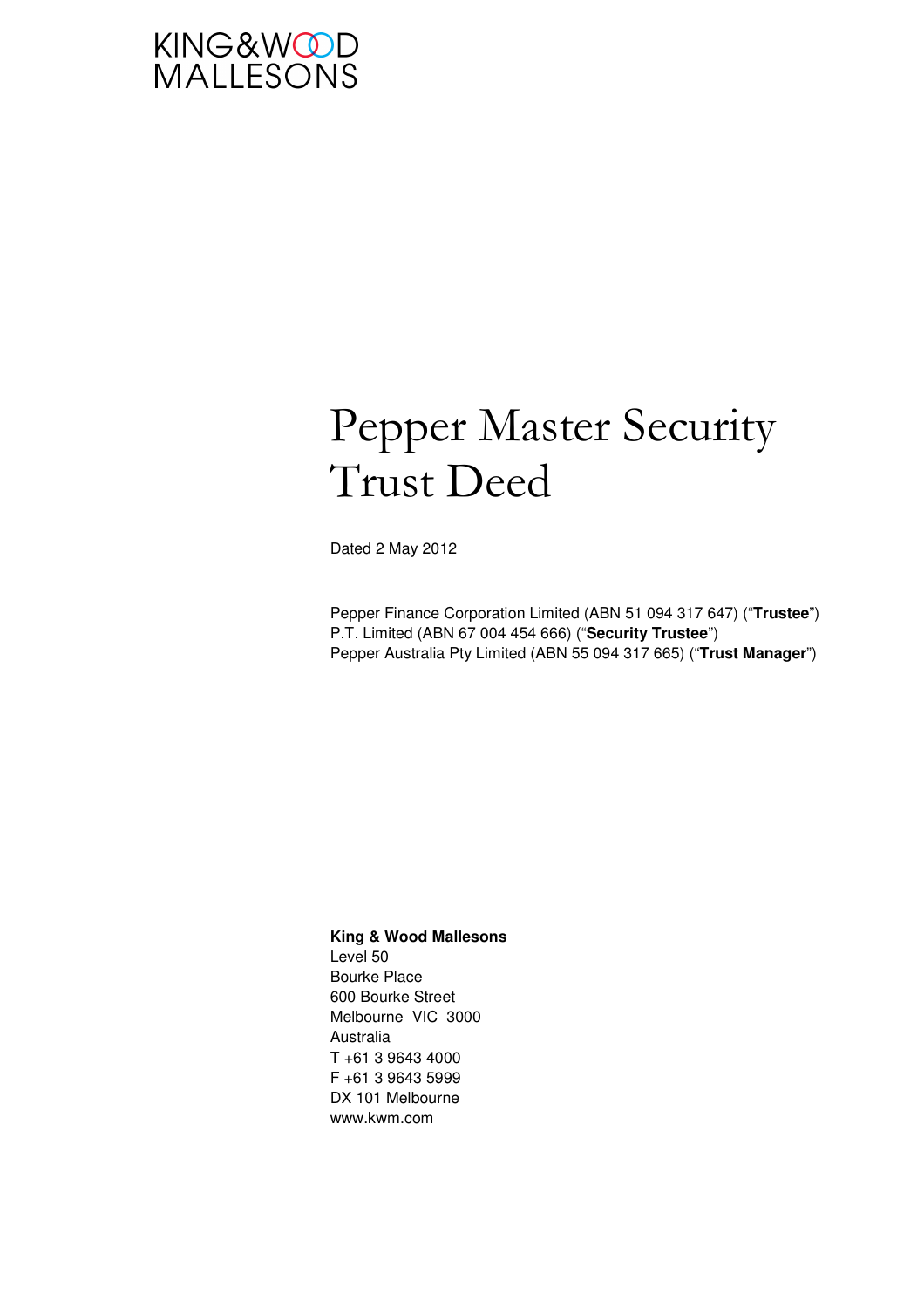## **Pepper Master Security Trust Deed Contents**

| <b>Details</b> |                                                                               | $\mathbf{1}$     |  |
|----------------|-------------------------------------------------------------------------------|------------------|--|
|                | <b>General terms</b>                                                          | $\boldsymbol{2}$ |  |
| 1              | Interpretation                                                                | $\boldsymbol{2}$ |  |
| 1.1            | Definitions                                                                   | $\overline{c}$   |  |
| 1.2            | References to certain general terms                                           | 12               |  |
| 1.3            | Headings                                                                      | 13               |  |
| 1.4            | <b>Business Day</b>                                                           | 13               |  |
| 1.5            | Inconsistency                                                                 | 13               |  |
| 1.6            | Capacity                                                                      | 13               |  |
| 1.7            | <b>Parties to Master Documents</b>                                            | 14               |  |
| $\mathbf 2$    | <b>Declaration of Security Trust</b>                                          | 16               |  |
| 2.1            | <b>Declaration of Security Trust</b>                                          | 16               |  |
| 2.2            | Name of Security Trust                                                        | 16               |  |
| 2.3            | <b>Duration of Security Trust</b>                                             | 16               |  |
| 3              | General powers, rights and responsibilities                                   | 16               |  |
| 3.1            | Appointment                                                                   | 16               |  |
| 3.2            | Extent of obligations                                                         | 16               |  |
| 3.3            | Binding nature of relationship                                                | 16               |  |
| 3.4            | Excluded roles and duties                                                     | 16               |  |
| 3.5            | Exercise of rights and compliance with obligations                            | 17               |  |
| 4              | <b>Security Trustee's duties to Secured Creditors</b>                         |                  |  |
| 5              | How and when the Security Trustee acts                                        | 17               |  |
| 5.1            | After instructions from the Secured Creditors                                 | 17               |  |
| 5.2            | Matters requiring an Extraordinary Resolution                                 | 18               |  |
| 5.3            | Matters requiring a Special Quorum Resolution                                 | 19               |  |
| 5.4            | <b>Ruling Secured Creditor consents</b>                                       | 21               |  |
| 5.5            | <b>Ordinary Resolutions</b>                                                   | 21               |  |
| 5.6            | Security Trustee's rights in connection with resolutions                      | 21               |  |
| 5.7            | <b>Meetings Provisions</b>                                                    | 21               |  |
| 6              | <b>Security Trustee's relationship with Secured Creditors</b>                 | 21               |  |
| 6.1            | Awareness of certain events                                                   | 21               |  |
| 6.2            | Assuming compliance                                                           | 22               |  |
| 6.3            | Limit on disclosure obligations                                               | 22               |  |
| 6.4            | No further obligations                                                        | 22               |  |
| 6.5            | Individual responsibility of Secured Creditors                                | 23               |  |
| 6.6            | Other interests and dealings                                                  | 23               |  |
| 6.7<br>6.8     | Dealing in different capacities<br>Separate entities                          | 23<br>24         |  |
| $\overline{7}$ | Delegation and reliance on advice                                             | 24               |  |
| 7.1            |                                                                               |                  |  |
| 7.2            | Power to delegate<br>Security Trustee may rely on communications and opinions | 24<br>24         |  |
|                |                                                                               |                  |  |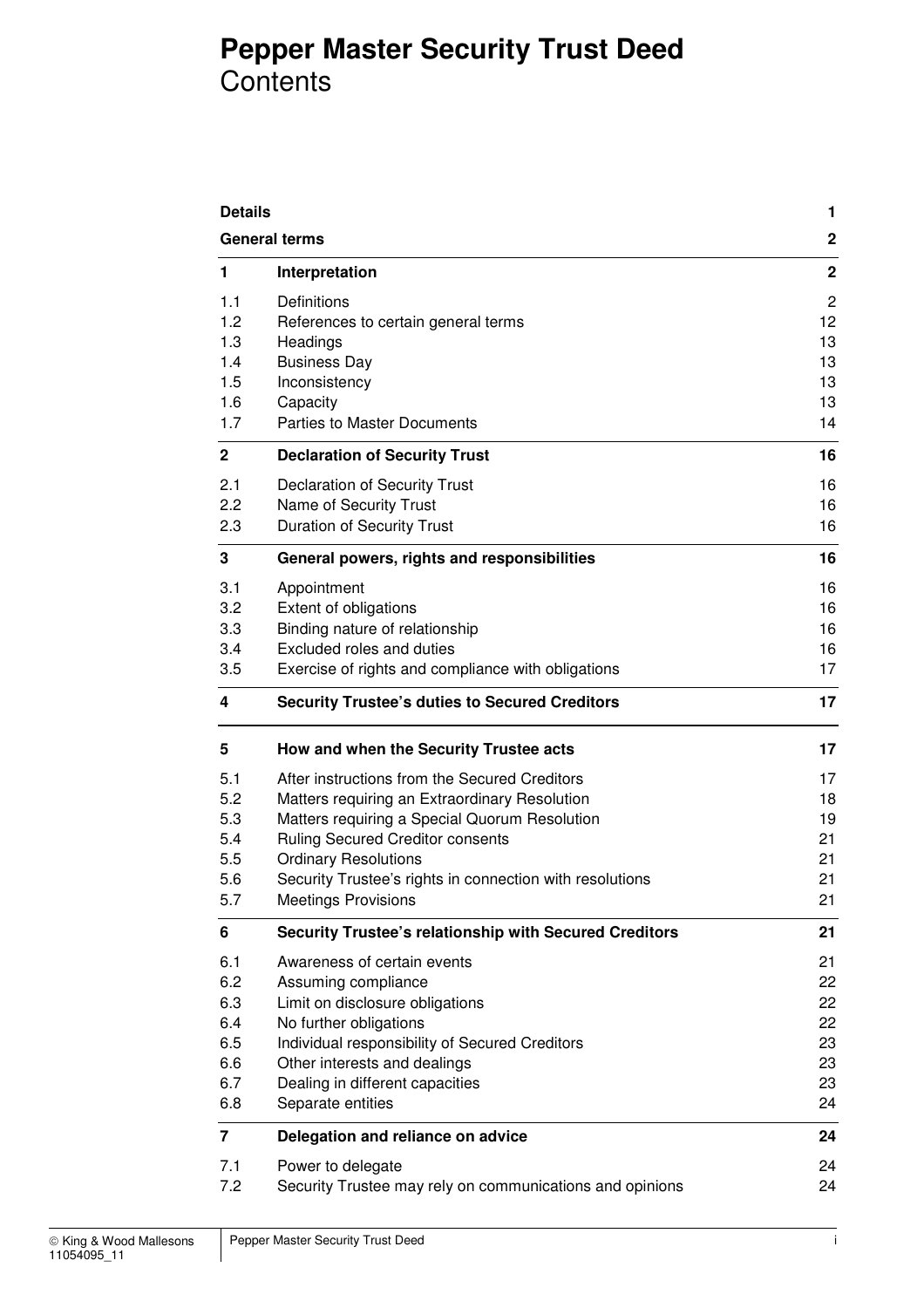| 7.3                                                                                 | Dispute or ambiguity                                                                                                                                                                                                                                                                                                                                                                                          |                                                                      |  |
|-------------------------------------------------------------------------------------|---------------------------------------------------------------------------------------------------------------------------------------------------------------------------------------------------------------------------------------------------------------------------------------------------------------------------------------------------------------------------------------------------------------|----------------------------------------------------------------------|--|
| 8                                                                                   | Security Trustee indemnity and limitation of liability                                                                                                                                                                                                                                                                                                                                                        |                                                                      |  |
| 8.1<br>8.2<br>8.3<br>8.4<br>8.5                                                     | Indemnity<br><b>Legal Costs</b><br>Limitation of Security Trustee's liability<br>Liability must be limited and must be indemnified<br>Exoneration                                                                                                                                                                                                                                                             | 25<br>25<br>26<br>26<br>26                                           |  |
| 9                                                                                   | <b>Change of Security Trustee</b>                                                                                                                                                                                                                                                                                                                                                                             | 27                                                                   |  |
| 9.1<br>9.2<br>9.3<br>9.4<br>9.5<br>9.6<br>9.7<br>9.8<br>9.9<br>9.10<br>9.11<br>9.12 | Removal by Ruling Secured Creditor or Secured Creditors<br>Removal<br>Mandatory retirement<br>Voluntary retirement<br>When retirement or removal takes effect<br>Appointment of successor security trustee<br>Notice to Designated Rating Agency<br>Costs of retirement or removal<br>Security Trustee to deliver documents<br>Further steps<br>Discharge of further obligations<br>Trustee further assurance | 27<br>27<br>27<br>28<br>28<br>28<br>28<br>29<br>29<br>29<br>29<br>29 |  |
| 10                                                                                  | <b>Representations and warranties</b>                                                                                                                                                                                                                                                                                                                                                                         |                                                                      |  |
| 10.1<br>10.2<br>10.3<br>10.4                                                        | Representations and warranties by all parties<br>Representations and warranties by the Trustee<br>Repetition of representations and warranties<br>Reliance                                                                                                                                                                                                                                                    | 30<br>30<br>31<br>31                                                 |  |
| 11                                                                                  | <b>Undertakings</b>                                                                                                                                                                                                                                                                                                                                                                                           | 31                                                                   |  |
| 11.1<br>11.2                                                                        | Undertakings of the Trustee<br>Undertakings of the Trust Manager                                                                                                                                                                                                                                                                                                                                              | 31<br>33                                                             |  |
| 12                                                                                  | <b>Consequences of an Event of Default</b>                                                                                                                                                                                                                                                                                                                                                                    | 33                                                                   |  |
| 12.1<br>12.2<br>12.3<br>12.4<br>12.5                                                | Security Trustee may take action<br>Actions on the occurrence of an Event of Default<br>Instructions to Security Trustee<br>Notice to the Trustee<br>Restriction on Secured Creditors exercising rights against the<br><b>Trustee</b>                                                                                                                                                                         | 33<br>34<br>34<br>35<br>35                                           |  |
| 13                                                                                  | <b>Distribution of payments</b>                                                                                                                                                                                                                                                                                                                                                                               | 35                                                                   |  |
| 13.1<br>13.2<br>13.3                                                                | Order of distribution before an Event of Default and<br>enforcement<br>Order of distribution after an Event of Default and<br>enforcement<br>Trustee's right of indemnity and lien                                                                                                                                                                                                                            |                                                                      |  |
| 14                                                                                  | <b>Payments</b>                                                                                                                                                                                                                                                                                                                                                                                               | 36                                                                   |  |
| 14.1<br>14.2<br>14.3                                                                | Manner of payment<br>Direction to pay<br>Currency of payment                                                                                                                                                                                                                                                                                                                                                  | 36<br>36<br>36                                                       |  |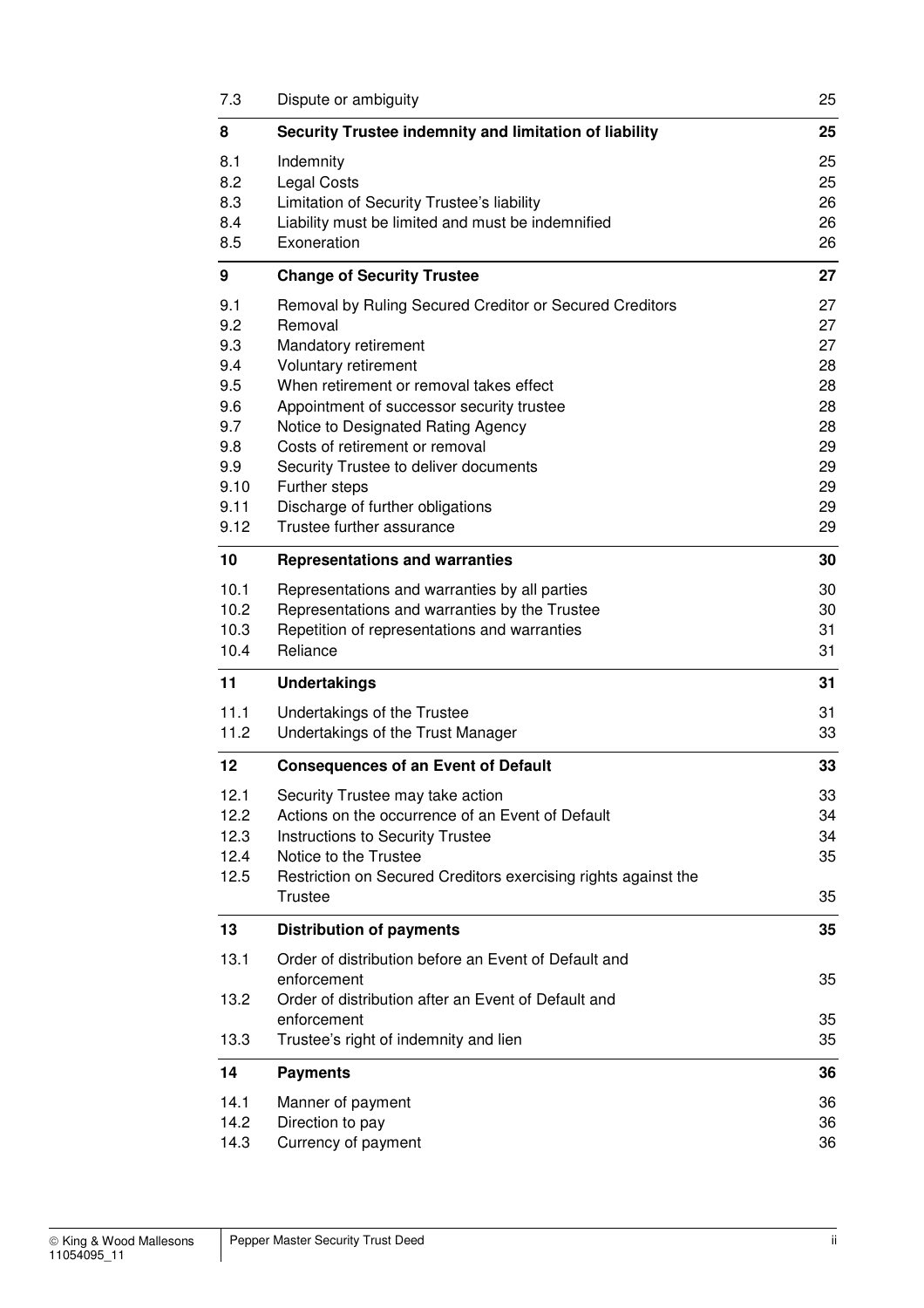| 15<br><b>Fees</b> |                                                                           | 37       |  |
|-------------------|---------------------------------------------------------------------------|----------|--|
| 16                | <b>Costs and indemnities</b>                                              | 37       |  |
| 16.1              | What the Trustee agrees to pay                                            | 37       |  |
| 16.2              | Indemnity                                                                 | 37       |  |
| 16.3              | Items included in loss, liability and Costs                               | 38<br>39 |  |
| 16.4<br>16.5      | Payment of third party losses<br>Currency conversion on judgment debt     | 39       |  |
| 16.6              | Payment for obligations                                                   | 39       |  |
| 16.7              | Apportionment                                                             | 39       |  |
| 17                | <b>Administrative matters</b>                                             | 39       |  |
| 17.1              | Deposit of documents                                                      | 39       |  |
| 17.2              | Registration                                                              | 39       |  |
| 17.3              | PPSA further steps                                                        | 40       |  |
| 17.4              | Authority to fill in blanks                                               | 40       |  |
| 17.5              | Costs of further steps                                                    | 40       |  |
| 17.6              | Exclusion of PPSA provisions                                              | 40       |  |
| 18                | Rights the Security Trustee may exercise at any time                      | 41       |  |
| 18.1              | Security Trustee may enter<br>Reasonable notice of entry                  | 41       |  |
| 18.2<br>18.3      | Right to rectify                                                          | 41<br>41 |  |
| 18.4              | Security Trustee not mortgagee in possession                              | 41       |  |
| 19                | <b>Limitation of liability</b>                                            | 41       |  |
|                   |                                                                           |          |  |
| 20                | <b>Authorisations</b>                                                     | 42       |  |
| 20.1              | Representation and warranty                                               | 42       |  |
| 20.2              | Undertaking                                                               | 42       |  |
| 21                | <b>AML</b>                                                                | 42       |  |
| 21.1              | <b>AML/CTF Law obligations</b>                                            | 42       |  |
| 21.2              | Failure to comply with obligations                                        | 43       |  |
| 22                | <b>Privacy</b>                                                            | 43       |  |
| 22.1              | Exchange of information                                                   | 43       |  |
| 22.2              | Consents and disclosures                                                  | 44       |  |
| 22.3              | Use and disclosure of Personal Information                                | 44       |  |
| 22.4<br>22.5      | Compliance with Privacy Laws, requests and directions<br>Notice of breach | 44<br>44 |  |
| 23                | <b>Code of Banking Practice</b>                                           | 44       |  |
| 24                | Variations, waivers and determinations                                    | 45       |  |
| 24.1              | Variations without consent of Secured Creditors                           | 45       |  |
| 24.2              | Variations with consent of Secured Creditors                              | 45       |  |
| 24.3              | Application of variations                                                 | 45       |  |
| 24.4              | Variation by Series Notice, Notice of Creation of Trust or                |          |  |
|                   | Notice of Creation of Securities Trust                                    | 46       |  |
| 24.5              | Different method of variation provided in Transaction                     |          |  |
|                   | Document                                                                  | 46       |  |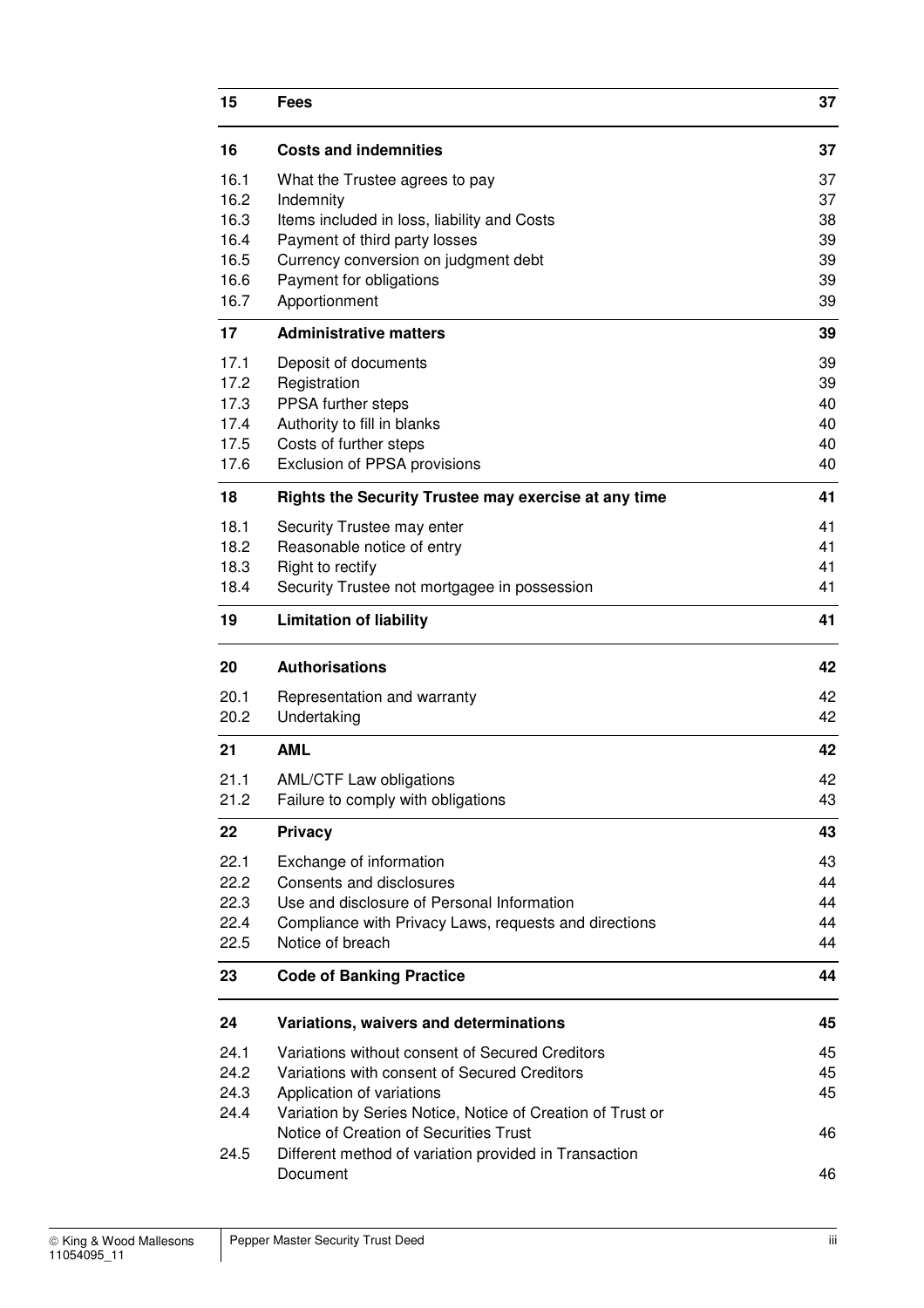| 24.6           | Security Trustee may give certain waivers and make certain  |          |
|----------------|-------------------------------------------------------------|----------|
|                | determinations                                              | 46       |
| 24.7           | Different method of waiver provided in Transaction Document | 46       |
| 24.8           | <b>Rating Notification</b>                                  | 46       |
| 24.9           | Method of amending                                          | 47       |
| 25             | <b>Dealing with interests</b>                               | 47       |
| 25.1           | No dealing by Trustee                                       | 47       |
| 25.2           | No dealing by Security Trustee                              | 47       |
| 25.3           | Dealings by Custodian                                       | 47       |
| 25.4<br>25.5   | Dealings by Trust Manager                                   | 47<br>47 |
| 25.6           | Dealings by Servicer<br>Dealings by Originator              | 47       |
|                |                                                             |          |
| 26             | Notices and other communications                            | 47       |
| 26.1           | Form - all communications                                   | 47       |
| 26.2<br>26.3   | Form - communications sent by email<br>Delivery             | 48<br>48 |
| 26.4           | When effective                                              | 48       |
| 26.5           | When taken to be received                                   | 48       |
| 26.6           | Receipt outside business hours                              | 49       |
| 26.7           | <b>Communications to Noteholders</b>                        | 49       |
| 27             | <b>GST</b>                                                  | 49       |
| 27.1           | Construction                                                | 49       |
| 27.2           | <b>Consideration GST exclusive</b>                          | 49       |
| 27.3           | Payment of GST                                              | 49       |
| 27.4           | Timing of GST payment                                       | 49       |
| 27.5           | Tax Invoice                                                 | 50       |
| 27.6           | Adjustment event                                            | 50       |
| 27.7           | Reimbursements                                              | 50       |
| 28             | General                                                     | 50       |
| 28.1           | Application to Transaction Documents                        | 50       |
| 28.2           | Prompt performance                                          | 50       |
| 28.3           | Consents                                                    | 50       |
| 28.4           | Certificates<br>Discretion in exercising rights             | 50<br>51 |
| 28.5<br>28.6   | Partial exercising of rights                                | 51       |
| 28.7           | No liability for loss                                       | 51       |
| 28.8           | Conflict of interest                                        | 51       |
| 28.9           | Security Trustee or Receiver in possession                  | 51       |
| 28.10          | Remedies cumulative                                         | 51       |
| 28.11          | Other Encumbrances or judgments                             | 51       |
| 28.12          | Continuing security                                         | 52       |
| 28.13          | Indemnities                                                 | 52       |
| 28.14          | Rights and obligations are unaffected                       | 52       |
| 28.15          | Inconsistent law                                            | 52       |
| 28.16          | Supervening legislation                                     | 52       |
| 28.17<br>28.18 | Time of the essence<br>Variation and waiver                 | 52<br>52 |
| 28.19          | Confidentiality                                             | 52       |
|                |                                                             |          |
|                |                                                             |          |
| 28.20<br>28.21 | Receipts<br>Each signatory bound                            | 53<br>53 |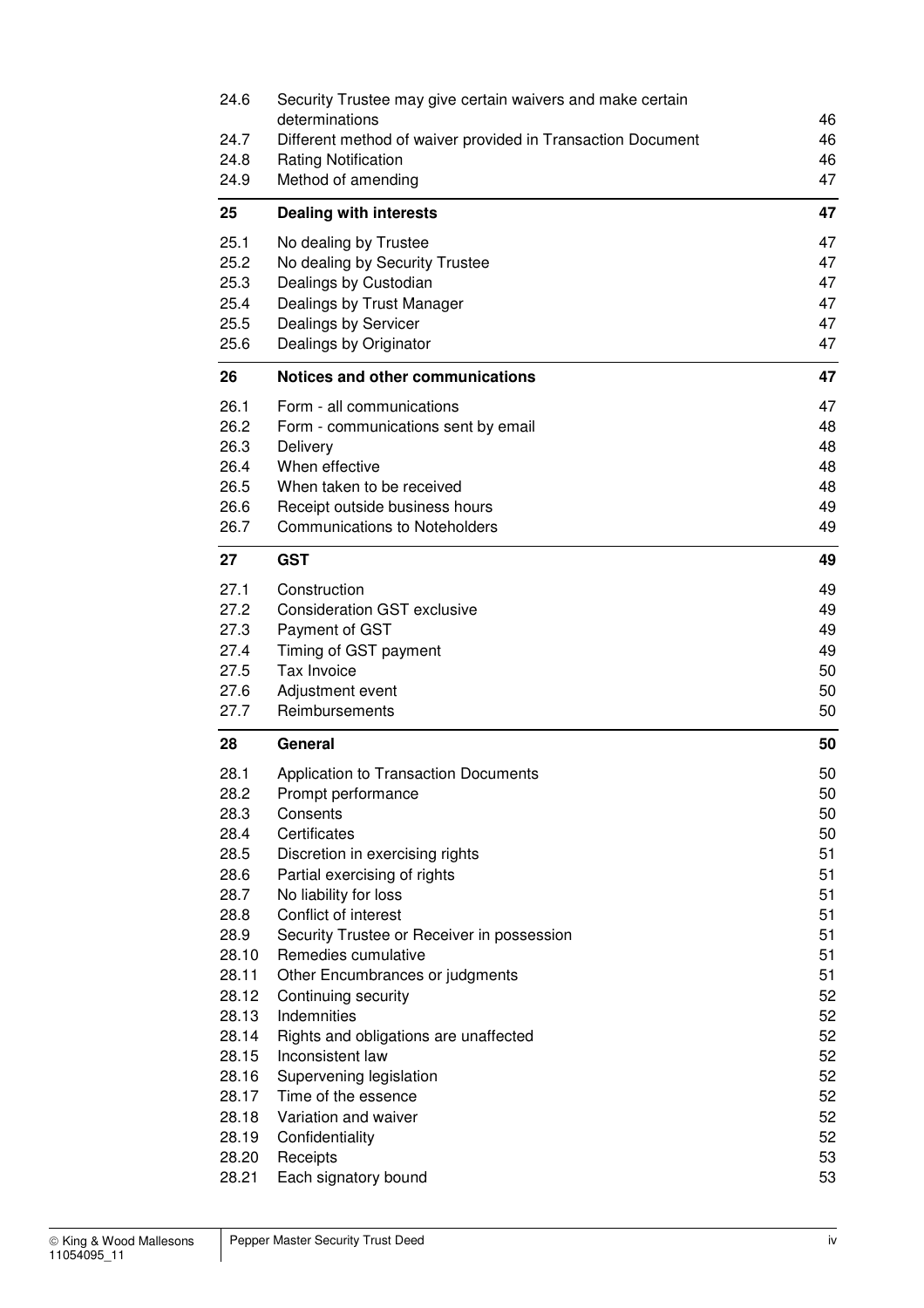|                                                         | 28.22 Further assistance                    |    |
|---------------------------------------------------------|---------------------------------------------|----|
| 28.23                                                   | Counterparts                                |    |
| 28.24                                                   | Governing law and jurisdiction              |    |
| 28.25                                                   | Serving documents                           |    |
|                                                         | 28.26 Trustee may act through Trust Manager | 54 |
| 28.27                                                   | Australian Financial Services Licence       |    |
| 55<br>Schedule 1 – Notice of Creation of Security Trust |                                             |    |
|                                                         | <b>Schedule 2 – Meetings Provisions</b>     | 57 |
| <b>Signing page</b>                                     |                                             | 66 |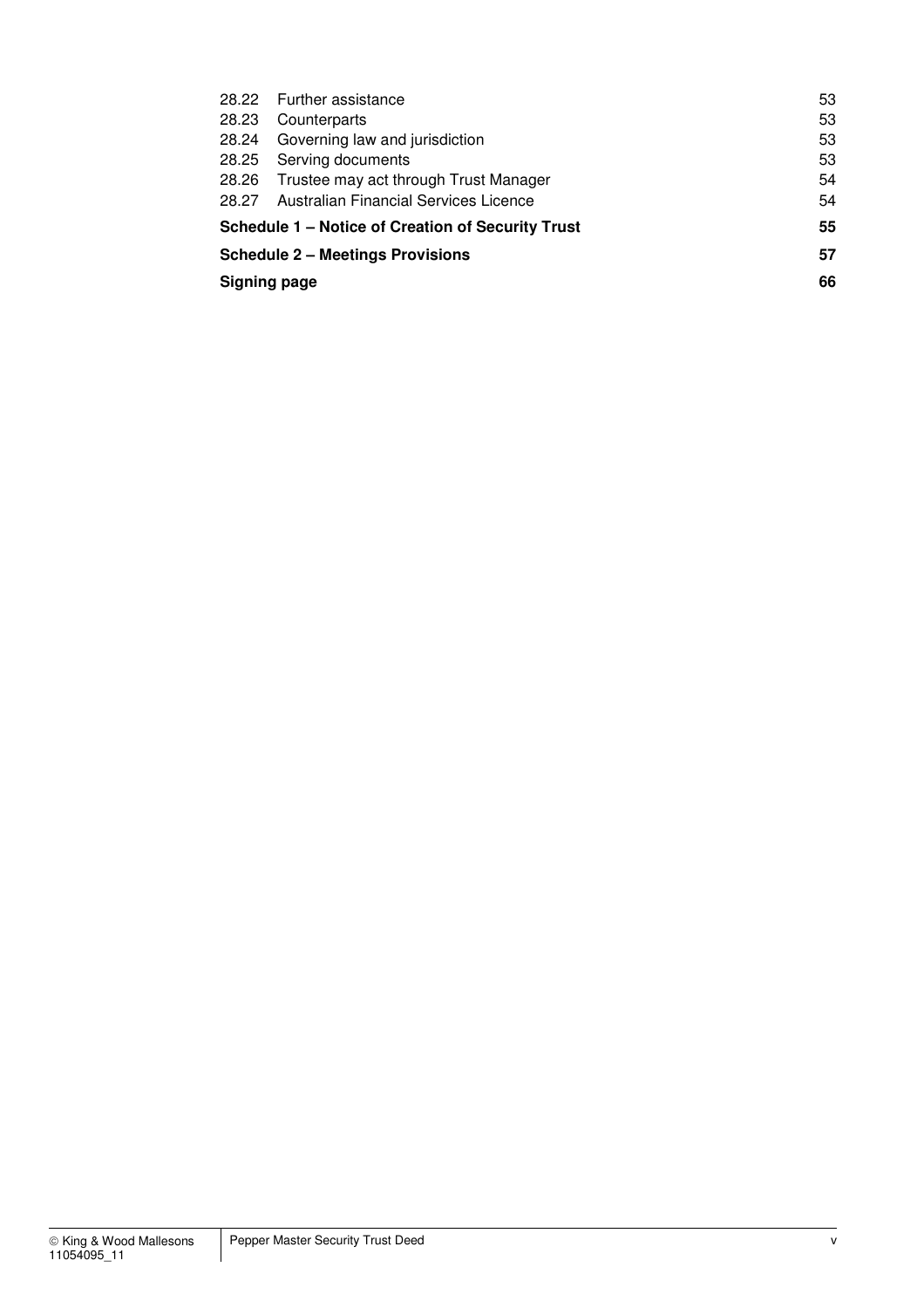## **Pepper Master Security Trust Deed**

## Details

| <b>Parties</b>       | Trustee, Security Trustee and Trust Manager. |                                                                    |
|----------------------|----------------------------------------------|--------------------------------------------------------------------|
| <b>Trustee</b>       | Name                                         | <b>Pepper Finance Corporation Limited</b>                          |
|                      | <b>ABN</b>                                   | 51 094 317 647                                                     |
|                      | Address                                      | Level 9, 146 Arthur Street, North Sydney NSW<br>2060               |
|                      | Fax                                          | +61 2 9463 4666                                                    |
|                      | Email                                        | tlawler@pepperhomeloans.com.au                                     |
|                      | Attention                                    | The Treasurer                                                      |
| <b>Security</b>      | Name                                         | P.T. Limited                                                       |
| <b>Trustee</b>       | <b>ABN</b>                                   | 67 004 454 666                                                     |
|                      | <b>Address</b>                               | Level 12, Angel Place, 123 Pitt Street, Sydney<br><b>NSW 2000</b>  |
|                      | Fax                                          | +61 2 8256 1424                                                    |
|                      | Attention                                    | Manager, Transaction Management, Trust and<br><b>Fund Services</b> |
| <b>Trust Manager</b> | Name                                         | <b>Pepper Australia Pty Limited</b>                                |
|                      | <b>ABN</b>                                   | 55 094 317 665                                                     |
|                      | <b>Address</b>                               | Level 9, 146 Arthur Street, North Sydney NSW<br>2060               |
|                      | Fax                                          | +61 2 9463 4666                                                    |
|                      | Email                                        | tlawler@pepperhomeloans.com.au                                     |
|                      | Attention                                    | The Treasurer                                                      |
| <b>Governing law</b> | <b>New South Wales</b>                       |                                                                    |
| Date of deed         | See Signing page                             |                                                                    |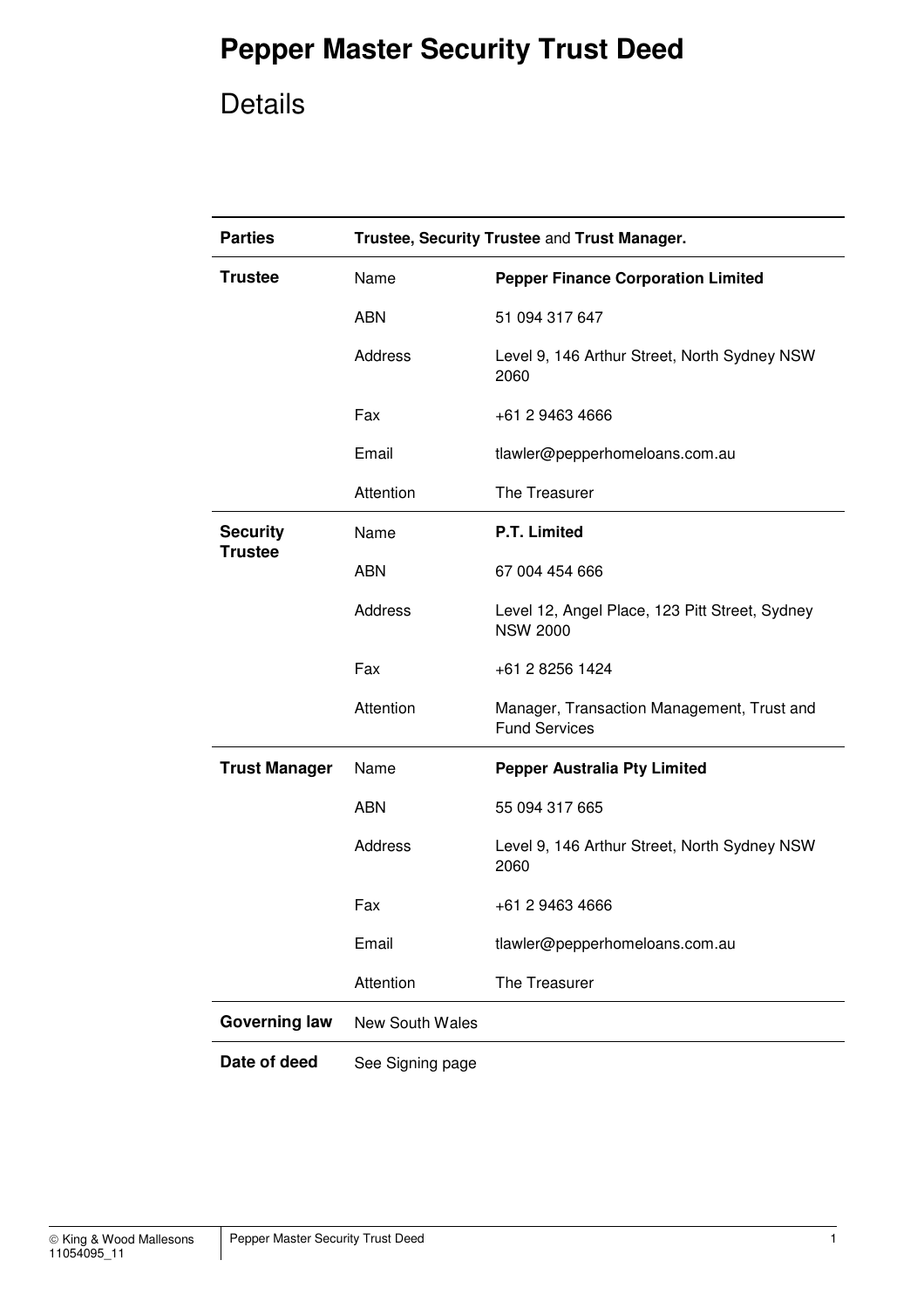## **Pepper Master Security Trust Deed**

## General terms

## **1 Interpretation**

### **1.1 Definitions**

These meanings apply unless the contrary intention appears:

**Adverse Rating Effect** means, in respect of the Notes of a Rated Trust, an effect which results in downgrading or withdrawal of the rating of any of those Notes by a Designated Rating Agency of that Trust.

**AML/CTF Law** means any law relating to anti-money laundering or counterterrorism financing or economic and trade sanctions made by a State, Territory, Commonwealth or foreign parliament or other legislative body (including the Anti-Money Laundering and Counter-Terrorism Financing Act 2006 (Cwlth), the Charter of the United Nations Act 1945 (Cwlth) and the Autonomous Sanctions Act 2011 (Cwlth)) and rules, regulations and other instruments for the purposes of those laws (including, without limitation those made by a government agency or regulator).

**Attorney** means, in respect of a Trust, each attorney appointed by the Trustee under the General Security Agreement for that Trust.

**Austraclear System** means the clearing and settlement system operated by Austraclear Ltd (ABN 94 002 060 773) (or any successor) in Australia.

#### **Authorised Investments**:

- (a) in respect of a Rated Trust, means investments in:
	- (i) securities that have a credit rating at least equivalent to the Required Credit Rating for that Trust;
	- (ii) deposits with, or loans guaranteed by or secured over the assets of, an entity that has a credit rating at least equivalent to the Required Credit Rating for that Trust; or
	- (iii) any other asset which is of a type so described in the Series Notice for that Trust.

However, in all cases, the investments must be denominated in Australian dollars and must be capable of being converted to immediately available funds on or before the next Payment Date for Notes of that Trust; and

(b) in respect of any other Trust, means investments in assets of a type so described in the Series Notice for that Trust,

provided in each case an Authorised Investment must not include any investment that is a "securitisation exposure" or a "resecuritisation exposure" in accordance with Prudential Standard APS 120 Securitisation released in May 2011 (and dated January 2012) or any applicable prudential standard or related guide, in each case as amended, supplemented or replaced from time to time.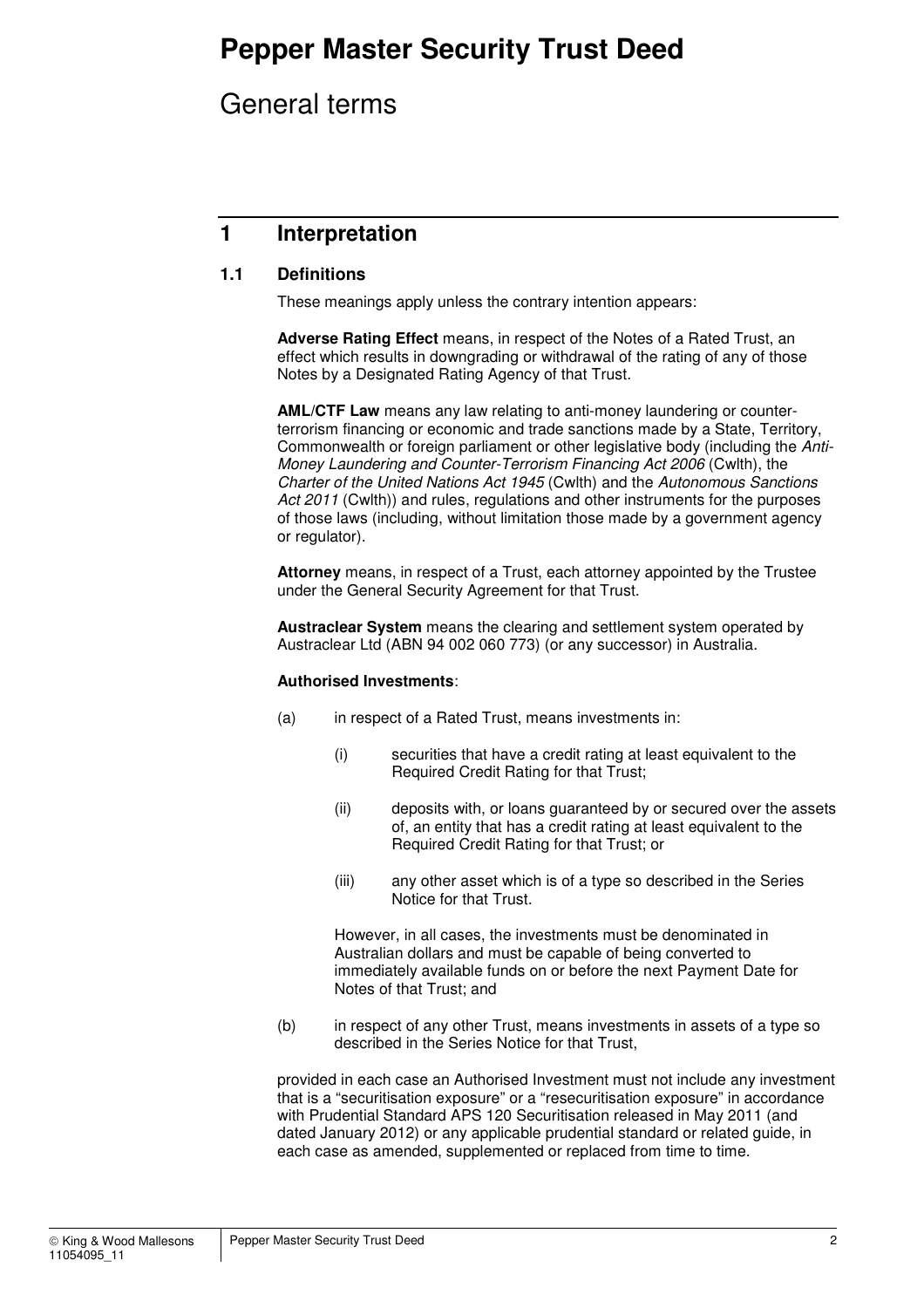**Authorised Officer** means, in respect of a party to a Transaction Document:

- (a) if the party is a company, a director or company secretary of that company, or an officer or employee of that company whose title contains the word "director", "chief", "head", "president", "manager" or "counsel" or a person performing the functions of any of them; or
- (b) any person nominated by that party as an Authorised Officer of that party for the purposes of the Transaction Document.

**Business Day** means a day on which banks are open for general banking business in Sydney (not being a Saturday, Sunday or public holiday in that place).

**Circulating Resolution** means a written resolution of Secured Creditors made in accordance with paragraph 9 ("Circulating Resolutions") of the Meetings Provisions.

**Code of Banking Practice** means the voluntary code of conduct entitled "Code of Banking Practice" published by the Australian Bankers' Association.

**Collateral** in respect of Trust, has the meaning it has in the General Security Agreement for that Trust.

**Collection Account** in respect of a Trust, has the meaning it has in the Series Notice or the General Security Agreement for that Trust (as the case may be).

**Conditions** in respect of a Trust, has the meaning it has in the Note Deed Poll for that Trust.

**Controller** has the meaning it has in the Corporations Act.

**Corporations Act** means the Corporations Act 2001 (Cwlth).

**Costs** include costs, charges and expenses, including those incurred in connection with advisers.

**Counterparty** means each party to any Transaction Document other than the Trustee and the Security Trustee.

**Custodian** means, in respect of a Trust, Perpetual Trustee Company Limited (ABN 42 000 001 007), such other person as may be described as such in the Series Notice for that Trust or such other person as may be appointed to act as such in accordance with the Master Custody Deed.

**Custodian Default** has the meaning given in the Master Custody Deed.

**Dealer** means, in respect of a Trust, each person so described in the Series Notice for that Trust.

**Dealer Agreement** means, in respect of a Trust, any dealer agreement for that Trust.

**Derivative Contract** means, in respect of a Trust, any derivative contract which the Trustee enters into in connection with that Trust. For the purposes of this definition, a "derivative contract" includes any swap, forward agreement, option or other transaction the value of which depends on, or is derived from, the value of assets, liabilities, indices, rates, commodities or other variables, any combination of those transactions or any other similar arrangements.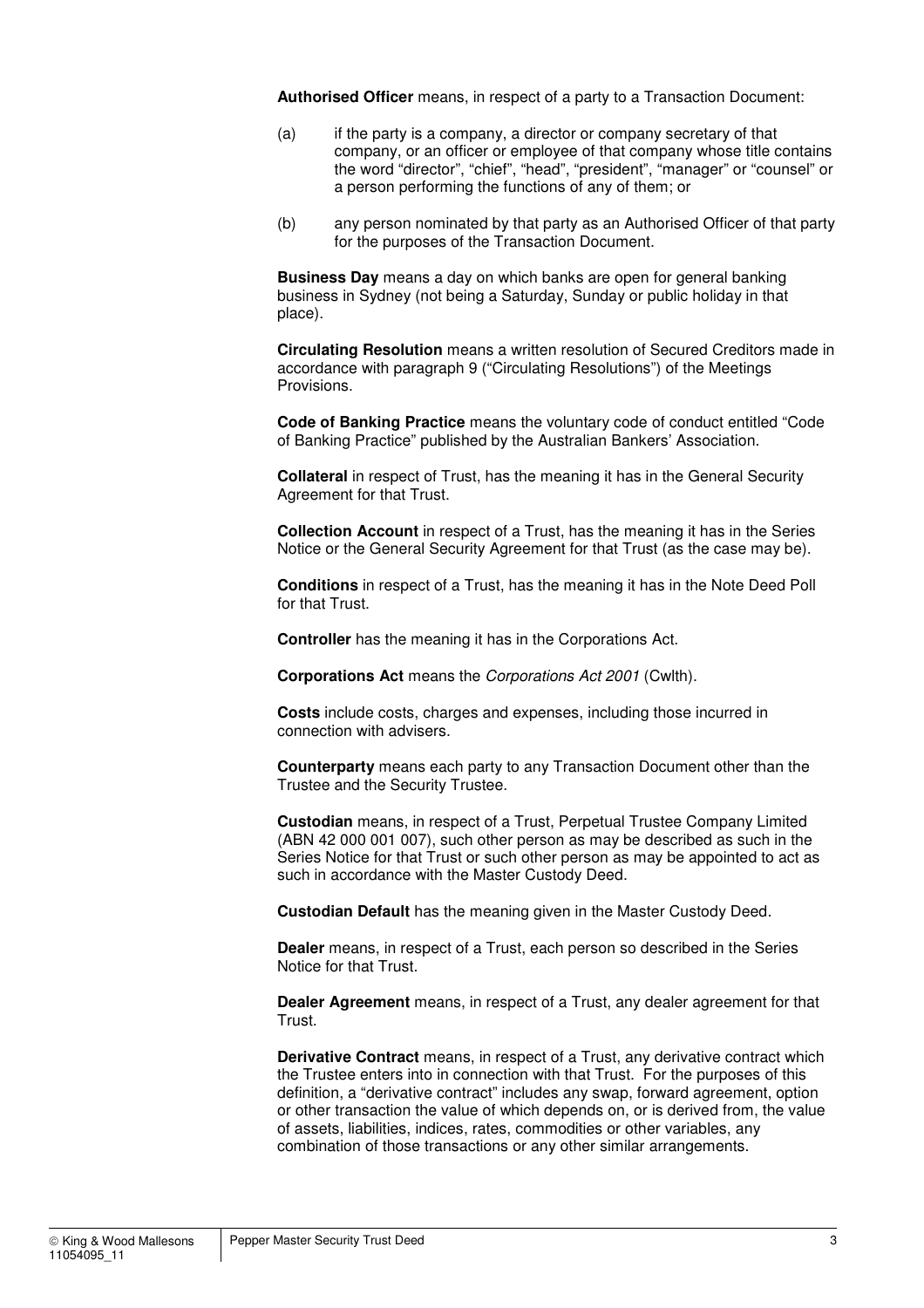**Derivative Counterparty** means, in respect of a Trust, any counterparty to any Derivative Contract for that Trust.

**Designated Rating Agency** means, in respect of a Trust, each rating agency so described in the Series Notice for that Trust.

**Details** means the section of this deed headed "Details".

#### **Encumbrance** means any:

- (a) any "security interest" as defined in sections 12(1) and (2) of the PPSA;
- (b) security for the payment of money or performance of obligations, including a mortgage, charge, lien, pledge, trust, power or title retention or flawed deposit arrangement;
- (c) right, interest or arrangement which has the effect of giving another person a preference, priority or advantage over creditors including any right of set-off;
- (d) right that a person (other than the owner) has to remove something from land (known as a profit à prendre), easement, public right of way, restrictive or positive covenant, lease, or licence to use or occupy; or
- (e) third party right or interest or any right arising as a consequence of the enforcement of a judgment,

or any agreement to create any of them or allow them to exist.

**Event of Default** in respect of a Trust, has the meaning given in the Series Notice.

#### **Extraordinary Resolution** means:

- (a) a resolution passed at a meeting of Secured Creditors by at least 75% of the votes cast; or
- (b) a Circulating Resolution made in accordance with paragraph 9.1(b) ("Passing resolutions by Circulating Resolution") of the Meetings Provisions.

**Financial Report** means a financial report consisting of:

- (a) financial statements; and
- (b) any notes to those financial statements; and
- (c) any directors' declaration about the financial statements and notes,

together with any reports (including any directors' reports) attached to any of those documents or intended to be read with any of them.

**General Security Agreement** means, in respect of a Trust, the general security agreement for that Trust between the Trustee, the Security Trustee and, if applicable, the Trust Manager.

**GST** has the meaning it has in the A New Tax System (Goods and Services Tax) Act 1999 (Cwlth).

A person is **Insolvent** if: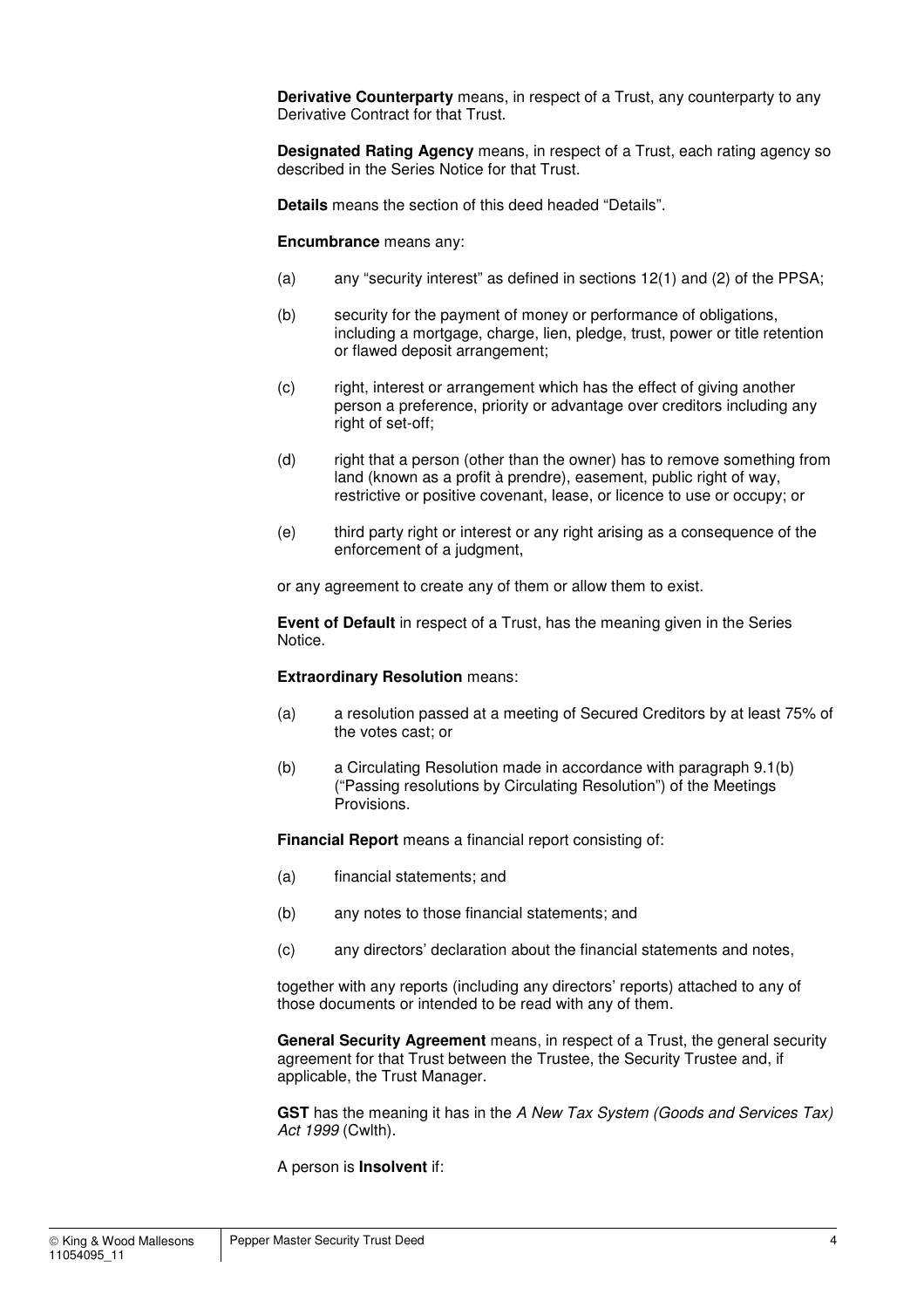- (a) it is (or states that it is) an insolvent under administration or insolvent (each as defined in the Corporations Act);
- (b) it is in liquidation, in provisional liquidation, under administration or wound up or has had a Controller appointed to its property;
- (c) it is subject to any arrangement, assignment, moratorium or composition, protected from creditors under any statute or dissolved (in each case, other than to carry out a reconstruction or amalgamation while solvent on terms approved by the Security Trustee);
- (d) an application or order has been made (and, in the case of an application, it is not stayed, withdrawn or dismissed within 30 days), resolution passed, proposal put forward, or any other action taken, in each case in connection with that person, which is preparatory to or could result in any of (a), (b) or (c) above;
- (e) it is taken (under section 459F(1) of the Corporations Act) to have failed to comply with a statutory demand;
- $(f)$  it is the subject of an event described in section 459C(2)(b) or section 585 of the Corporations Act (or it makes a statement from which the Security Trustee reasonably deduces it is so subject);
- $(q)$  it is otherwise unable to pay its debts when they fall due; or
- (h) something having a substantially similar effect to (a) to (g) happens in connection with that person under the law of any jurisdiction.

**Liquidity Facility** means, in respect of a Trust, any liquidity facility provided under a Liquidity Facility Agreement for that Trust.

**Liquidity Facility Agreement** means, in respect of a Trust, any liquidity facility agreement for that Trust designated as such in the Series Notice for that Trust.

**Liquidity Facility Provider** means, in respect of a Trust, any person who provides a Liquidity Facility for that Trust.

**Master Custody Deed** means the document entitled "Pepper Master Custody Deed" dated on or about the date of this deed between the Custodian, the Trustee and the Trust Manager.

**Master Documents** means:

- (a) this deed;
- (b) the Master Trust Deed;
- (c) the Master Servicer Deed;
- (d) the Master Management Deed;
- (e) the Master Custody Deed; and
- (f) any Master Origination Deed.

**Master Management Deed** means the document entitled "Pepper Master Management Deed" dated on or about the date of this deed between the Trustee and the Trust Manager.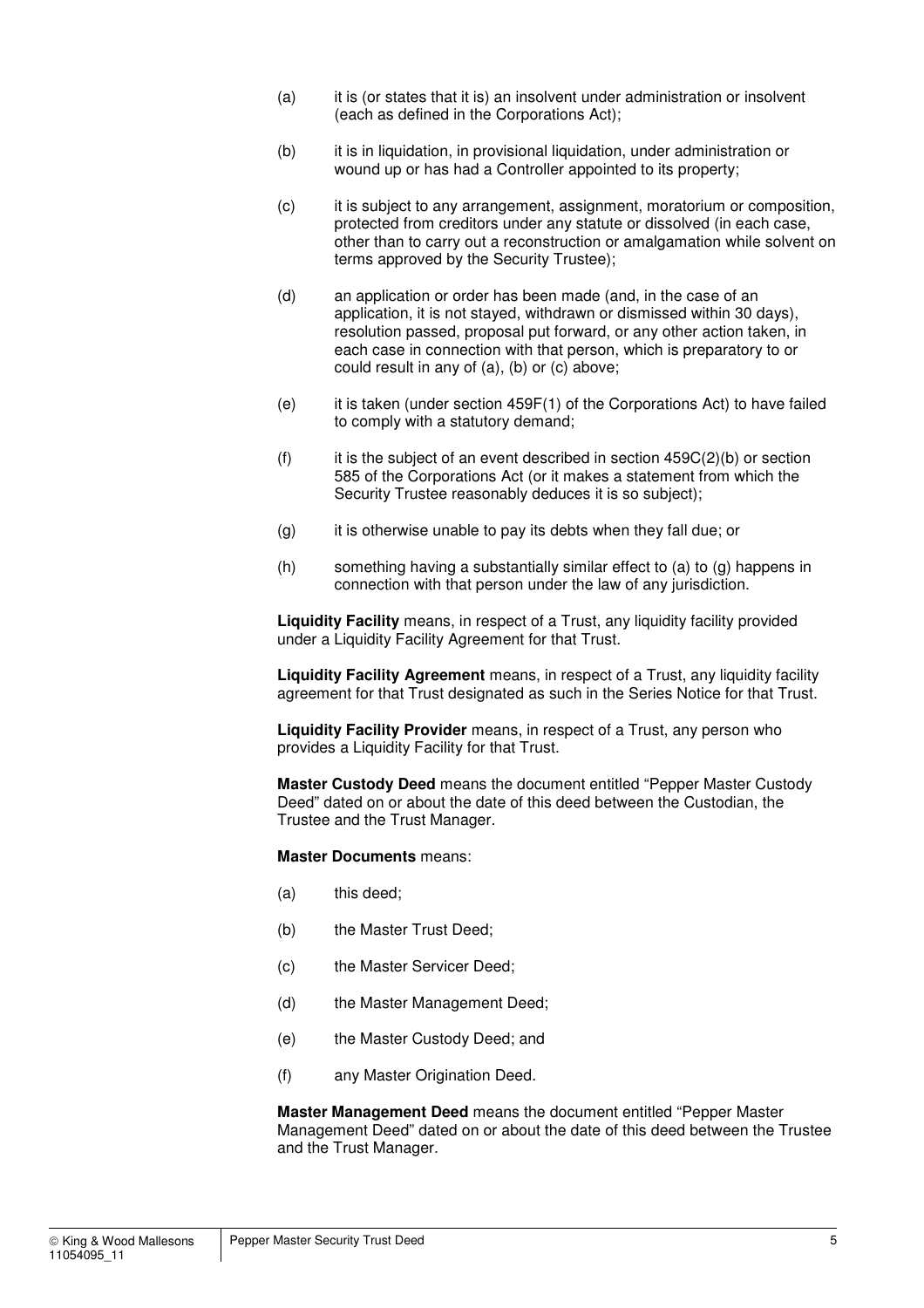**Master Origination Deed** means each document dated on or after the date of this deed between, among others, the Trustee, the Trust Manager and one or more originators which identifies itself as a "Master Origination Deed" for the purposes of this deed.

**Master Servicer Deed** means the document entitled "Pepper Master Servicer Deed" dated on or about the date of this deed between the Trustee, the Servicer and the Trust Manager.

**Master Trust Deed** means the document entitled "Pepper Master Trust Deed" dated on or about the date of this deed between the Trustee and the Trust Manager.

**Meetings Provisions** means the provisions relating to meetings of Secured Creditors set out in schedule 2 ("Meetings Provisions").

**Named Party** has the meaning given to it in clause 1.7 ("Parties to Master Documents").

**Note** in respect of a Trust, has the meaning it has in the Conditions in respect of that Trust.

**Note Deed Poll** means, in respect of a Trust, the note deed poll for that Trust made by the Trustee.

**Noteholder** in respect of a Trust, has the meaning given in the Conditions in respect of that Trust.

**Note Register** has the meaning given in the Master Trust Deed.

**Notice of Creation of Security Trust** means a completed notice in the form set out in schedule 1 ("Notice of Creation of Security Trust").

**Notice of Creation of Trust** has the meaning it has in the Master Trust Deed.

**Notification Date** means the date stated in the document sent to Secured Creditors setting out a Circulating Resolution.

**Ordinary Resolution** means:

- (a) a resolution passed at a meeting of Secured Creditors by at least 50% of the votes cast; or
- (b) a Circulating Resolution made in accordance with paragraph 9.1(a) ("Passing resolutions by Circulating Resolution") of the Meetings Provisions.

**Originator** means, in respect of a Trust, Pepper Homeloans Pty Ltd (ABN 86 092 110 079), such other person as may be described as such in the Series Notice for that Trust or such other person as may be appointed to act as such in accordance with a Master Origination Deed.

**Payment Date** in respect of a Trust, has the meaning given in the Series Notice for that Trust.

**Personal Information** has the meaning it has in the Privacy Act.

**Potential Event of Default** means, in respect of a Trust, an event which, with the giving of notice, lapse of time or fulfilment of any condition, would be likely to become an Event of Default in respect of that Trust.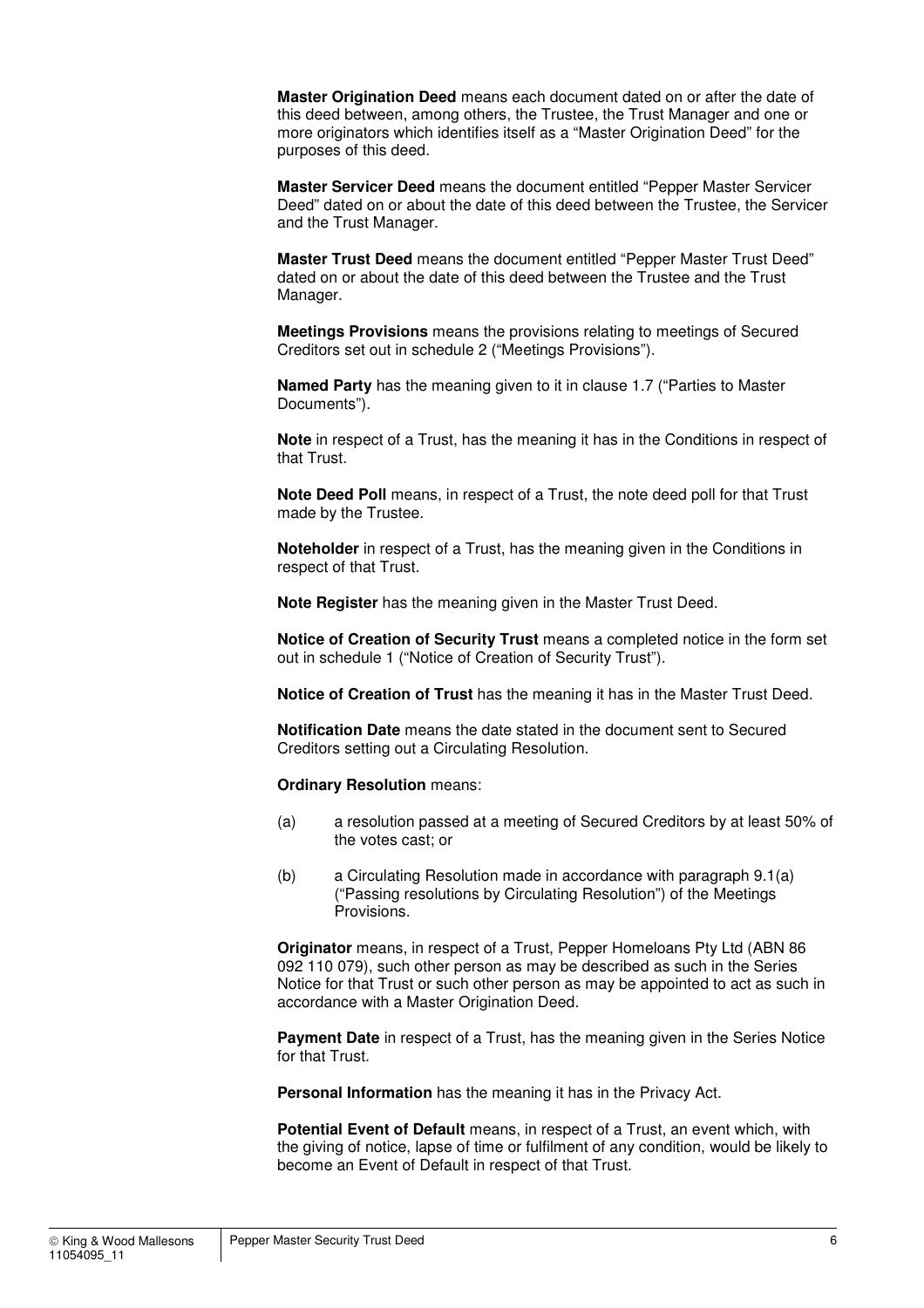**PPSA** means the Personal Properties Securities Act 2009 (Cwlth).

**Privacy Act** means the Privacy Act 1988 (Cwlth).

**Privacy Commissioner** means the Federal Privacy Commissioner appointed under the Privacy Act.

**Privacy Laws** means:

- (a) the Privacy Act;
- (b) any approved privacy code (as defined in the Privacy Act) which binds any of the parties to the Transaction Documents or the transactions contemplated by them; and
- (c) any other law, code, guideline or policy relating to the collection, use, disclosure or storage of, or granting of access rights to, personal information which binds any of the parties to the Transaction Documents or the transactions contemplated by them.

**Proxy** means a person appointed as a proxy for a Secured Creditor under a Proxy Form.

**Proxy Form** means, in respect of a meeting of Secured Creditors of a Trust, a notice in writing in the form available from the Security Trustee.

**Rated Trust** means a Trust the Notes of which have been rated by a Designated Rating Agency of that Trust.

**Rating Notification** in relation to a Trust and to an event or circumstance, means a written confirmation to the Trustee from the Trust Manager that it has notified each Designated Rating Agency in respect of the Trust of the event or a circumstance and that the Trust Manager is satisfied that the event or circumstance is unlikely to result in an Adverse Rating Effect.

**Receivables Acquisition Agreement** means, in respect of a Trust, any receivables acquisition agreement referred to in the Series Notice for that Trust.

**Receiver** includes a receiver or receiver and manager.

**Related Body Corporate** has the meaning it has in the Corporations Act.

**Related Entity** has the meaning it has in the Corporations Act.

**Restricted Assets** has the meaning given to it in the General Security Agreement.

**Required Credit Rating** means, in respect of a Rated Trust, the credit rating so described in the Series Notice for that Trust.

**Ruling Secured Creditor** means, in respect of a Trust, the Secured Creditor (if any) nominated as such in the Series Notice for that Trust.

**Secured Creditor** means, in respect of a Trust:

- (a) the Security Trustee (for its own account);
- (b) the Trust Manager;
- (c) the Servicer;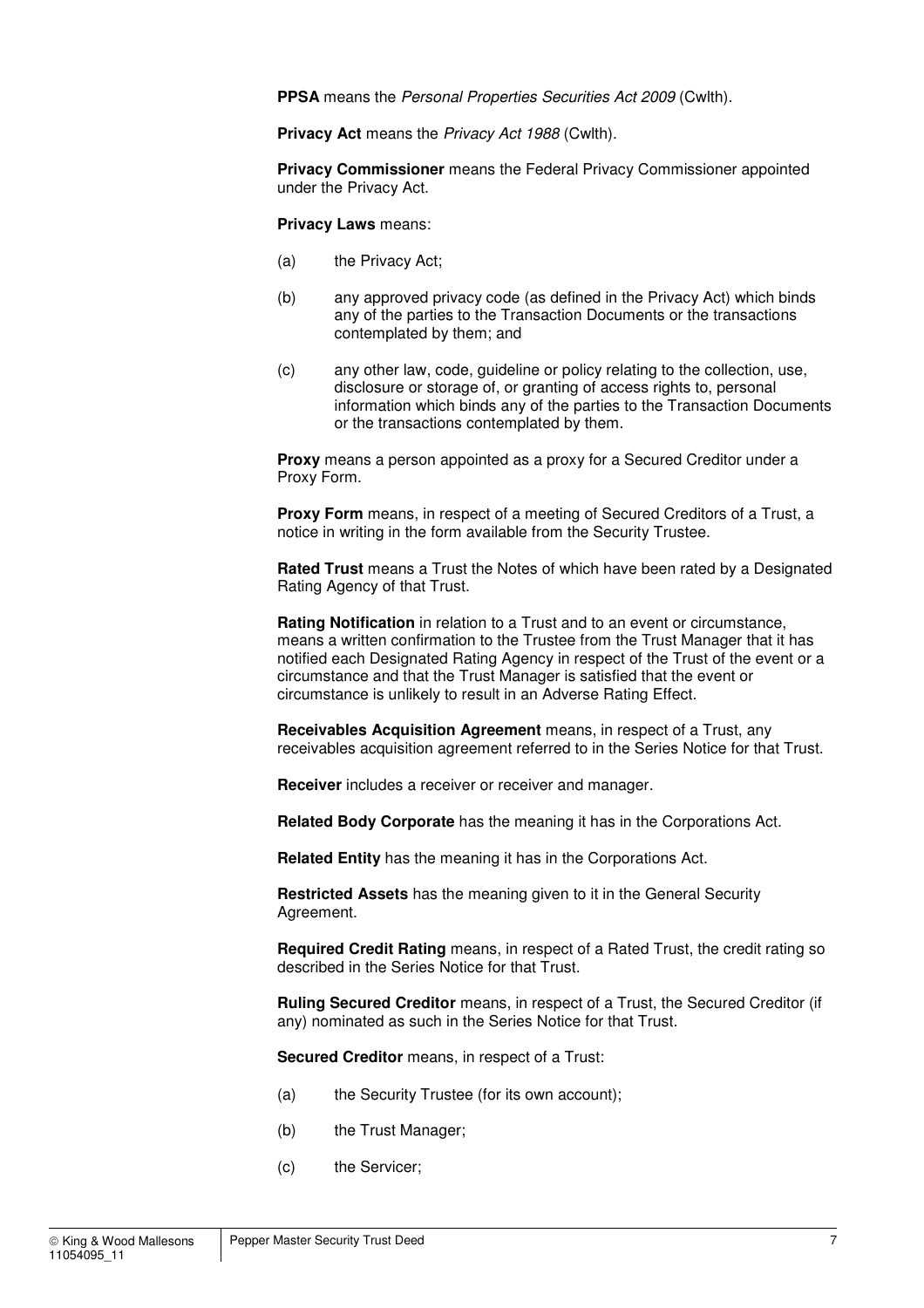- (d) the Custodian;
- (e) each Noteholder for that Trust;
- (f) any Warehouse Facility Provider for that Trust;
- (g) each Derivative Counterparty for that Trust;
- (h) each Liquidity Facility Provider for that Trust;
- (i) any Support Facility Provider for that Trust;
- (j) any Originator for that Trust;
- (k) any Dealer for that Trust; and
- (l) any other person so described in the Series Notice for that Trust.

**Secured Money** in respect of a Trust, has the meaning it has in the General Security Agreement for that Trust.

**Security Trust** means each trust constituted on signing of a Notice of Creation of Security Trust in accordance with clause 2.1 ("Declaration of Security Trust").

**Security Trust Fund** means, in respect of a Security Trust:

- (a) the amount held by the Security Trustee under clause 2.1 ("Declaration of Security Trust") in respect of that Security Trust; and
- (b) any other property which the Security Trustee receives, has vested in it or otherwise acquires to hold in respect of that Security Trust, including the General Security Agreement for the Trust to which the Security Trust relates; and
- (c) any property which represents the proceeds of sale of any such property or proceeds of enforcement of that General Security Agreement.

**Security Trustee** means the person so described in the Details, such other person as may be described as such in the Notice of Creation of Security Trust for that Trust or such other person as may be appointed to act as such in accordance with this deed.

**Separate Deed** has the meaning given to it in clause 1.7 ("Parties to Master Documents").

**Series Asset** means, in respect of a Trust, the Trustee's right, title and interest in any receivables or other assets so described in the Series Notice for that Trust.

**Series Notice** means, in respect of a Trust, the Series Notice and any supplementary series notice for that Trust between the parties to this deed.

**Servicer** means, in respect of a Trust, Pepper Australia Pty Ltd (ABN 55 094 317 665), such other person as may be described as such in the Series Notice for that Trust or such other person as may be appointed to act as such in accordance with the Master Servicer Deed.

**Servicer Default** has the meaning given in the Master Servicer Deed.

**Special Quorum Resolution** means: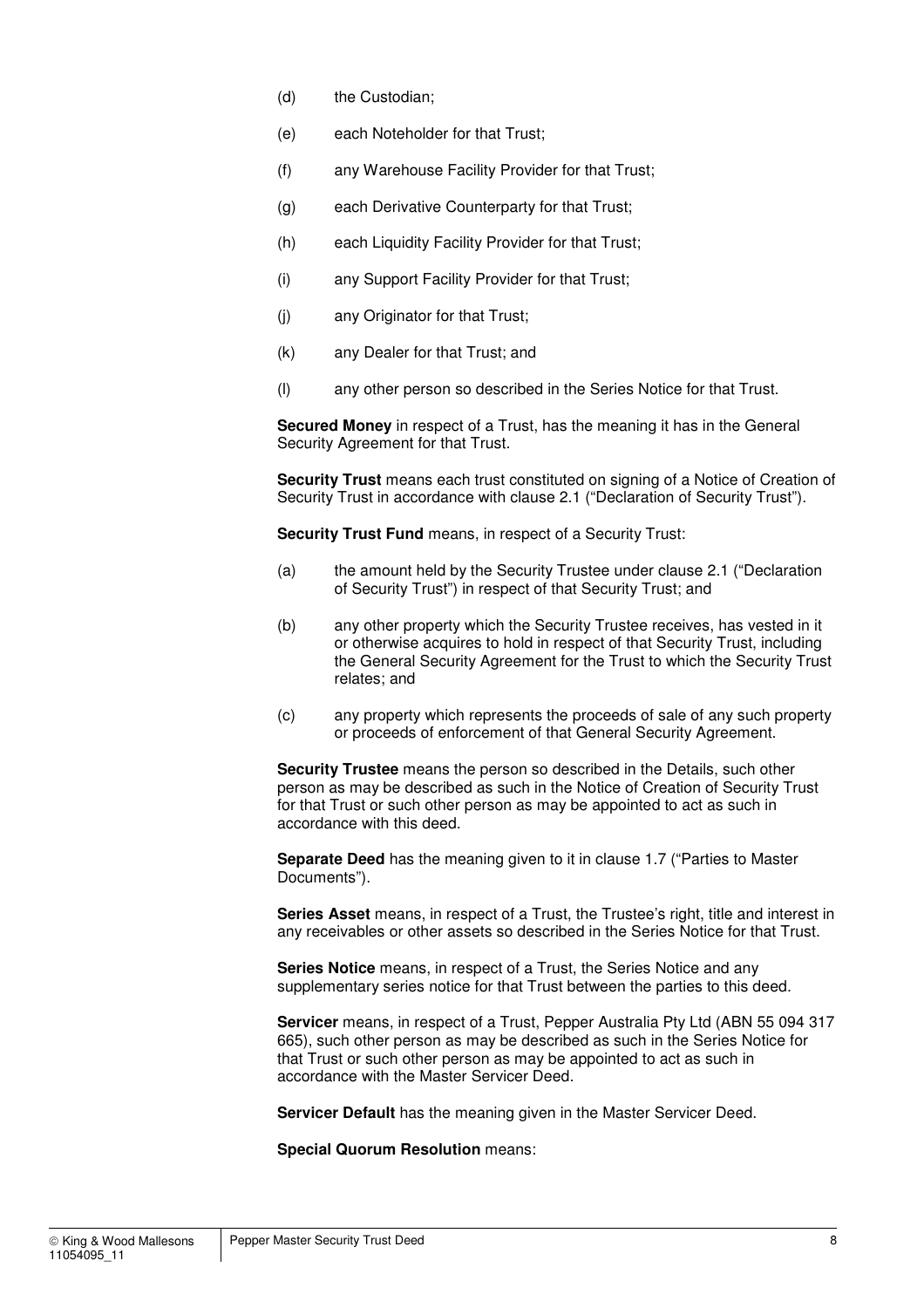- (a) an Extraordinary Resolution passed at a meeting at which the requisite quorum is present as set out in paragraph 4.1 ("Number for a quorum") of the Meetings Provisions; or
- (b) a Circulating Resolution made in accordance with paragraph 9.1(c) ("Passing resolutions by Circulating Resolution") of the Meetings Provisions.

**Support Facility** means, in respect of a Trust, any support facility provided under a Support Facility Agreement for that Trust.

**Support Facility Agreement** means, in respect of a Trust, any support facility agreement for that Trust designated as such in the Series Notice for that Trust.

**Support Facility Provider** means, in respect of a Trust, any person who provides a Support Facility for that Trust.

**Taxes** means taxes, levies, imposts, charges and duties (including stamp and transaction duties) imposed by any authority together with any related interest, penalties, fines and expenses in connection with them, except if imposed on, or calculated having regard to, the overall net income of the Security Trustee or any Secured Creditor.

**Tax Act** means the Income Tax Assessment Act 1936 (Cwlth) and the Income Tax Assessment Act 1997 (Cwlth).

**Tax Consolidated Group** means a consolidated group or an MEC group (each as defined in the Tax Act).

**Tax Sharing Agreement** means:

- (a) the agreement entitled "Tax Sharing and Funding Agreement" between Pepper Australia Pty Ltd (ABN 55 094 317 665) as head company and the other parties named therein dated 21 June 2010; or
- (b) any other agreement between the members of a Tax Consolidated Group which takes effect as a tax sharing agreement under section 721- 25 of the Tax Act.

**Tax Sharing Agreement Deed of Adherence** means, in respect of a Trust, any deed or other document of adherence to a Tax Sharing Agreement for that Trust identified as such in the Series Notice.

**Title Perfection Event** has the meaning (if any) given in the Series Notice.

**Transaction Documents** means, in respect of a Trust:

- (a) each of the following to the extent they apply to that Trust:
	- (i) this deed;
	- (ii) the Master Trust Deed;
	- (iii) the Master Management Deed;
	- (iv) the Master Custody Deed;
	- (v) the Master Servicer Deed; and
	- (vi) each Master Origination Deed;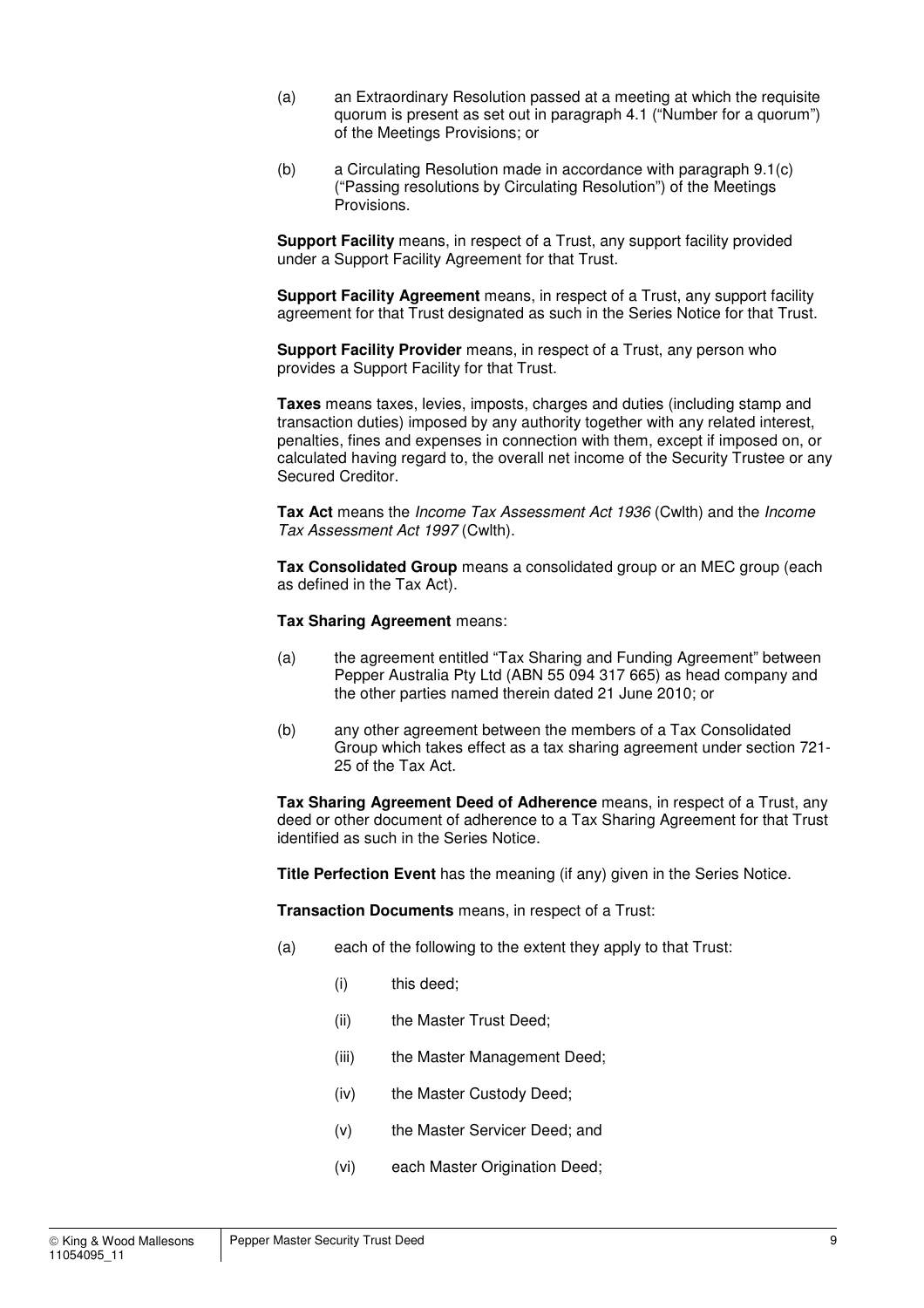- (b) the Notice of Creation of Trust for that Trust;
- (c) the Series Notice for that Trust;
- (d) the Notice of Creation of Security Trust for the Security Trust in respect of that Trust;
- (e) the General Security Agreement for that Trust;
- (f) any Tax Sharing Agreement and Tax Sharing Agreement Deed of Adherence for that Trust;
- (g) any Note Deed Poll for that Trust;
- (h) the Conditions of any Notes for that Trust;
- (i) any Notes for that Trust;
- (j) any Warehouse Facility Agreement for that Trust;
- (k) any Derivative Contract for that Trust;
- (l) any Liquidity Facility Agreement for that Trust;
- (m) any Support Facility Agreement for that Trust;
- (n) any Receivables Acquisition Agreement for that Trust;
- (o) any Dealer Agreement for that Trust; and
- (p) any other document so described in the Series Notice for that Trust.

**Trust** means each trust constituted on signing of a Notice of Creation of Trust in accordance with the Master Trust Deed.

**Trust Assets** means, in relation to a Trust, all the Trustee's rights, property and undertaking which are the subject of that Trust:

- (a) of whatever kind and wherever situated; and
- (b) whether present or future,

including, without limitation, the Series Assets.

**Trust Business** means, in respect of a Trust, the business of the Trustee in:

- (a) originating or acquiring Trust Assets of that Trust;
- (b) administering, collecting and otherwise dealing with Trust Assets of that Trust;
- (c) issuing Notes of that Trust;
- (d) entering into, and exercising rights or complying with obligations under, the Transaction Documents of that Trust to which it is a party and the transactions in connection with them; and
- (e) any other activities in connection with that Trust.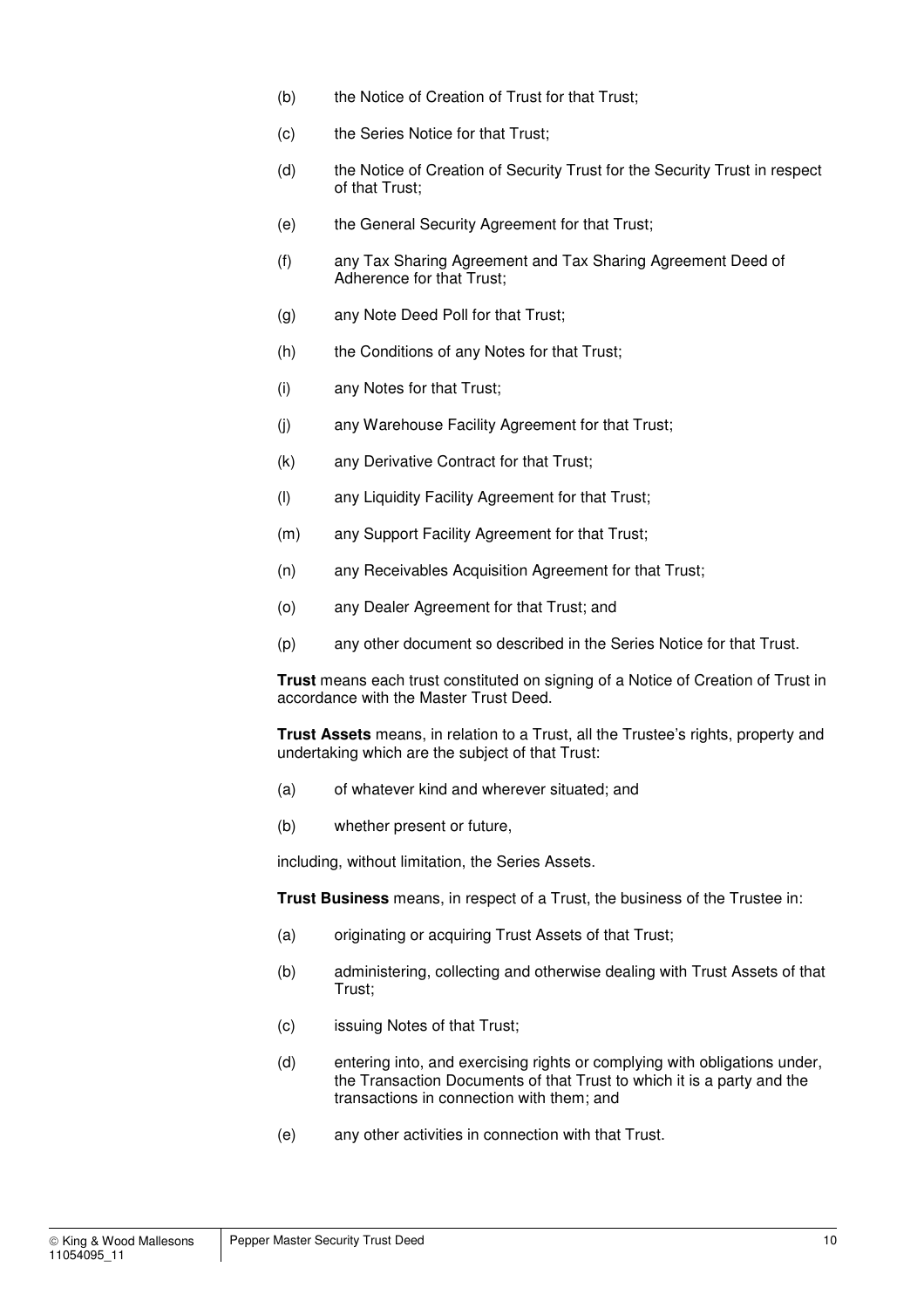**Trust Manager** means, in respect of a Trust, the person so described in the Details, such other person as may be described as such in the Notice of Creation of Trust for that Trust or such other person as may be appointed to act as such in accordance with the Master Management Deed.

**Trust Manager Default** has the meaning given to it in the Master Management Deed.

**Trustee** means the person so described in the Details, such other person as may be described as such in the Notice of Creation of Trust for that Trust or such other person as may be appointed to act as such in accordance with the Master Trust Deed.

**Unitholder** has the meaning given in the Master Trust Deed.

**Unit Register** has the meaning given in the Master Trust Deed.

**Warehouse Facility** means, in respect of a Trust, any warehouse facility for that Trust.

**Warehouse Facility Agreement** means, in respect of a Trust, any warehouse facility agreement for that Trust designated as such in the Series Notice for that Trust.

**Warehouse Facility Provider** means, in respect of a Trust, any person who provides a Warehouse Facility for that Trust.

#### **Wilful Default** means:

- (a) in respect of the Trustee, any wilful failure to comply with or wilful breach of any of its obligations under this deed, other than a wilful failure or wilful breach which:
	- (i) is in accordance with a lawful court order or direction or otherwise required by law;
	- (ii) is in accordance with an instruction or direction from the Trust Manager in respect of the relevant Trust or any other person given in accordance with the Transaction Documents of the relevant Trust; or
	- (iii) arose as a result of a breach by a person other than the Trustee or any other person and performance of the action (or non performance of which gave rise to such breach) is a precondition to the Trustee performing its obligations under the Transaction Documents; and
- (b) in respect of the Security Trustee, any wilful failure to comply with or wilful breach of any of its obligations under this deed, other than a wilful failure or wilful breach which:
	- (i) is in accordance with a lawful court order or direction or otherwise required by law; or
	- (ii) is in accordance with valid instruction or direction from the Ruling Secured Creditor or the Secured Creditors in respect of the relevant Trust or any other person given in accordance with the Transaction Documents of the relevant Trust; or
	- (iii) arose as a result of a breach by a person other than the Security Trustee or any other person and performance of the action (or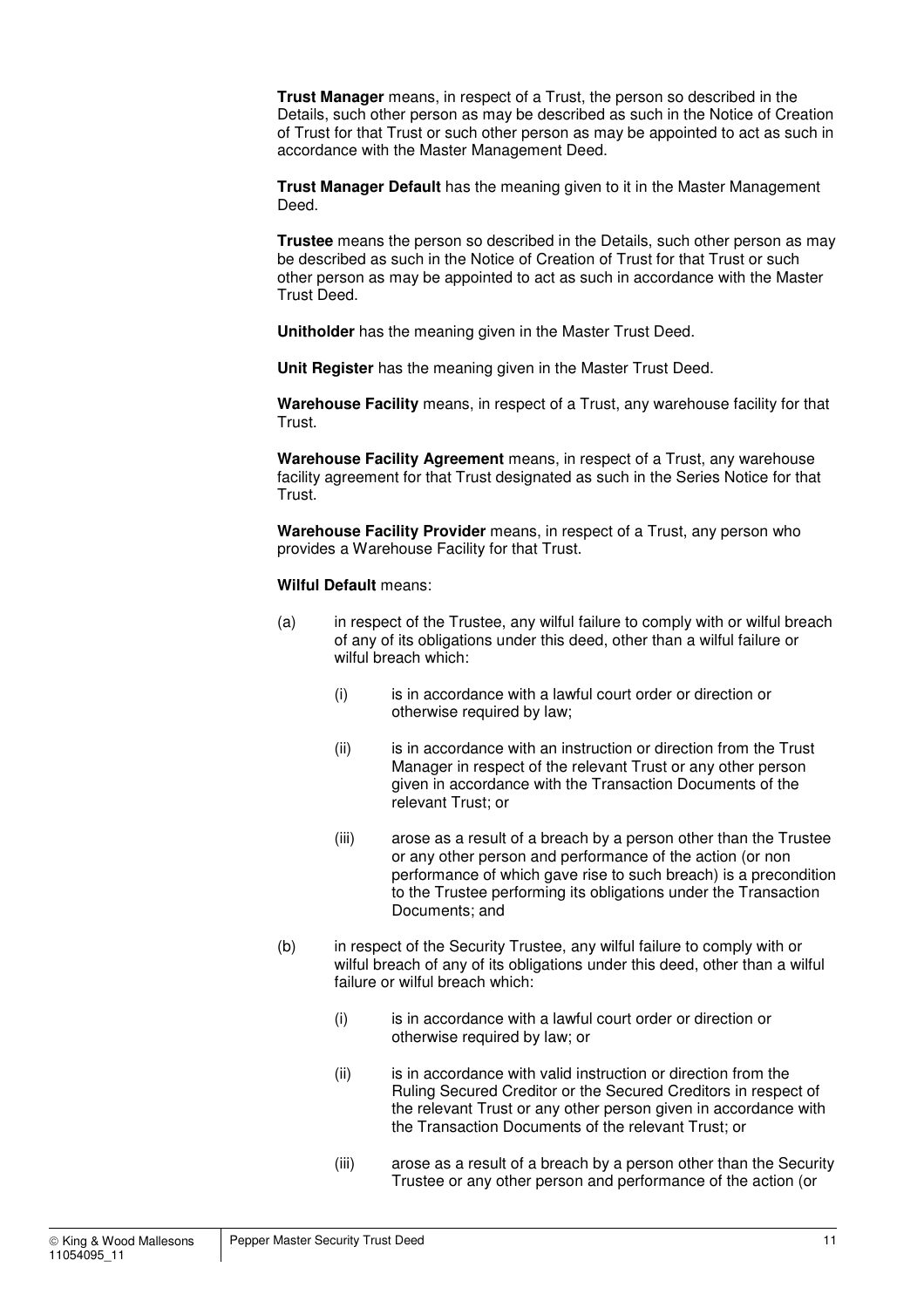non performance of which gave rise to such breach) is a precondition to the Security Trustee performing its obligations under the Transaction Documents.

#### **1.2 References to certain general terms**

Unless the contrary intention appears, in a Transaction Document:

- (a) a reference to a group of persons is a reference to any two or more of them jointly and to each of them individually;
- (b) an agreement, representation or warranty in favour of two or more persons is for the benefit of them jointly and each of them individually;
- (c) an agreement, representation or warranty by two or more persons binds them jointly and each of them individually, but an agreement, representation or warranty by a Secured Creditor binds the Secured Creditor individually only;
- (d) a reference to any thing (including an amount) is a reference to the whole and each part of it;
- (e) a reference to a document (including a Transaction Document) includes any variation or replacement of it;
- (f) the word "law" includes common law, principles of equity, and laws made by parliament (and laws made by parliament include State, Territory and Commonwealth laws and regulations and other instruments under them, and consolidations, amendments, re-enactments or replacements of any of them);
- (g) the word "directive" includes a treaty, an official directive, request, guideline or policy (whether or not having the force of law) with which responsible persons generally comply in carrying on their business;
- (h) a reference to an accounting term is a reference to that term as it is used in accounting standards under the Corporations Act, or, if not inconsistent with those standards, in accounting principles and practices generally accepted in Australia;
- (i) a reference to Australian dollars, dollars, \$ or A\$ is a reference to the lawful currency of Australia;
- (j) the word "person" includes an individual, a firm, a body corporate, an unincorporated association and an authority;
- (k) a reference to a particular person includes a reference to the person's executors, administrators, successors, substitutes (including persons taking by novation) and assigns;
- (l) the words "including", "for example" or "such as" when introducing an example, do not limit the meaning of the words to which the example relates to that example or examples of a similar kind;
- (m) an Event of Default or a Potential Event of Default is "continuing" if it has not been waived by the Security Trustee in accordance with this deed or remedied to the satisfaction of the Security Trustee;
- (n) the singular includes the plural and vice versa;
- (o) a reference to "control" includes control as defined in the PPSA;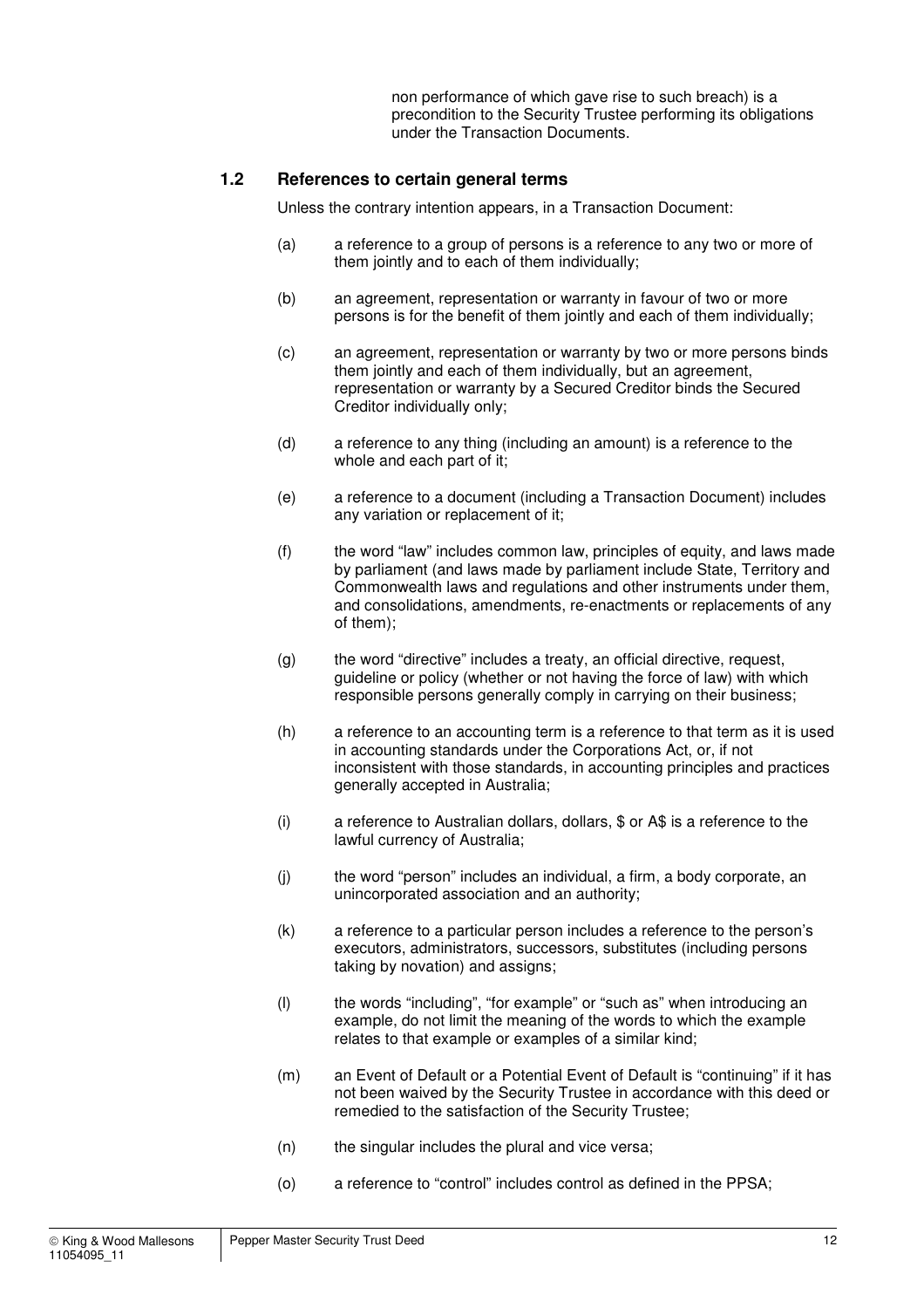- (p) a reference to "possession" includes possession as defined in the PPSA; and
- (q) the word "vary" includes vary, modify, amend, cancel, amend or add to.

#### **1.3 Headings**

In a Transaction Document, headings (including those in brackets at the beginning of paragraphs) are for convenience only and do not affect the interpretation of the Transaction Document.

#### **1.4 Business Day**

Unless otherwise expressly provided or the context requires otherwise, if the day on which any act, matter or thing is to be done under or pursuant to this deed is not a Business Day, that act, matter or thing shall be done no later than the next Business Day or, if that Business Day falls in the subsequent month, the preceding Business Day.

#### **1.5 Inconsistency**

If a Transaction Document in respect of a Trust other than another Master Document contains a provision which is inconsistent with this deed, then the provision of that Transaction Document will prevail in respect of that Trust.

#### **1.6 Capacity**

In each Transaction Document in respect of a Trust, except where expressly provided to the contrary:

- (a) a reference to:
	- (i) the Trustee is a reference to the Trustee in its capacity as trustee in respect of a particular Trust only, and in no other capacity; and
	- (ii) the Security Trustee is a reference to the Security Trustee in its capacity as trustee of the relevant Security Trust and in no other capacity;
- (b) a reference to the undertaking, assets, business, money or any other thing of or in relation to:
	- (i) the Trustee is a reference to such undertaking, assets, business, money or other thing of or in relation to the Trustee only in its capacity as trustee in respect of a particular Trust only, and in no other capacity; and
	- (ii) the Security Trustee is a reference to such undertaking, assets, business, money or other thing of or in relation to the Security Trustee only in its capacity as trustee of the relevant Security Trust and in no other capacity; and
- (c) for the purposes of the definition of "Insolvent":
	- (i) in respect of the Trustee, a reference to the "relevant body corporate" is a reference to the Trustee in its capacity as trustee of the relevant Trust or personally, but not the Trustee in its capacity as trustee of any other Trust; and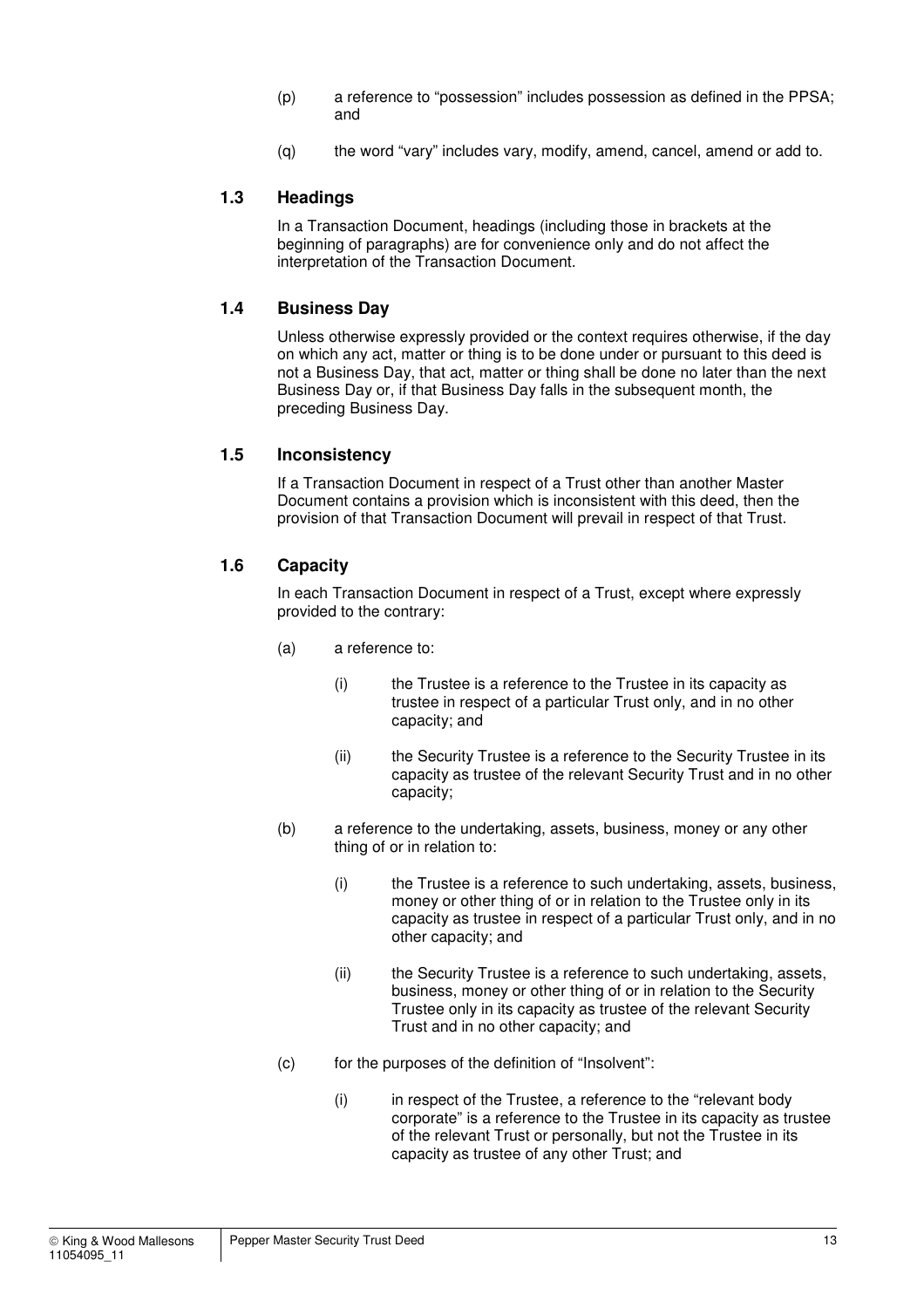(ii) any non-payment of debt by the Trustee as a result of the operation of clause 18.1 ("Limited liability") of the Master Trust Deed will not result in the Trustee (other than in its capacity as trustee of the Trust) being Insolvent.

## **1.7 Parties to Master Documents**

Without prejudice to the deed created on execution and delivery of the relevant original Master Document, on execution of:

- (a) in the case of the Master Trust Deed and the Master Management Deed, the Notice of Creation of Trust for a Trust;
- (b) in the case of the Master Security Trust Deed, the Notice of Creation of Security Trust for a Trust; and
- (c) in the case of each other Master Document (unless a Master Document is designated as not applying in the Series Notice), the Series Notice for a Trust,

a separate deed (to be construed and administered separately) for each Master Document is created for that Trust on the same terms and conditions as the relevant Master Document (except for this clause 1.7 ("Parties to Master Documents") or any equivalent clause in that Master Document and subject to any amendments set out in the Notice of Creation of Trust, the Notice of Creation of Security Trust or the Series Notice (as the case may be) (each such separate deed "**Separate Deed**") between:

- (i) in the case of the Master Trust Deed and the Master Management Deed, the persons named as acting as Trustee and Trust Manager in the Notice of Creation of Trust;
- (ii) in the case of the Master Security Trust Deed, the persons named as acting as Security Trustee and Trustee in the Notice of Creation of Security Trust; and
- (iii) in the case of each other Master Document (unless a Master Document is designated as not applying in the Series Notice), the persons named as acting as Trustee, Security Trustee, Trust Manager, Servicer, Custodian or Originator (as the case may be) in the Series Notice for a Trust,

and each of the parties named as acting in the relevant capacity in the Notice of Creation of Trust, the Notice of Creation of Security Trust or the Series Notice (as the case may be) acknowledges and agrees to the execution and delivery of that Separate Deed by executing the Notice of Creation of Trust, the Notice of Creation of Security Trust or the Series Notice (as the case may be).

Without limiting this:

- (a) in construing the Separate Deed for a Trust each reference in that deed to:
	- (i) the "**Trust**" is a reference to that Trust; and
	- (ii) "**this deed**" is a reference to the deed constituted by the Separate Deed; and
- (b) the consequences of there being Separate Deeds include: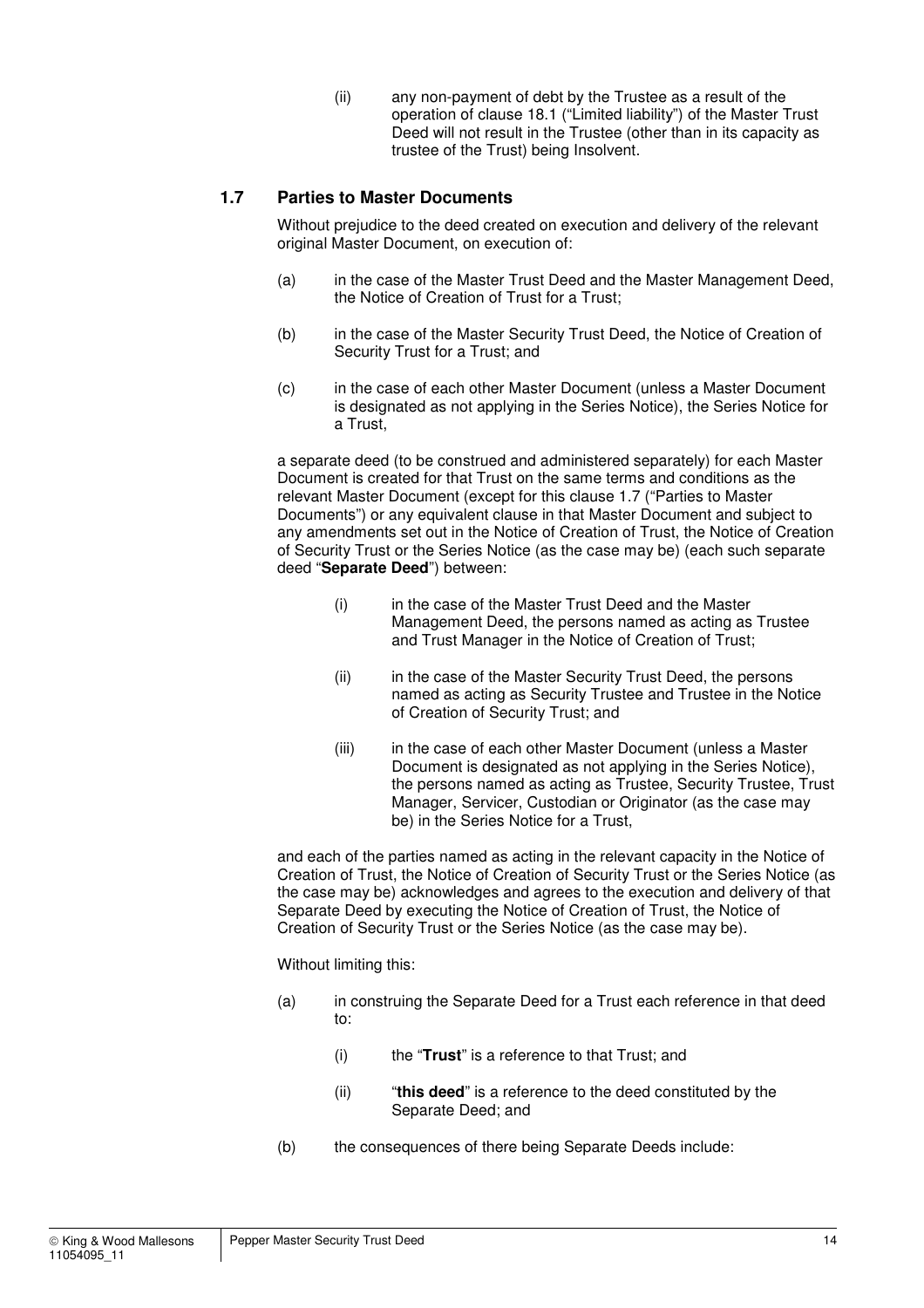- (i) the parties may exercise rights differently under each Separate Deed;
- (ii) performance under one Separate Deed does not constitute performance under any other Separate Deed;
- (iii) each Trust has a single Trustee, Security Trustee, Trust Manager, Servicer, Custodian and Originator as identified in the Notice of Creation of Trust, the Notice of Creation of Security Trust or the Series Notice (as the case may be) in respect of that Trust; and
- (iv) the obligations of each different Trustee, Security Trustee, Trust Manager, Servicer, Custodian and Originator under this deed and the other Master Documents are several and independent in respect of a Separate Deed and:
	- (A) the failure of a Trustee, Security Trustee, Trust Manager, Servicer, Custodian and Originator to perform its obligations under the relevant Separate Deed does not relieve the other Trustees, Security Trustees, Trust Managers, Servicers, Custodians or Originators (as applicable) of their respective obligations under their relevant Separate Deeds; and
	- (B) none of the Trustees, Security Trustees, Trust Managers, Servicers, Custodians or Originators is responsible for the failure of one or more of the other Trustees, Security Trustees, Trust Managers, Servicers, Custodians or Originators (as applicable) to perform its obligations under their relevant Separate Deeds.

This clause 1.7 ("Parties to Master Documents") applies notwithstanding that any or all of the persons named as parties or as acting in a particular capacity in the Notice of Creation of Trust, the Notice of Creation of Security Trust or the Series Notice (as the case may be) (each, a "**Named Party**") were not parties to the relevant original Master Document and, in these circumstances, each Named Party is taken by executing the Notice of Creation of Trust, the Notice of Creation of Security Trust or the Series Notice (as the case may be) to have entered into the relevant Master Document in the relevant capacity in the place of the original party named in that capacity and each other party (whether or not such party is also a Named Party) is taken by executing the Notice of Creation of Trust, the Notice of Creation of Security Trust or the Series Notice (as the case may be) to have agreed to and accepted the deed thereby entered into, and all terms and conditions of the relevant Master Document shall bind:

- (a) each Named Party to that Master Document; and
- (b) each other party to that Master Document (whether or not such party is also a Named Party),

in respect of the relevant Trust as if the Named Party were a party to that Master Document, including without limitation that:

- (i) each Named Party will be entitled to the rights of the Trustee, Security Trustee, Trust Manager, Servicer, Custodian or Originator (as the case may be) under that Master Document in respect of that Trust;
- (ii) each Named Party agrees to comply with the terms of this deed and its obligations as Trustee, Security Trustee, Trust Manager,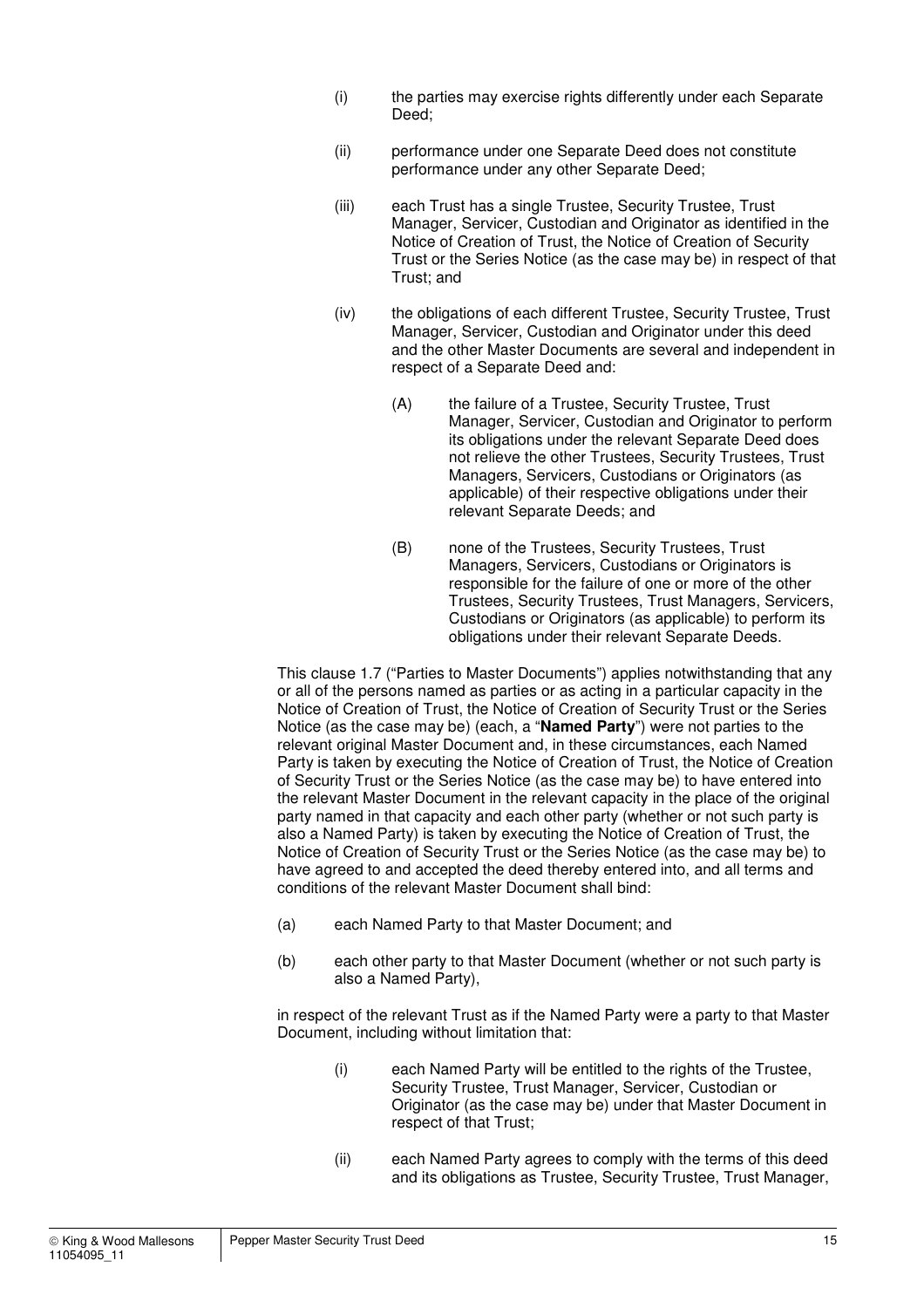Servicer, Custodian or Originator (as the case may be) under that Master Document respect of that Trust;

(iii) all references in this deed and the other Master Documents in respect of that Trust to the Trustee, Security Trustee, Trust Manager, Servicer, Custodian or Originator (as the case may be) are to the relevant Named Party.

## **2 Declaration of Security Trust**

## **2.1 Declaration of Security Trust**

The Security Trustee declares that, on signing of a Notice of Creation of Security Trust for a Security Trust, it holds the sum of \$10, and will hold the Security Trust Fund of that Security Trust, on trust at any time for itself and the persons who are Secured Creditors at that time of the Trust to which the Security Trust relates.

## **2.2 Name of Security Trust**

Each Security Trust established under this deed is to be known by the name stated in the Notice of Creation of Security Trust for that Security Trust.

## **2.3 Duration of Security Trust**

Each Security Trust begins on the date on which the Notice of Creation of Security Trust for that Security Trust is signed and ends on the earlier of:

- (a) the day before the eightieth anniversary of the date it begins; and
- (b) the date on which the Trust to which that Security Trust relates ends in accordance with clause 2.3 ("Duration of Trust") of the Master Trust Deed.

## **3 General powers, rights and responsibilities**

## **3.1 Appointment**

By executing the Notice of Creation of Security Trust for a Trust, the Security Trustee agrees to act as security trustee in connection with the Transaction Documents for that Trust and to exercise its rights and comply with its obligations under the Transaction Documents.

## **3.2 Extent of obligations**

The Security Trustee has no obligations except those expressly set out in the Transaction Documents to which it is a party.

## **3.3 Binding nature of relationship**

Each Secured Creditor is bound by anything properly done or not done by the Security Trustee in accordance with the Transaction Documents, whether or not on instructions, and whether or not the Secured Creditor gave an instruction or approved of the thing done or not done.

## **3.4 Excluded roles and duties**

The appointment as security trustee does not mean that the Security Trustee: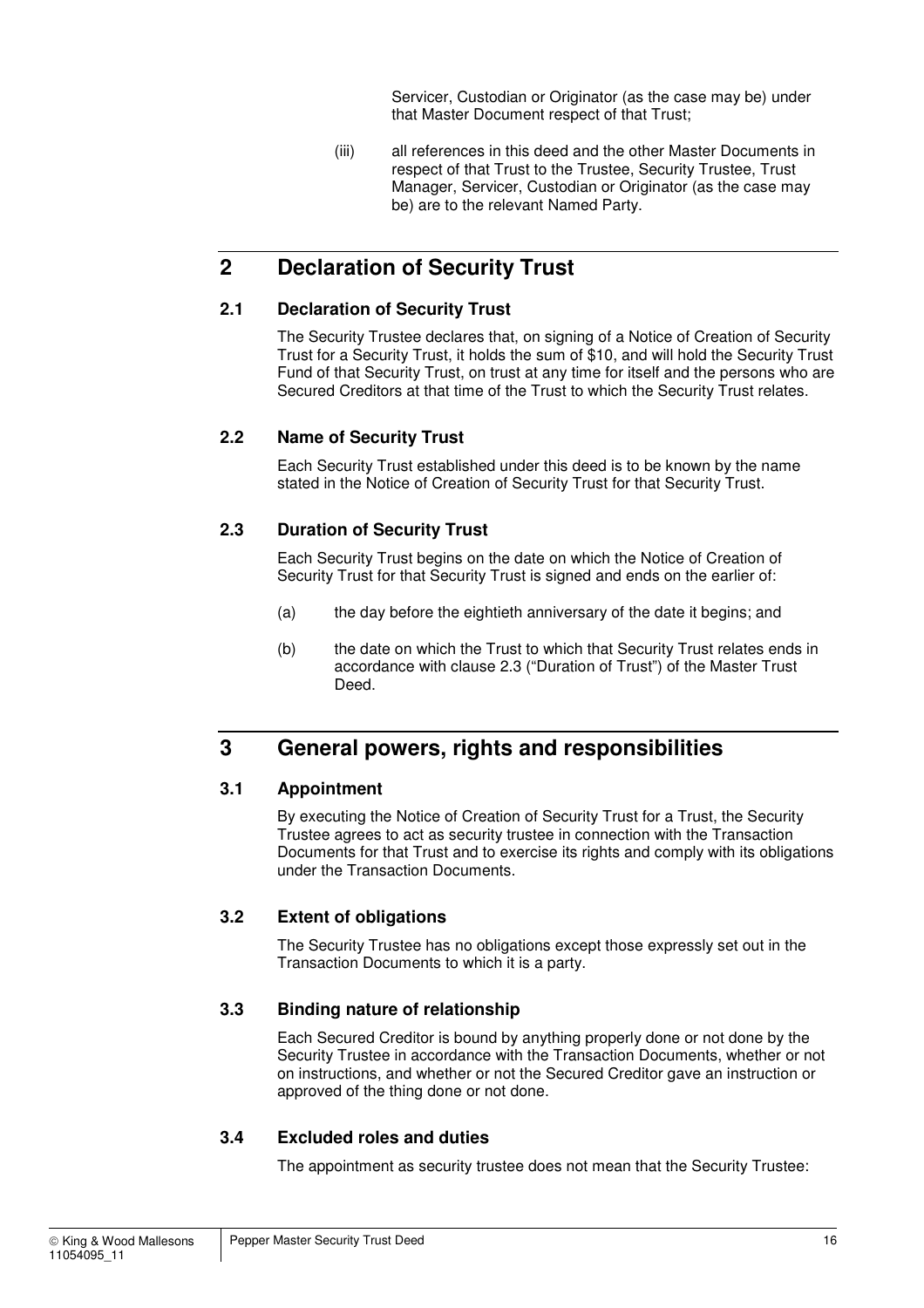- (a) is a trustee for the benefit of;
- (b) is a partner of; or
- (c) has a fiduciary duty to, or other fiduciary relationship with,

any Secured Creditor, the Trustee or any other person, except as expressly provided in any Transaction Document to which it is a party.

#### **3.5 Exercise of rights and compliance with obligations**

The Security Trustee has all the powers of a natural person or corporation in connection with the exercise of its rights and compliance with its obligations under the Transaction Documents.

Subject to clause 4 ("Security Trustee's duties to Secured Creditors") and clause 5 ("How and when the Security Trustee acts"), the Security Trustee may exercise its rights and comply with its obligations under the Transaction Documents in any manner it thinks fit.

## **4 Security Trustee's duties to Secured Creditors**

The Security Trustee agrees to exercise its rights and comply with its obligations under the Transaction Documents of a Trust reasonably, in each case having regard to:

- (a) the interests of the Secured Creditors of that Trust as a whole; and
- (b) its fiduciary obligations as trustee of the Security Trust in respect of that Trust.

If at any time there is a conflict between a duty the Security Trustee owes to a Secured Creditor, or a class of Secured Creditors, of a Trust and a duty the Security Trustee owes to another Secured Creditor, or another class of Secured Creditors, of the same Trust, the Security Trustee must give priority:

- (i) first, to the duties to the Ruling Secured Creditor (if any); and
- (ii) thereafter, to the duties according to the order in which moneys are to be distributed to the relevant Secured Creditors, or classes of Secured Creditor, under clause 13 ("Distribution of payments") at that time,

Provided that the Security Trustee acts in good faith, it shall not incur any liability to any Secured Creditor for doing so.

## **5 How and when the Security Trustee acts**

#### **5.1 After instructions from the Secured Creditors**

Except as expressly provided in the Transaction Documents:

- (a) the Security Trustee need not exercise any of its rights under the Transaction Documents of a Trust without the specific instructions of:
	- (i) the Ruling Secured Creditor (if any) of that Trust; or
	- (ii) the Secured Creditors of that Trust; and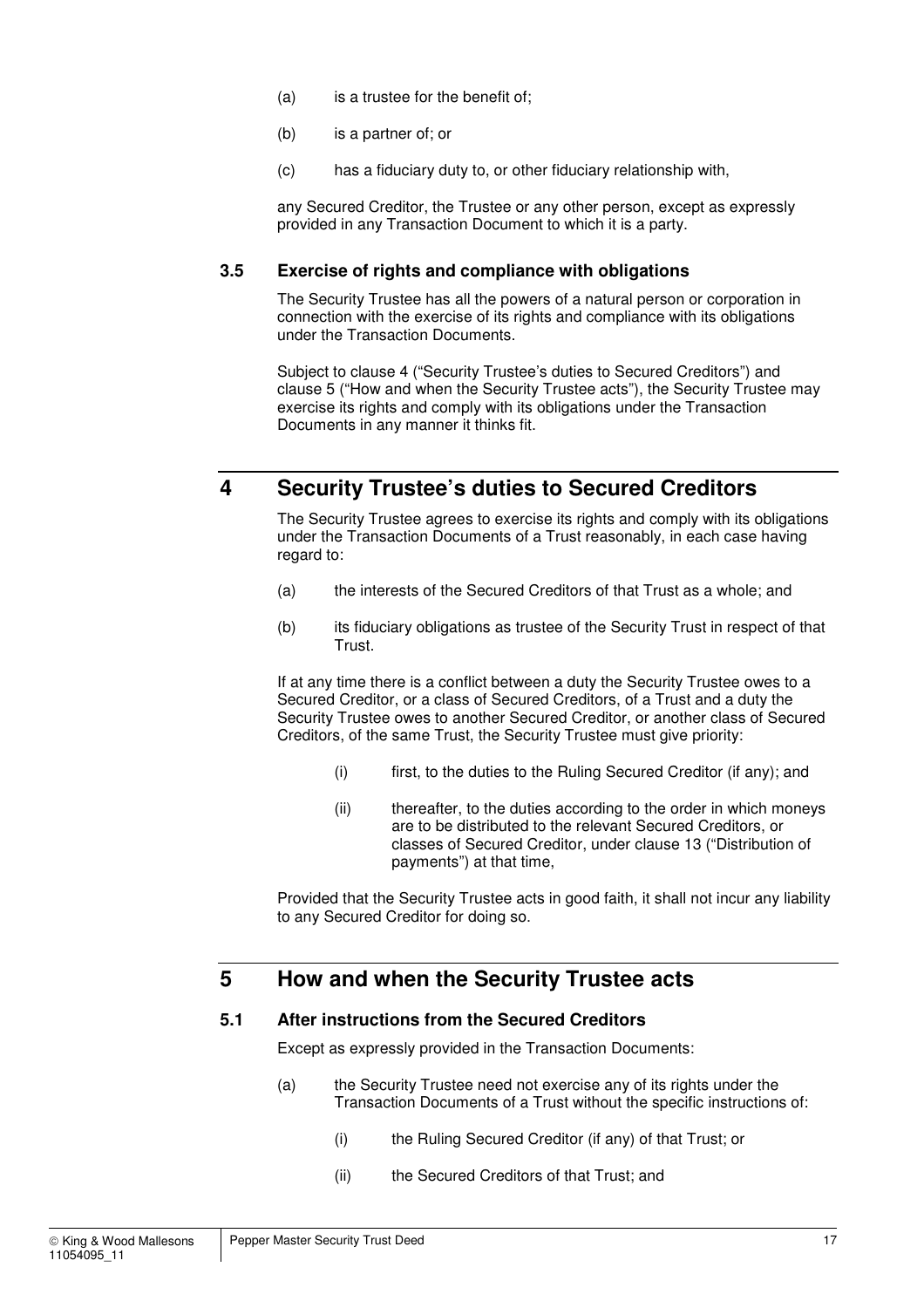- (b) the Ruling Secured Creditor or the Secured Creditors of a Trust (as the case may be) may not instruct the Security Trustee:
	- (i) how to exercise any of its rights or comply with any of its obligations under the Transaction Documents of that Trust or any other Trust; or
	- (ii) to do anything which is contrary to the terms of the Transaction Documents of that Trust or any other Trust.

If the Security Trustee receives instructions from the Ruling Secured Creditor or the Secured Creditors of a Trust (as the case may be) , it agrees to follow them but only to the extent that they are in accordance with the Transaction Documents of that Trust.

#### **5.2 Matters requiring an Extraordinary Resolution**

The following matters require:

- (a) the approval of the Ruling Secured Creditor (if any) of a Trust; or
- (b) if there is no Ruling Secured Creditor, an Extraordinary Resolution of Secured Creditors of a Trust:
	- (i) a variation of a Transaction Document of that Trust, or a right created under such a Transaction Document, other than:
		- (A) a variation which does not require the approval of the Ruling Secured Creditor or the Secured Creditors in accordance with clause 24.1 ("Variations without consent of Secured Creditors"), clause 24.4 ("Variation by Series Notice, Notice of Creation of Trust or Notice of Creation of Securities Trust") or clause 24.5 ("Different method of variation provided in Transaction Document"); or
		- (B) a variation which requires the approval of the Ruling Secured Creditor or a Special Quorum Resolution of the Secured Creditors of that Trust under clause 5.3 ("Matters requiring a Special Quorum Resolution");
	- (ii) the waiver of any breach or other non-compliance (or the authorisation of any proposed breach or non-compliance) with obligations by the Trustee in connection with any Transaction Document of that Trust, other than:
		- (A) a waiver which the Security Trustee may give without the consent of the Ruling Secured Creditor or the Secured Creditors under clause 24.6 ("Security Trustee may give certain waivers and make certain determinations") or given in accordance with clause 24.7 ("Different method of waiver provided in Transaction Document"); or
		- (B) a waiver which requires the approval of the Ruling Secured Creditor or a Special Quorum Resolution of the Secured Creditors of that Trust under clause 5.3 ("Matters requiring a Special Quorum Resolution");
	- (iii) the taking of any action under clause 12.1 ("Security Trustee may take action") other than any action which the Security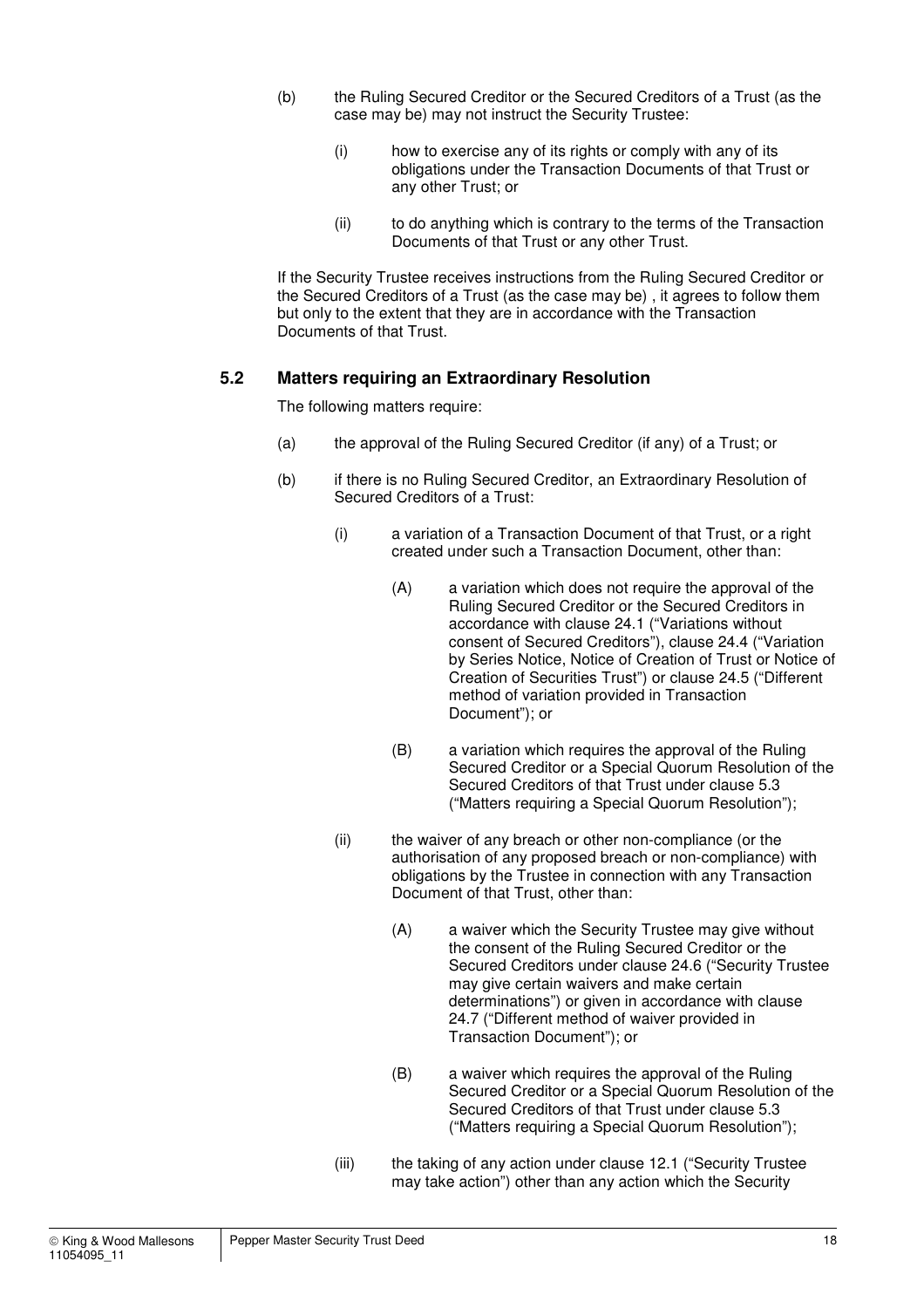Trustee may take without instructions from the Ruling Secured Creditor or the Secured Creditors of that Trust under that clause;

- (iv) the determination that any Event of Default in respect of that Trust has been remedied, other than a determination which the Security Trustee may make without the consent of the Ruling Secured Creditor or the Secured Creditors of that Trust under clause 24.6 ("Security Trustee may give certain waivers and make certain determinations") or made in accordance with clause 24.7 ("Different method of waiver provided in Transaction Document");
- (v) the authorisation of any person to do anything necessary to give effect to an approval of the Ruling Secured Creditor under this clause 5.2 ("Matters requiring an Extraordinary Resolution") or an Extraordinary Resolution of Secured Creditors of that Trust;
- (vi) the appointment of any committee (which need not consist of Secured Creditors) to represent the interests of the Ruling Secured Creditor or Secured Creditors of that Trust and the conferral on that committee of any rights in relation to matters that require an approval of the Ruling Secured Creditor under this clause 5.2 ("Matters requiring an Extraordinary Resolution") or an Extraordinary Resolution of Secured Creditors of that Trust;
- (vii) the giving of any consent under clause 25.1 ("No dealing by Trustee") in relation to a Transaction Document of that Trust; or
- (viii) the exercise of any right under a Transaction Document of that Trust or any other matter relating to that Trust that expressly requires an Extraordinary Resolution.

#### **5.3 Matters requiring a Special Quorum Resolution**

- (a) Subject to clause 5.3(b) ("Matters requiring a Special Quorum Resolution"), the following matters require:
	- (i) the approval of the Ruling Secured Creditor (if any); or
	- (ii) if there is no Ruling Secured Creditor, a Special Quorum Resolution of Secured Creditors of a Trust:
		- (A) the compromise of the rights of any Noteholders of that Trust against the Trustee, whether those rights arise under the Transaction Documents of that Trust or otherwise;
		- (B) the exchange or substitution of any Notes of that Trust for, or the conversion of those Notes into, other debt or equity securities or other obligations, other than an exchange, substitution or conversion which is expressly provided for in the Transaction Documents of that Trust;
		- (C) a variation of the date on which any payment is due on any Notes of that Trust, other than a variation which is expressly provided for in the Transaction Documents of that Trust;
		- (D) a variation of the amount of any payment in respect of the Notes of that Trust or a variation to the method of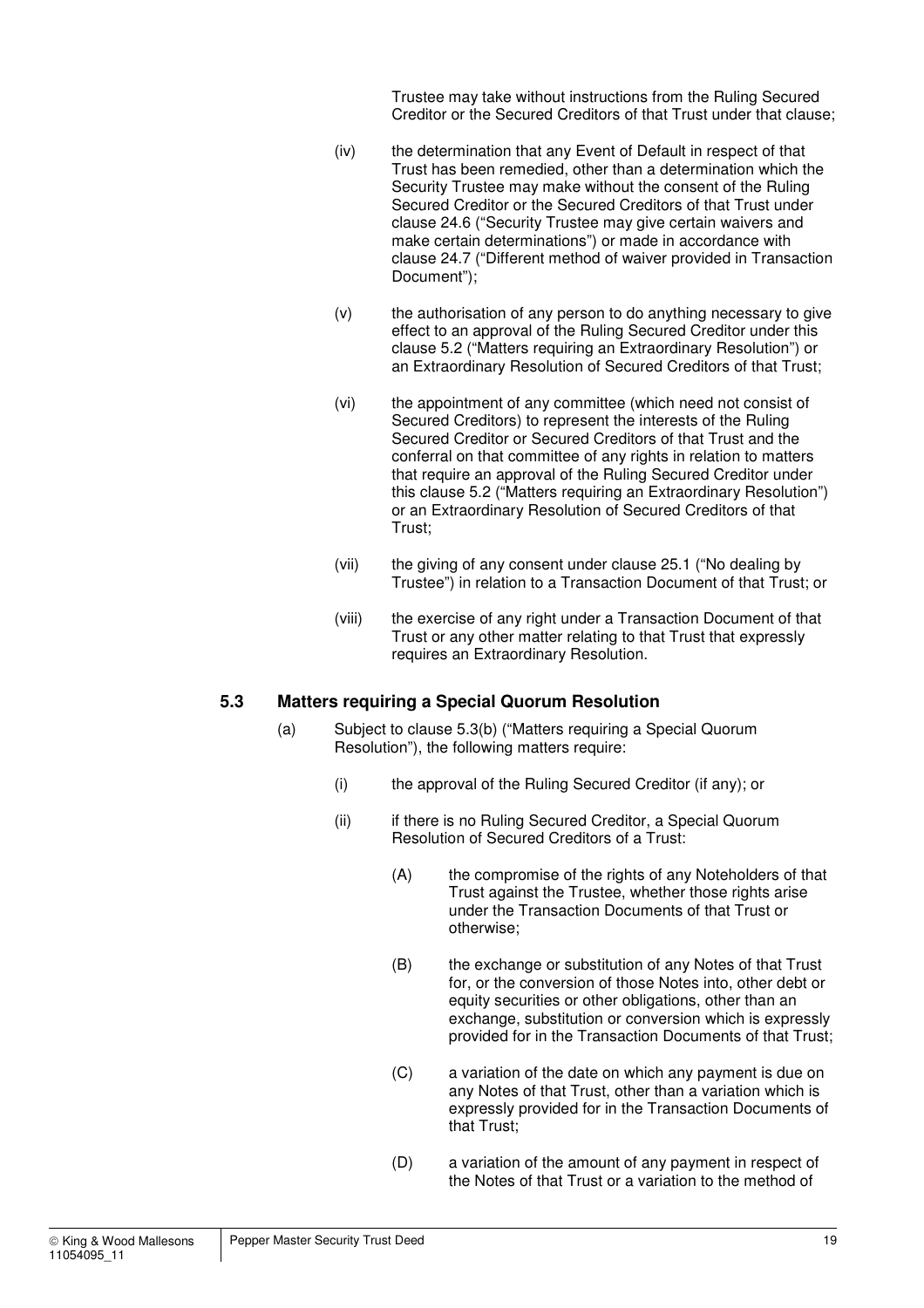calculating such an amount, in each case, other than a variation which is expressly provided for in the Transaction Documents of that Trust;

- (E) a variation of the due currency of any payment in respect of the Notes of that Trust;
- (F) the authorisation of any person to do anything necessary to give effect to an approval of the Ruling Secured Creditor under this clause 5.3 ("Matters requiring a Special Quorum Resolution") or a Special Quorum Resolution of Secured Creditors of that Trust;
- (G) the conferral on any committee appointed to represent the interests of the Ruling Secured Creditor or Secured Creditors of that Trust of any rights in relation to matters that require an approval of the Ruling Secured Creditor under this clause 5.3 ("Matters requiring a Special Quorum Resolution") or a Special Quorum Resolution of the Secured Creditors of that Trust;
- (H) a variation of the definition of Extraordinary Resolution or Special Quorum Resolution of the Secured Creditors for that Trust only;
- (I) a variation of the quorum required to pass any resolution at any meeting of Secured Creditors of that Trust;
- (J) a variation of clauses 5.2 ("Matters requiring an Extraordinary Resolution") to 5.5 ("Ordinary Resolutions") for that Trust only; and
- (K) the exercise of any right under a Transaction Document of that Trust or any other matter relating to that Trust that expressly requires a Special Quorum Resolution of the Secured Creditors of that Trust.
- (b) A resolution set out in clause 5.3(a) ("Matters requiring a Special Quorum Resolution") which, in accordance with its terms:
	- (i) only affects a particular class of Secured Creditors of that Trust; or
	- (ii) in the reasonable opinion of the Security Trustee or the Trust Manager is likely to be or become materially prejudicial to the interests of Secured Creditors of a particular class taken as a whole,

will only be taken to be passed if it is also passed by a Special Quorum Resolution of that class of Secured Creditors of that Trust.

(c) For the purposes of any meeting of a class of Secured Creditors of a Trust for the passing of a Special Quorum Resolution by that class of Secured Creditors or the passing of any Circulating Resolution, the Meetings Provisions will be interpreted as if that class of Secured Creditors were the only Secured Creditors of the Trust.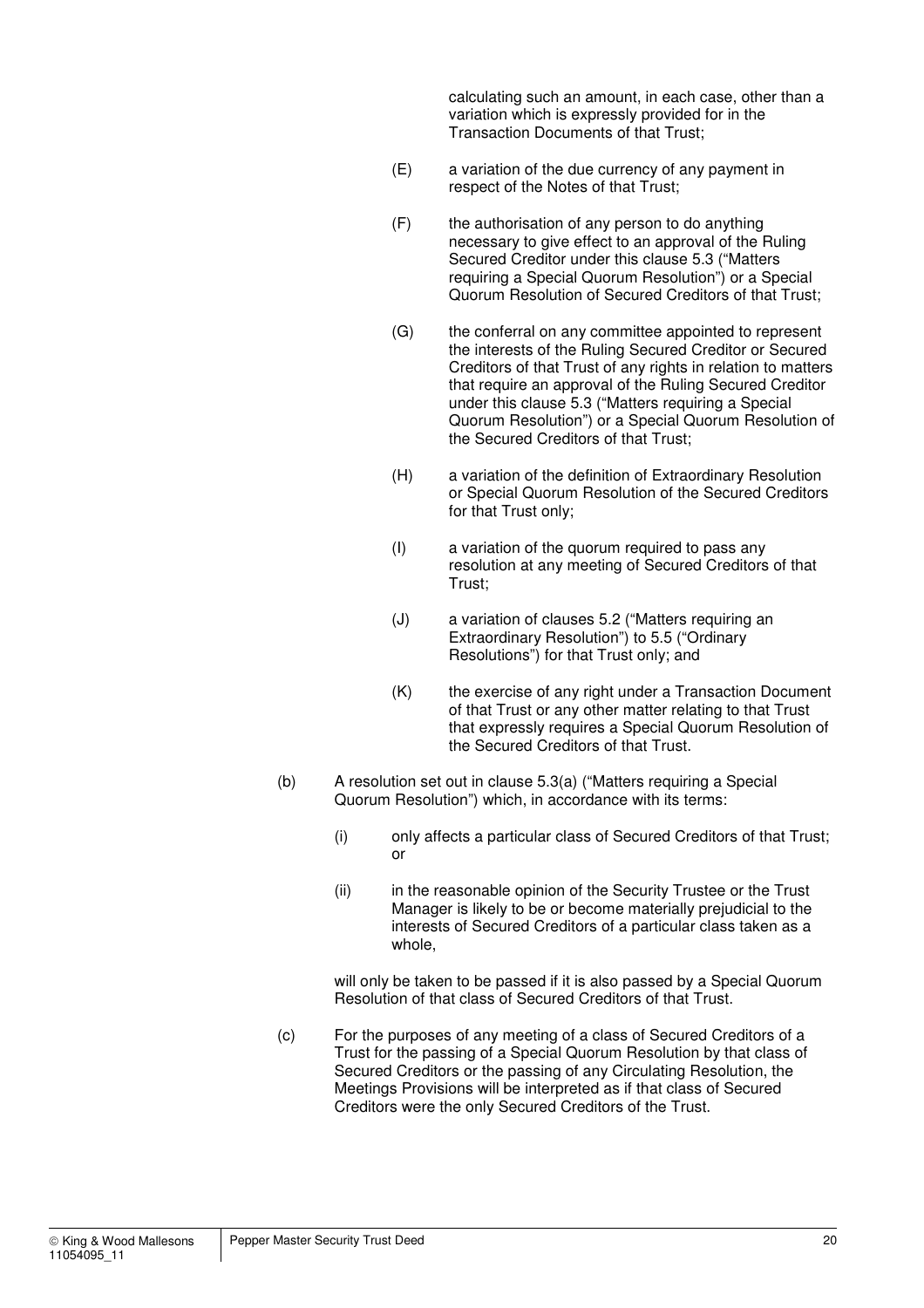## **5.4 Ruling Secured Creditor consents**

For the purposes of obtaining a consent or approval of, or directions or instructions from, the Ruling Secured Creditor, if the Ruling Secured Creditor comprises more than one person, the Ruling Secured Creditor must give that consent, approval direction or instruction:

- (a) in the case of a consent given under clause 5.2 ("Matters requiring an Extraordinary Resolution"), as an Extraordinary Resolution of the persons comprising the Ruling Secured Creditor;
- (b) in the case of a consent given under clause 5.3 ("Matters requiring a Special Quorum Resolution"), as a Special Quorum Resolution of the persons comprising the Ruling Secured Creditor; or
- (c) in any other case, as an Ordinary Resolution of the persons comprising the Ruling Secured Creditor,

and, for the purposes of any meeting of those persons for the passing of any such resolution or the passing of any Circulating Resolution, the Meetings Provisions will be interpreted as if those persons were the only Secured Creditors of the Trust.

## **5.5 Ordinary Resolutions**

In relation to all matters affecting a Trust other than those under clause 5.2 ("Matters requiring an Extraordinary Resolution") and clause 5.3 ("Matters requiring a Special Quorum Resolution"), the Ruling Secured Creditor may instruct or direct the Security Trustee or, if there is no Ruling Secured Creditor, the Secured Creditors of that Trust may instruct or direct the Security Trustee by Ordinary Resolution.

## **5.6 Security Trustee's rights in connection with resolutions**

Subject to clause 4 ("Security Trustee's duties to Secured Creditors") and this clause 5 ("How and when the Security Trustee acts"), the Security Trustee may do anything it considers necessary or desirable in connection with any consent or approval of or any instructions or directions from the Ruling Secured Creditor or any Ordinary Resolution, Extraordinary Resolution or Special Quorum Resolution (including signing and delivering documents).

## **5.7 Meetings Provisions**

The Trustee and the Security Trustee agree to call and hold meetings of Secured Creditors of a Trust (or, where applicable the persons or classes required by this clause 5 ("How and when the Security Trustee acts")) in accordance with the Meetings Provisions.

## **6 Security Trustee's relationship with Secured Creditors**

## **6.1 Awareness of certain events**

(a) Each party to this deed (other than the Trustee and the Security Trustee) is taken not to be aware of an Event of Default or Potential Event of Default in respect of a Trust until an officer or employee of that party (or a Related Entity of that party) having day to day responsibility for the administration or management of the transactions contemplated by the Transaction Documents of that Trust has actual knowledge that the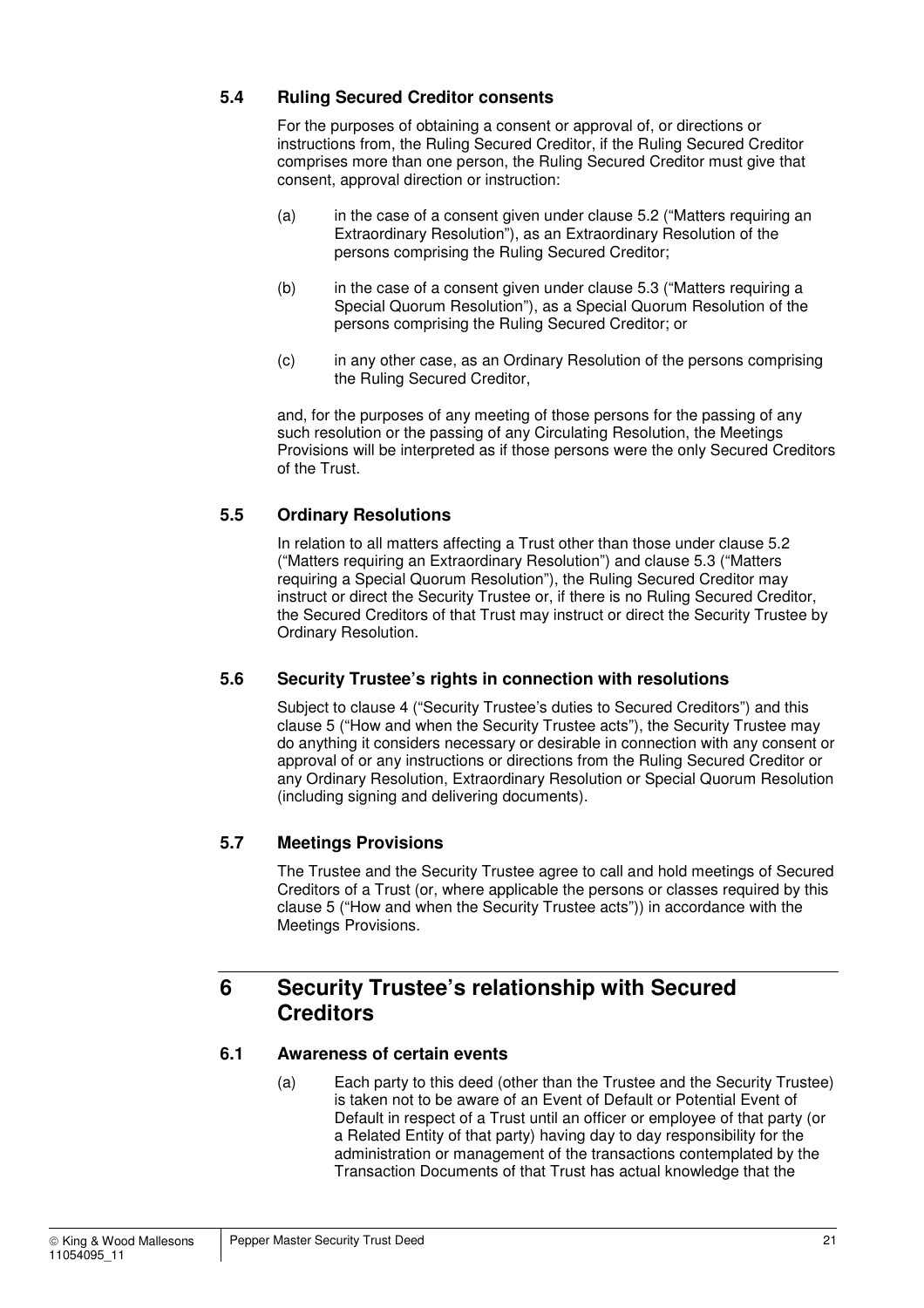events or circumstances constituting the Event of Default or Potential Event of Default in respect of that Trust have occurred.

- (b) The Trustee and the Security Trustee will only be considered to have knowledge or notice of or awareness of any matter or thing in respect of a Trust if:
	- (i) the Trustee or the Security Trustee (as the case may be) has knowledge, notice or awareness of that matter or thing by virtue of the actual knowledge, notice or awareness of the officers or employees of the Trustee or the Security Trustee (as the case may be) who have day to day responsibility for the administration of the Trustee's or the Security Trustee's (as the case may be) obligations in respect of that Trust under this deed or any other Transaction Document of that Trust constituted under this deed;
	- (ii) in the case of an Event of Default, Potential Event of Default, Trust Manager Default, Servicer Default, Custodian Default or Title Perfection Event, such officer or employee referred to in paragraph (a) has actual knowledge that the event of circumstance constitutes such event; and
	- (iii) in the case of the Security Trustee and an Event of Default or Potential Event of Default only, the Security Trustee receives a notice under clause 11.1(i) ("Undertakings of the Trustee") or clause 11.2(d) ("Undertakings of the Trust Manager") that the Event of Default or Potential Event of Default in respect of that Trust has occurred.

Each party to this deed is taken not to be aware of any other thing relating to a Trust until an officer or employee of that party (or a Related Entity of that party) having day to day responsibility for the administration or management of the transactions contemplated by the Transaction Documents of that Trust has actual knowledge of sufficient facts to ascertain that thing.

## **6.2 Assuming compliance**

Until it becomes aware in accordance with clause 6.1 ("Awareness of certain events") that an Event of Default or Potential Event of Default in respect of a Trust has occurred, the Security Trustee may assume that no Event of Default or Potential Event of Default in respect of that Trust has occurred and that the Trustee is complying with all its obligations in connection with the Transaction Documents of that Trust and need not inquire whether that is, in fact, the case.

#### **6.3 Limit on disclosure obligations**

Despite any other provision in the Transaction Documents, the Security Trustee is not obliged to disclose information or provide documents relating to the Trustee or any other person if the Security Trustee reasonably believes that to do so would constitute a breach of law or duty of confidentiality.

#### **6.4 No further obligations**

The Security Trustee has no obligations, other than those in clause 12 ("Consequences of an Event of Default"), either initially or on a continuing basis:

(a) to keep itself informed, or to inform a Secured Creditor of a Trust, about the performance by the Trustee or any other person of its obligations under the Transaction Documents of that Trust or any other Trust; or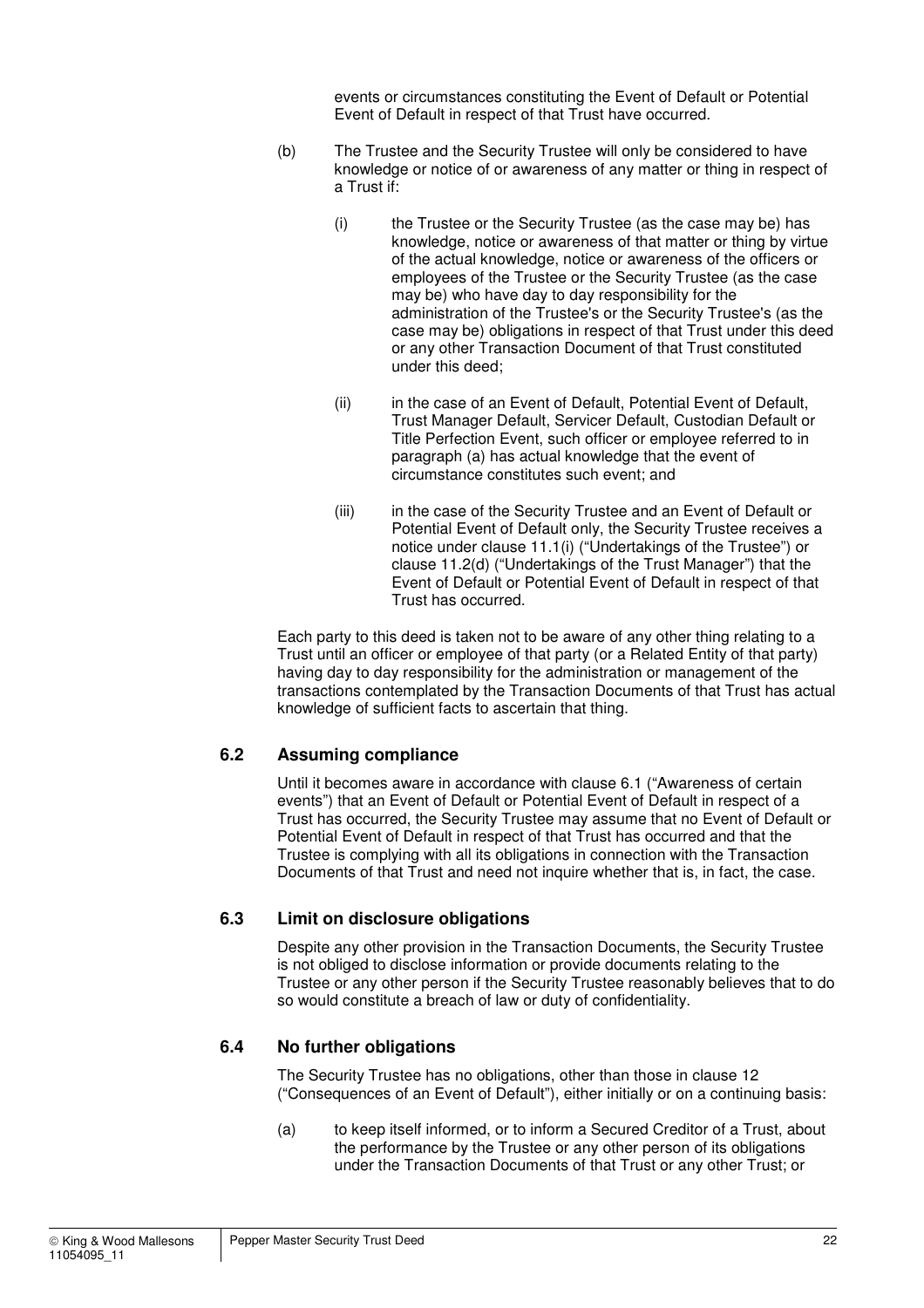(b) to provide a Secured Creditor of a Trust with any information or documents with respect to the Trustee or any other person (whether coming into its possession before or after financial accommodation is provided under the Transaction Documents of that Trust).

### **6.5 Individual responsibility of Secured Creditors**

Each Secured Creditor of a Trust is taken to acknowledge for the benefit of the Security Trustee and its Related Entities that the Secured Creditor has:

- (a) entered into, and is bound by and is otherwise aware of, the transactions contemplated by the Transaction Documents of that Trust;
- (b) made, and will continue to make, its own independent investigation of the financial condition and affairs of the Trustee based on documents and information which it considers appropriate;
- (c) made its own appraisal of the creditworthiness of the Trustee; and
- (d) made its own assessment and approval of the margin, fees and other return to be obtained by it under the Transaction Documents of that Trust,

without relying on the Security Trustee (in whatever capacity) or any of its Related Entities or on any representation made by any of them.

#### **6.6 Other interests and dealings**

The Security Trustee may exercise all its respective powers even if it, any Related Entity of it or any director, shareholder or officer of any of them may have an interest in the mode or result of exercising the power or may benefit directly or indirectly as a result.

Provided it acts in good faith, and subject to the relevant Transaction Documents, a corporation may act as a Security Trustee even if its Related Entities, directors, officers or shareholders of any of them are the Trustee, the Trust Manager, the Servicer, an Originator, a Unitholder, a Noteholder or a Secured Creditor or interested as directors, shareholders, officers, partners, or otherwise stand in a fiduciary or beneficial relationship to any person:

- (i) with whom Trust Assets may be invested;
- (ii) with whom the Trustee, the Trust Manager, the Security Trustee, the Servicer, an Originator, any Unitholder, any Noteholder or any Secured Creditor may deal; or
- (iii) who may be legally or beneficially interested in or entitled to any interest in a Trust.

## **6.7 Dealing in different capacities**

Without limiting clause 6.6 ("Other interests and dealings"), the Security Trustee and any of its Related Entities may:

- (a) engage in any kind of banking, trust or other business with the Trustee or the Secured Creditors or any of their Related Entities; and
- (b) accept fees and other consideration from the Trustee or the Secured Creditors or any of their Related Entities for services in connection with the Transaction Documents or any other arrangement,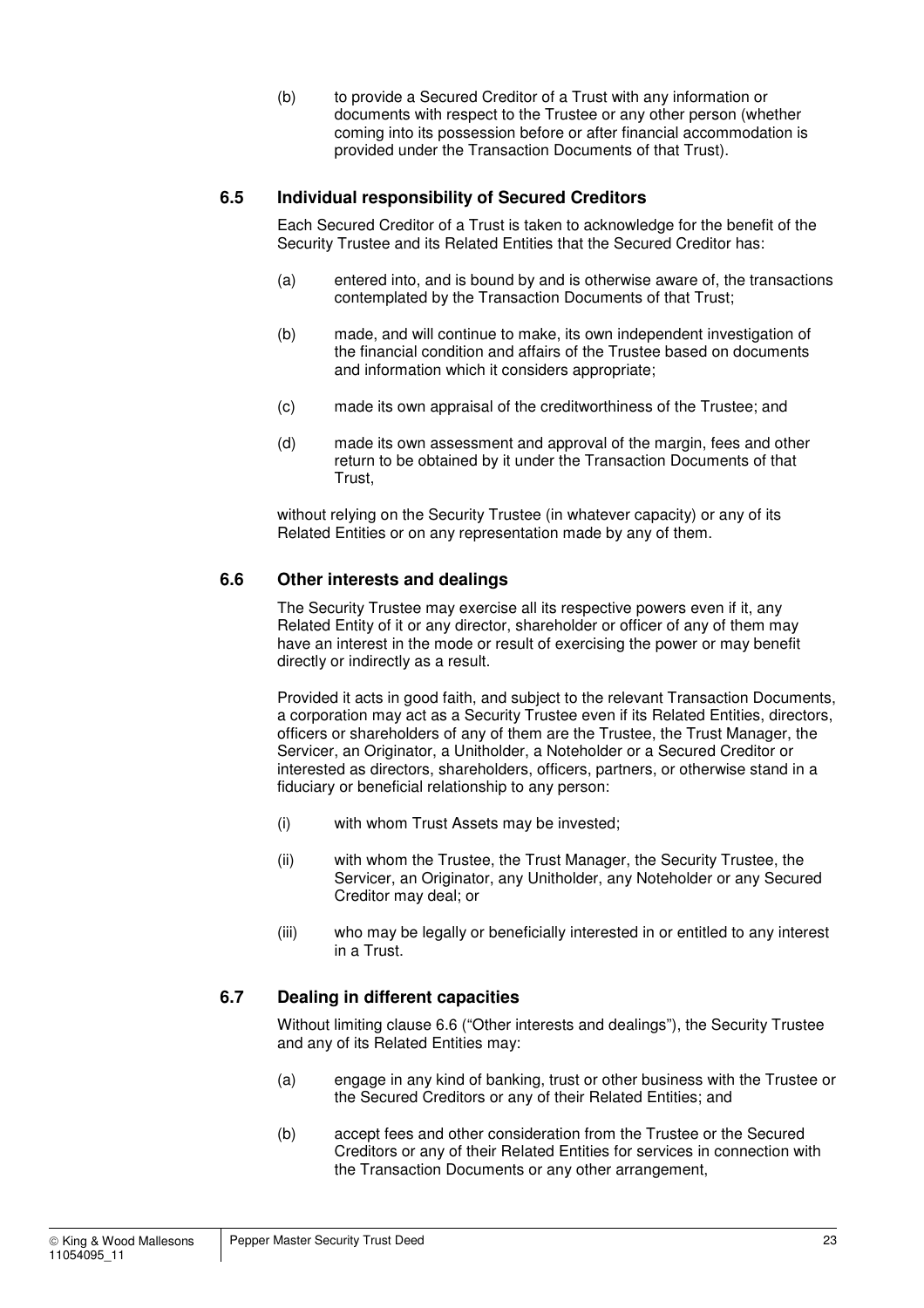as if the Security Trustee were not the Security Trustee and without having to account to the Secured Creditors for any income they derive in doing so.

The Security Trustee and its Related Entities are released from any obligation they might otherwise have to the Secured Creditors in relation to these matters.

#### **6.8 Separate entities**

In acting as security trustee for the Secured Creditors and in each other capacity in which it may act under the Transaction Documents, the relevant division or department of the Security Trustee is to be regarded as a separate entity from any other of its divisions or departments.

If information is received by another division or department of the Security Trustee, it may be treated as confidential to that division or department and the Security Trustee is not taken to have notice of it.

## **7 Delegation and reliance on advice**

#### **7.1 Power to delegate**

- (a) Subject to paragraphs (b) and (c), the Security Trustee may employ agents and attorneys and may delegate any of its non-material rights or obligations in its capacity as security trustee without notifying any person of the delegation.
- (b) The Security Trustee is not responsible or liable to any Secured Creditor of a Trust for any act or omission of any delegate appointed by the Security Trustee if:
	- (i) the delegate is a clearing system;
	- (ii) the Security Trustee is obliged to appoint the delegate pursuant to an express provision of a Transaction Document of that Trust or pursuant to an instruction given to the Security Trustee in accordance with a Transaction Document of that Trust; or
	- (iii) the Security Trustee appoints the delegate in good faith and using reasonable care, the delegate is not a Related Entity of the Security Trustee or an officer or employee of the Security Trustee or a Related Entity of the Security Trustee and the Trust Manager consents to the delegation in accordance with paragraph (c).
- (c) The Security Trustee agrees that it will not in respect of a Trust:
	- (i) delegate a material part of its rights or obligations under this deed; or
	- (ii) appoint any Related Entity of it as its delegate,

unless it has received the prior written consent of the Trust Manager.

#### **7.2 Security Trustee may rely on communications and opinions**

In relation to any Transaction Document, the Security Trustee may rely:

(a) on any communication or document it believes to be genuine and correct and to have been signed or sent by the appropriate person;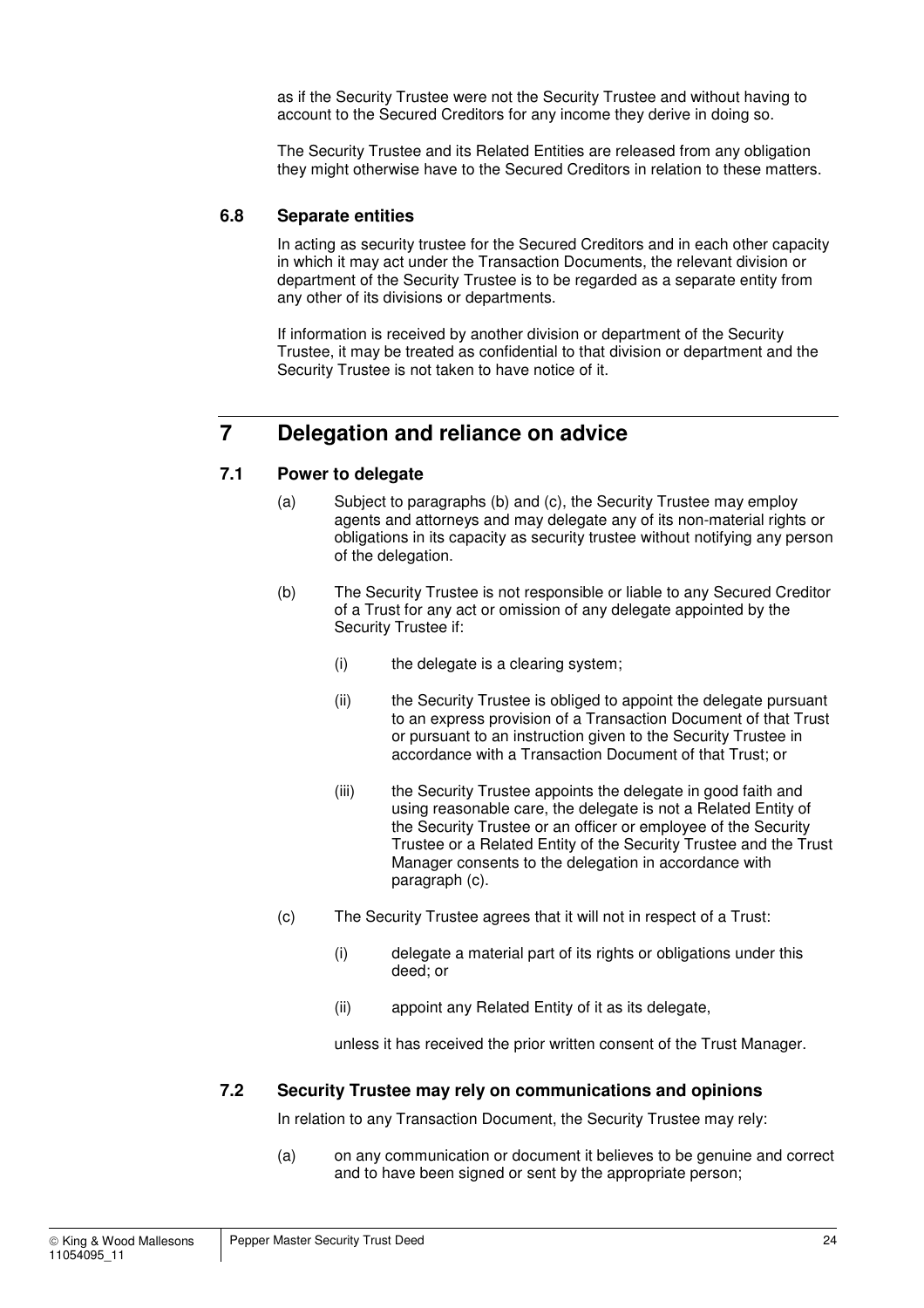- (b) as to legal, accounting, taxation or other professional matters, on opinions and statements of any legal, accounting, taxation or professional advisers used by it;
- (c) on the accuracy of the Note Register and the Unit Register; and
- (d) on any calculation or determination (including as to the amount owing to any person) set out in a certificate signed by an Authorised Officer of the Trust Manager.

## **7.3 Dispute or ambiguity**

If there is any dispute or ambiguity in relation to any matter connected with the Transaction Documents, the Security Trustee may (but need not) do any of the following:

- (a) obtain and rely on advice from any person referred to in clause 7.2(b) ("Security Trustee may rely on communications and opinions");
- (b) apply to a court for any direction or order the Security Trustee considers appropriate; or
- (c) request instructions from the Ruling Secured Creditor, the Secured Creditors or a class of Secured Creditors (as applicable) and, if applicable, call a meeting to obtain those instructions.

As long as the Security Trustee is using reasonable endeavours to resolve any dispute or ambiguity, the Security Trustee may (but need not) refuse to do anything in relation to matters affected by the dispute or ambiguity.

## **8 Security Trustee indemnity and limitation of liability**

#### **8.1 Indemnity**

The Security Trustee is indemnified out of the Security Trust Fund of a Security Trust against any liability or loss arising from, and any Costs properly incurred in connection with, complying with its obligations or exercising its rights under the Transaction Documents of the Trust to which that Security Trust relates.

To the extent permitted by law, this indemnity applies despite any reduction in value of, or other loss in connection with, the Security Trust Fund as a result of any unrelated act or omission by the Security Trustee or any person acting on its behalf.

This indemnity does not extend to any liabilities, losses or Costs to the extent that they are due to the Security Trustee's fraud, negligence or Wilful Default.

## **8.2 Legal Costs**

The Costs referred to in clause 8.1 ("Indemnity") include all legal Costs in accordance with any written agreement as to legal costs or, if no agreement, on whichever is the higher of a full indemnity basis or solicitor and own client basis.

These legal Costs include any legal costs which the Security Trustee incurs in connection with proceedings brought against it alleging fraud, negligence or Wilful Default on its part in relation to the relevant Security Trust. However, the Security Trustee must repay any amount paid to it in respect of those legal Costs under clause 8.1 ("Indemnity") if and to the extent that a court determines that the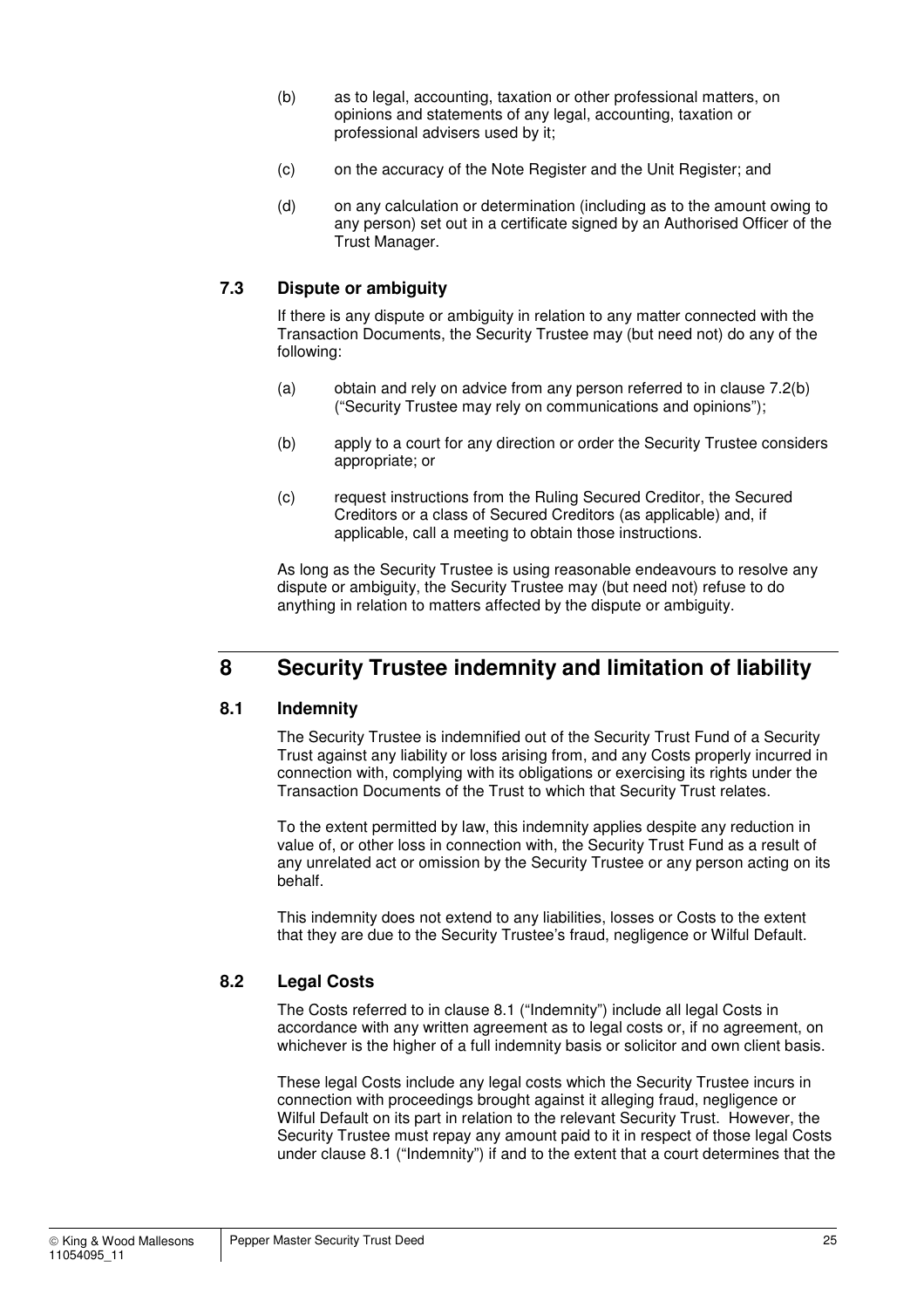Security Trustee was fraudulent, negligent or in Wilful Default in relation to the relevant Security Trust or the Security Trustee admits it.

### **8.3 Limitation of Security Trustee's liability**

Without limiting clause 8.5 ("Exoneration"), the Security Trustee's liability to any person in connection with any Transaction Document or Security Trust (or any transaction in connection with any of them) is limited to the extent to which the liability can be satisfied out of the Security Trust Fund of the Security Trust to which the liability relates out of which the Security Trustee has an actual right of indemnity.

This limitation of the Security Trustee's liability does not apply to a liability to the extent that it is not satisfied because there is a reduction in the extent of the Security Trustee's indemnification out of the relevant Security Trust Fund either as a result of the Security Trustee's fraud, negligence or Wilful Default, or by operation of law. Nothing in this clause or any similar provision in any other Transaction Document limits or adversely affects the powers of the Security Trustee, any Receiver or attorney in respect of the General Security Agreement or the Collateral.

Other than to the extent that the Security Trustee's right of indemnity has been reduced in accordance with this clause 8.3 ("Limitation of Security Trustee's liability"), the Security Trustee is not obliged to use any funds other than funds forming part of the Collateral of the relevant Trust in performing its obligations under any Transaction Documents in respect of that Trust.

This limitation of the Security Trustee's liability applies despite any other provision of this deed or any other Transaction Document.

#### **8.4 Liability must be limited and must be indemnified**

The Security Trustee is not obliged to do or not do any thing in connection with the Transaction Documents (including enter into any transaction or incur any liability) unless:

- (a) the Security Trustee's liability is limited in a manner which is consistent with clause 8.3 ("Limitation of Security Trustee's liability"); and
- (b) it is indemnified against any liability or loss arising from, and any Costs properly incurred in connection with, doing or not doing that thing in a manner which is consistent with clause 8.1 ("Indemnity").

#### **8.5 Exoneration**

Neither the Security Trustee nor any of its directors, officers, employees, agents, attorneys will be taken to be fraudulent, negligent or in Wilful Default for the purpose of clause 8.3 ("Limitation of Security Trustee's liability") because:

- (a) any person other than the Security Trustee does not comply with its obligations under the Transaction Documents;
- (b) of the financial condition of any person other than the Security Trustee;
- (c) any statement, representation or warranty of any person other than the Security Trustee in a Transaction Document is incorrect or misleading;
- (d) of any omission from or statement or information contained in any information memorandum or any advertisement, circular or other document issued in connection with any Notes;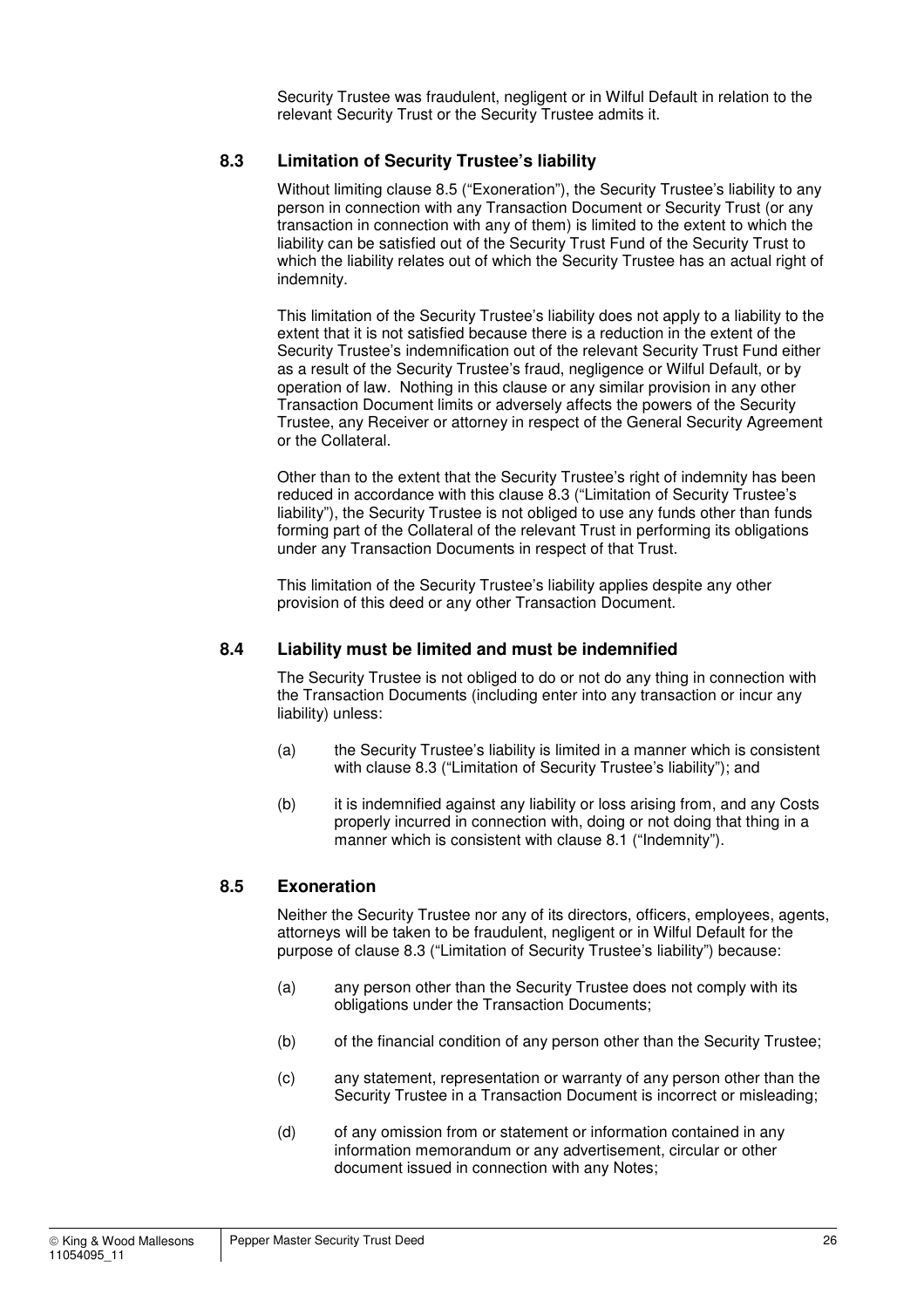- (e) of the lack of effectiveness, genuineness, validity, enforceability, admissibility in evidence or sufficiency of the Transaction Documents or any document signed or delivered in connection with the Transaction Documents (except to the extent such liability arises directly as a result of an act or omission of the Security Trustee and provided that this paragraph (e) does not limit any representation or warranty given by the Security Trustee in any Transaction Document as to the validity or enforceability of the Security Trustee's obligations under the Transaction Documents);
- (f) of acting, or not acting, in each case in accordance with instructions of the Ruling Secured Creditor or the Secured Creditors (as applicable);
- (g) of acting, or not acting, in good faith in reliance on:
	- (i) any communication or document that the Security Trustee believes to be genuine and correct and to have been signed or sent by the appropriate person; or
	- (ii) any opinion or advice of any professional advisers used by it in relation to any legal, accounting, taxation or other matters; or
- (h) of any error in a Note Register.

## **9 Change of Security Trustee**

#### **9.1 Removal by Ruling Secured Creditor or Secured Creditors**

The Ruling Secured Creditor (if any) or, if there is no Ruling Secured Creditor, the Secured Creditors of a Trust may remove the Security Trustee as security trustee of the Security Trust in respect of that Trust with the approval of the Ruling Secured Creditor (if any) or, if there is no Ruling Secured Creditor, by Extraordinary Resolution of the Secured Creditors of that Trust.

## **9.2 Removal**

- (a) Subject to clause 9.5 ("When retirement or removal takes effect"), the Trustee may remove the Security Trustee as security trustee of a Security Trust by giving the Security Trustee 90 days' written notice. However, the Trustee may only give notice if at the time it gives the notice:
	- (i) no Event of Default is continuing in respect of the Trust to which the Security Trust relates; and
	- (ii) if the Trust to which the Security Trust relates is a Rated Trust, each Designated Rating Agency in respect of that Trust has been notified, of the proposed removal of the Security Trustee.
- (b) Subject to clause 9.5 ("When retirement or removal takes effect"), the Trustee or the Trust Manager may remove the Security Trustee by written notice with immediate effect if the Security Trustee fails to retire when required to in accordance with clause 9.3 ("Mandatory retirement").

#### **9.3 Mandatory retirement**

The Security Trustee must retire as security trustee of each Security Trust if:

(a) the Security Trustee becomes Insolvent;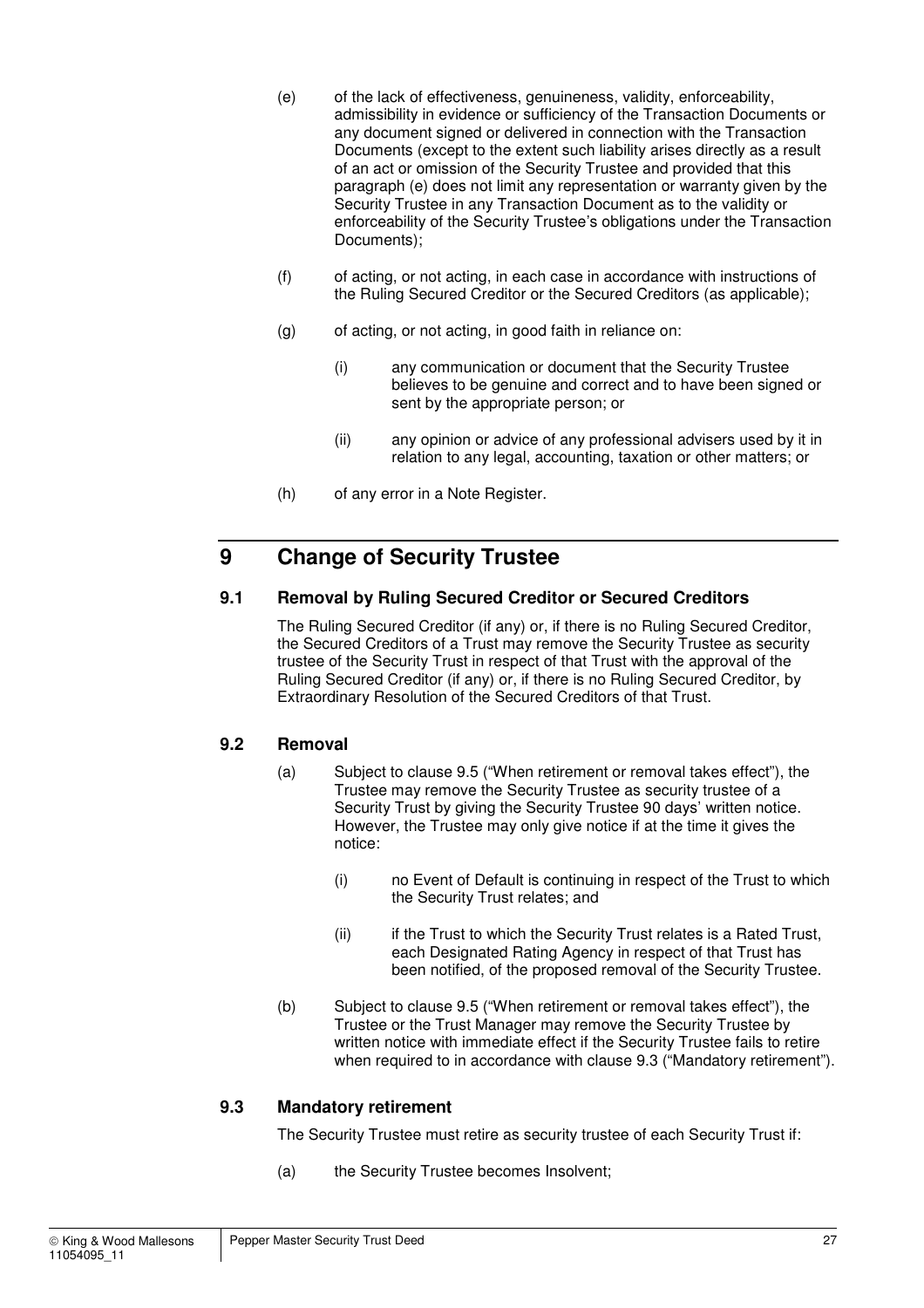- (b) required by law; or
- (c) the Security Trustee ceases to carry on business as a professional trustee.

In addition, the Security Trustee must retire as security trustee of a Security Trust if the Security Trustee does not comply with a material obligation under the Transaction Documents of the Trust to which that Security Trust relates and, if the non-compliance can be remedied or is otherwise waived by the Ruling Secured Creditor (if any) or, if there is no Ruling Secured Creditor, by Extraordinary Resolution of the Secured Creditors of the Trust:

- (d) the Security Trustee does not remedy the non-compliance within 30 days after becoming aware of it; or
- (e) the non-compliance is not waived by the Ruling Secured Creditor (if any) or, if there is no Ruling Secured Creditor, by Extraordinary Resolution of the Trust within 30 days of the breach,

as the case may be.

#### **9.4 Voluntary retirement**

The Security Trustee may retire as security trustee of one or more Security Trusts by giving the Trustee at least 90 days' written notice of its intention to do so or such lesser time as the Trustee and the Trust Manager agree.

#### **9.5 When retirement or removal takes effect**

The retirement or removal of the Security Trustee as security trustee of a Security Trust takes effect when:

- (a) a successor security trustee is appointed for that Security Trust;
- (b) the successor security trustee obtains title to, or obtains the benefit of, this deed and each other Transaction Document of the Trust to which the Security Trust relates and to which the Security Trustee is a party in its capacity as security trustee; and
- (c) the successor security trustee and each other party to the Transaction Documents of the Trust to which the Security Trust relates and to which the Security Trustee is a party in its capacity as security trustee have the same rights and obligations among themselves as they would have had if the successor security trustee had been party to them at the dates of those documents.

#### **9.6 Appointment of successor security trustee**

If the Security Trustee retires or is removed as security trustee of a Security Trust, the Trust Manager agrees to use its best endeavours to ensure that a successor security trustee is appointed for that Security Trust as soon as possible. If a successor security trustee is not appointed within 90 days after notice of retirement or removal is given, the retiring Security Trustee may appoint a successor security trustee for that Security Trust or apply to the court for a successor security trustee to be appointed.

#### **9.7 Notice to Designated Rating Agency**

For any Rated Trust, the Trust Manager agrees to notify each Designated Rating Agency for that Trust if: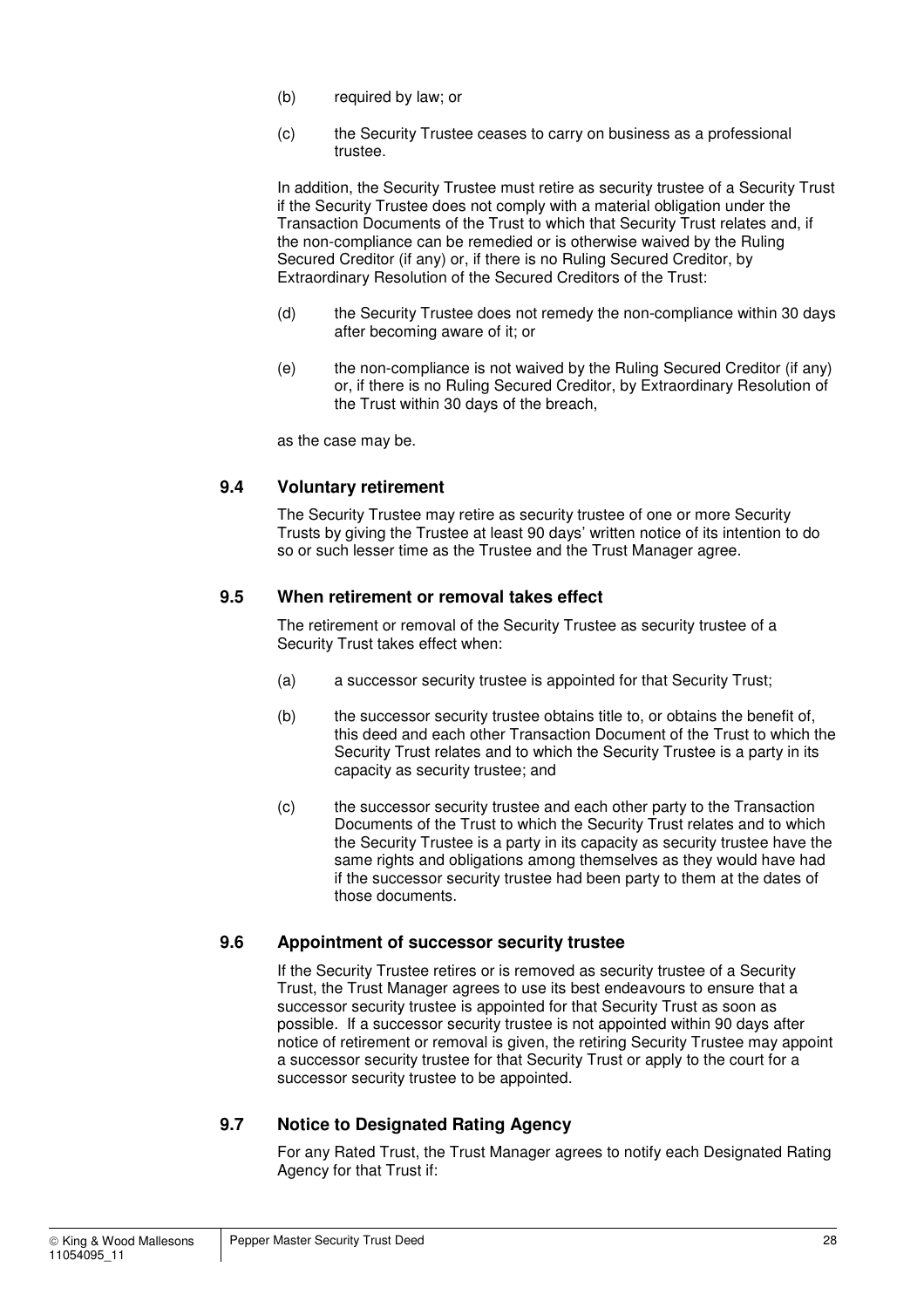- (a) the Security Trustee retires as security trustee of the Security Trust in respect of that Trust or is removed by the Ruling Secured Creditor or the Secured Creditors of that Trust in accordance with clause 9.1 ("Removal by Ruling Secured Creditor or Secured Creditors"); or
- (b) it is proposed that the Security Trustee be removed as security trustee of the Security Trust in respect of that Trust by the Trustee in accordance with clause 9.2 ("Removal") or that a successor security trustee be appointed.

## **9.8 Costs of retirement or removal**

If the Security Trustee retires in accordance with clause 9.3(b) ("Mandatory retirement") (or is removed under clause 9.2(b) ("Removal") for a failure to retire when required to do so because of that clause), or is removed in accordance with clause 9.1 ("Removal by Ruling Secured Creditor or Secured Creditors") or 9.2(a) ("Removal") (provided in the case of clause 9.2(a) ("Removal"), the Trustee and the Security Trustee are not Related Entities) everything it is required to do under this clause 9 ("Change of Security Trustee") is at the Trustee's expense. However, if the Security Trustee otherwise retires or is otherwise removed, everything it is required to do under this clause 9 ("Change of Security Trustee") is its own personal expense. This applies despite any other provision in this deed (including clause 8.1 ("Indemnity") and clause 16 ("Costs and indemnities")).

## **9.9 Security Trustee to deliver documents**

If the Security Trustee retires or is removed as security trustee of a Security Trust, it agrees to deliver to the successor security trustee:

- (a) all original documents in its possession relating to that Security Trust and the Security Trust Fund of that Security Trust; and
- (b) any transfers, requests, notices of assignment or other documents to record the transfer of the Security Trust Fund of that Security Trust Fund to the successor security trustee, which the successor security trustee reasonably requests.

## **9.10 Further steps**

Without limiting clause 9.9 ("Security Trustee to deliver documents"), if the Security Trustee retires or is removed as Security Trustee of a Security Trust, it agrees to do anything the successor security trustee reasonably asks (such as obtaining consents, and signing, producing and delivering documents including a retirement and appointment document) to give effect to the retirement or removal and the appointment of the successor security trustee.

## **9.11 Discharge of further obligations**

When a successor security trustee is appointed as security trustee of a Security Trust, the retiring or removed Security Trustee is discharged from any further obligation under the Transaction Documents of the Trust to which that Security Trust relates. However, this discharge does not affect any accrued rights or obligations.

## **9.12 Trustee further assurance**

The Trustee must do such things and execute such documents which are necessary and may do any further such things and execute any further such documents as may be appropriate for the new security trustee to obtain the benefit of this deed.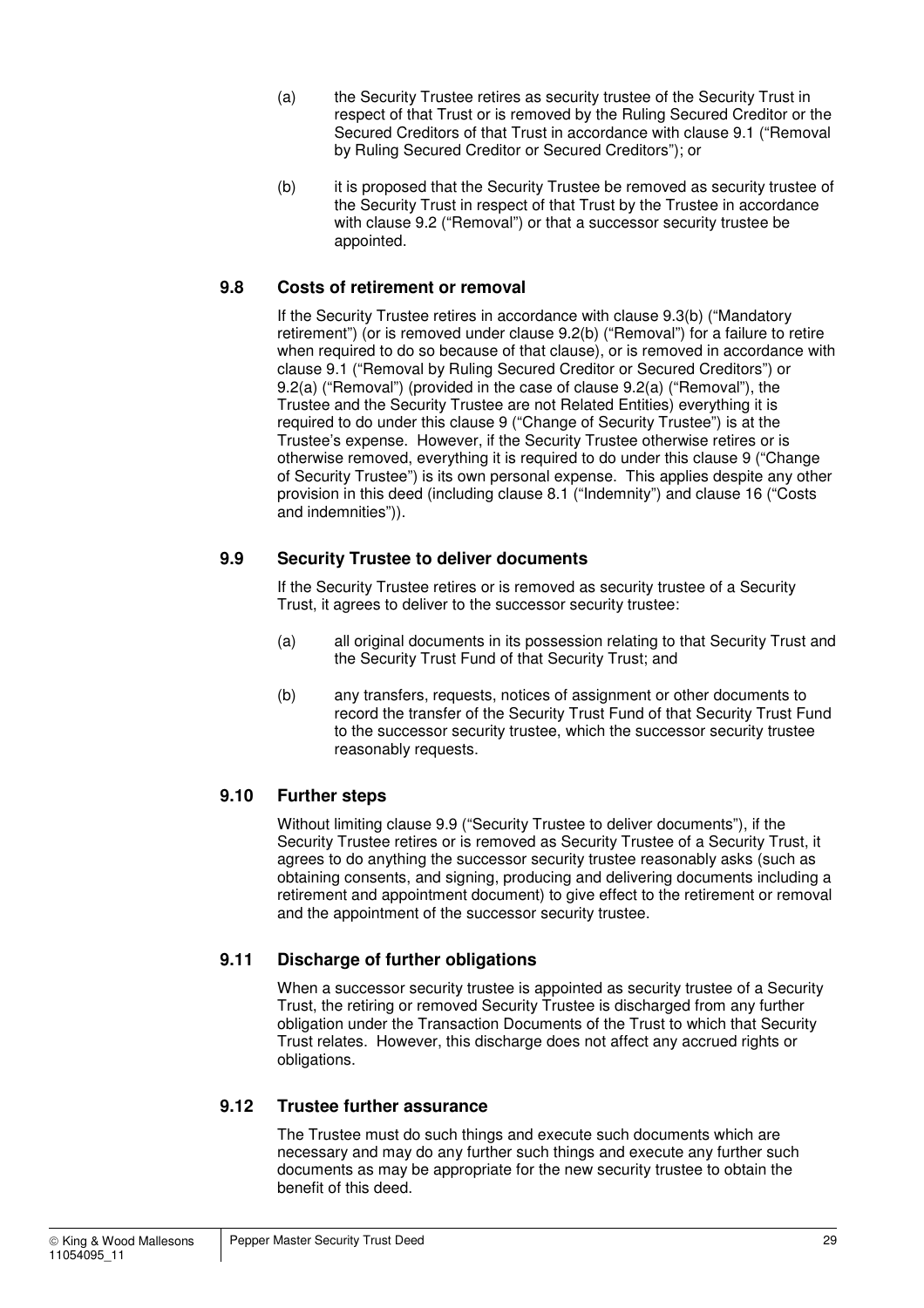## **10 Representations and warranties**

#### **10.1 Representations and warranties by all parties**

Each party represents and warrants that:

- (a) (**incorporation and existence**) it has been incorporated in accordance with the laws of its place of incorporation, is validly existing under those laws and has power and authority to carry on its business as it is now being conducted;
- (b) (**power**) it has power to enter into the Transaction Documents to which it is a party and comply with its obligations under them;
- (c) (**no contravention or exceeding power**) the Transaction Documents to which it is a party and the transactions under them which involve it do not contravene:
	- (i) its constituent documents (if any), or cause a limitation on its powers or, if applicable, the powers of its directors to be exceeded; or
	- (ii) any law or obligation by which it is bound or to which any of its assets are subject;
- (d) (**validity of obligations**) its obligations under the Transaction Documents are valid and binding, and are enforceable against it in accordance with their terms subject to any necessary stamping and registration requirements, laws relating to insolvency and enforcement of security interests, equitable principles and laws generally affecting creditors' rights;
- (e) (**benefit**) it benefits by entering into the Transaction Documents to which it is a party;
- (f) (**solvency**) there are no reasonable grounds to suspect that it is unable to pay its debts as and when they become due and payable;
- (g) (**not a trustee**) except in the case of the Security Trustee and the Trustee, it does not enter into any Transaction Document as a trustee; and
- (h) (**immunity**) it has no immunity from the jurisdiction of a court or from legal process.

#### **10.2 Representations and warranties by the Trustee**

The Trustee represents and warrants in respect of each Trust that:

- (a) (**Collateral**) it has not taken any action to create any Encumbrance over the Collateral of the Trust other than pursuant to the Transaction Documents for that Trust;
- (b) (**Event of Default**) so far as it is aware, no Event of Default or Potential Event of Default in respect of the Trust is continuing;
- (c) (**sole trustee**) it is the only trustee of the Trust;
- (d) (**no removal**) no action has been taken or, as far as it is aware, proposed to remove it as trustee of the Trust;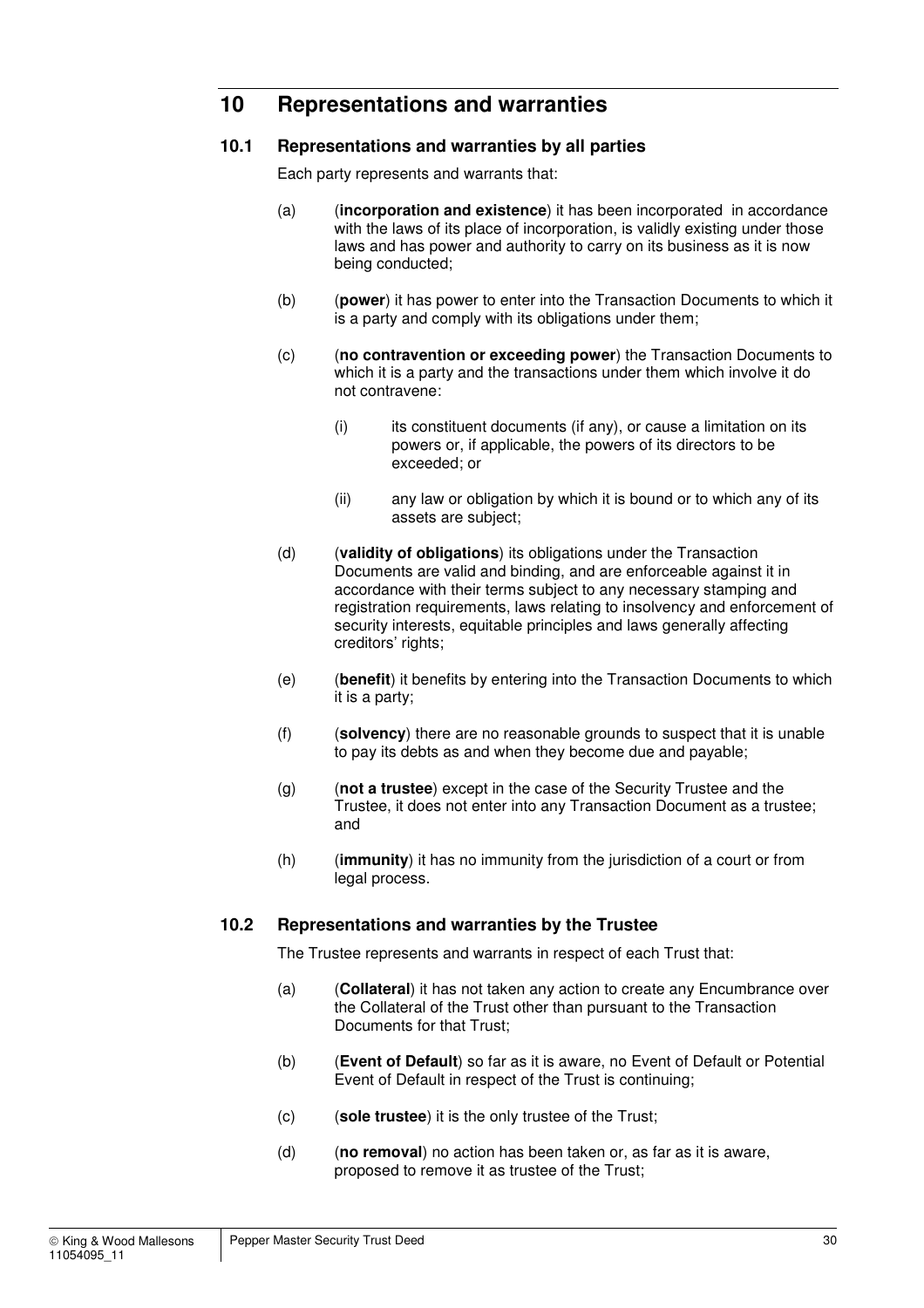- (e) (**no default**) it is not in default under the Master Trust Deed; and
- (f) (**no termination**) no action has been taken or, as far as it is aware, proposed to terminate the Trust.

#### **10.3 Repetition of representations and warranties**

The representations and warranties in this clause 10 ("Representations and warranties") are taken to be also made in respect of a Trust (by reference to the then current circumstances):

- (a) on each date on which the Trustee acquires Collateral of the Trust;
- (b) on each date on which financial accommodation is provided under the Transaction Documents of the Trust to or at the request of the Trustee; and
- (c) on each Payment Date of the Notes of the Trust,

provided that a breach of a representation or warranty made by the Trustee or the Security Trustee (as the case may be) under this clause 10 ("Representations and warranties") will not, without prejudice to the other consequences of that breach under the Transaction Documents to which the Trustee or the Security Trustee (as the case may be) is a party, constitute fraud, negligence or Wilful Default of the Trustee or Security Trustee (as the case may be) if the Trustee or Security Trustee (as the case may be) has given prior notice to each other party that such representation or warranty is untrue with reasonable details of the issue leading it to be untrue.

#### **10.4 Reliance**

The Trustee and the Trust Manager each acknowledge that the Security Trustee and the Secured Creditors have entered into the Transaction Documents (and the transactions in connection with them) to which they are a party in reliance on the representations and warranties in this clause 10 ("Representations and warranties").

## **11 Undertakings**

#### **11.1 Undertakings of the Trustee**

The Trustee undertakes in respect of each Trust:

- (a) (**comply with obligations**) to comply with its obligations under the Transaction Documents of the Trust to which it is a party;
- (b) (**information**) if the Security Trustee asks, to give the Security Trustee any document or other information relating to the Trust in the Trustee's possession or control that the Security Trustee reasonably requires to exercise its rights or comply with its obligations under the Transaction Documents of the Trust;
- (c) (**conduct of business**) to carry on the Trust Business in accordance with the Transaction Documents and the directions of the Trust Manager;
- (d) (**no other business**) without the Security Trustee's consent, not to do anything which is not part of the Trust Business;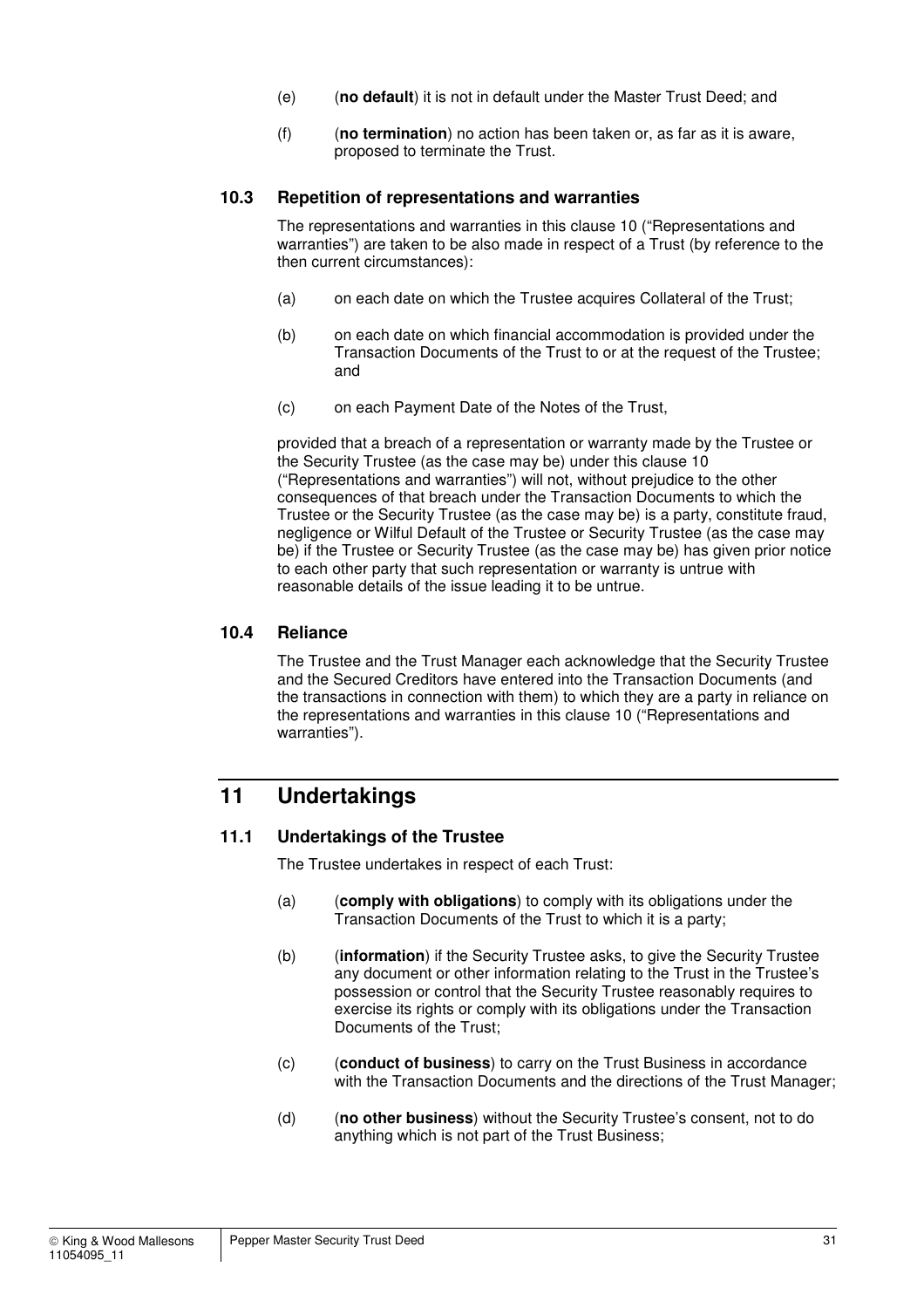- (e) (**rates and Taxes**) to pay on time all amounts for which the Trustee is liable in connection with the Trust Business, including rates and Taxes; and
- (f) (**laws**) to comply with all laws and requirements of authorities affecting it or the Trust Business and to comply with its other obligations in connection with its rights and obligations under the Transaction Documents;
- (g) (**Counterparty**) to take (at the direction of the Trust Manager) the action that a prudent, diligent and reasonable person would take to ensure that:
	- (i) each Counterparty complies with its obligations in connection with the Transaction Documents of the Trust; and
	- (ii) each Counterparty which does not comply with any of its obligations in connection with the Transaction Documents of the Trust pays to the Trustee or the Security Trustee an amount equal to any liability, loss or Costs suffered or incurred by either the Trustee or the Security Trustee which is caused or contributed to by that non-compliance;
- (h) (**notify default by Counterparty**) if it becomes aware that any Counterparty has not complied with any of its obligations in connection with a Transaction Document of the Trust, to notify the Security Trustee giving full details of the non-compliance and the steps taken to remedy it unless the Trust Manager has already notified the Security Trustee;
- (i) (**notify defaults**) if it becomes aware that an Event of Default or Potential Event of Default in respect of the Trust has occurred, to notify the Trust Manager and the Security Trustee giving full details of the event and any steps taken or proposed to remedy it unless the Trust Manager has already notified the Security Trustee;
- (j) (**Encumbrances**) not to do anything to create any Encumbrances over the Collateral (other than as contemplated by the Transaction Documents);
- (k) (**Collection Account**) to open and operate the Collection Account for the Trust in accordance with the Transaction Documents of that Trust and the Trust Manager's directions;
- (l) (**bank accounts**) not to open or operate any bank account other than those which it is required to open and maintain in connection with the Trust Business or in accordance with the Transaction Documents; and
- (m) (**surplus cash**) to invest any surplus cash in respect of the Trust in Authorised Investments for that Trust in accordance with the Trust Manager's directions;
- (n) (**commingling**) not to commingle the Collateral of the Trust with any of its other assets (including the Collateral of any other Trust) or the assets of any other person;
- (o) (**separate entity**) to conduct the Trust Business in the name of the Trust, to which that Trust Business relates, to hold itself out as a separate entity and to correct any misunderstanding of which it is aware regarding its separate identity; and
- (p) (**no amendments of Transaction Documents**) without the Security Trustee's consent, not to amend any Transaction Document of the Trust.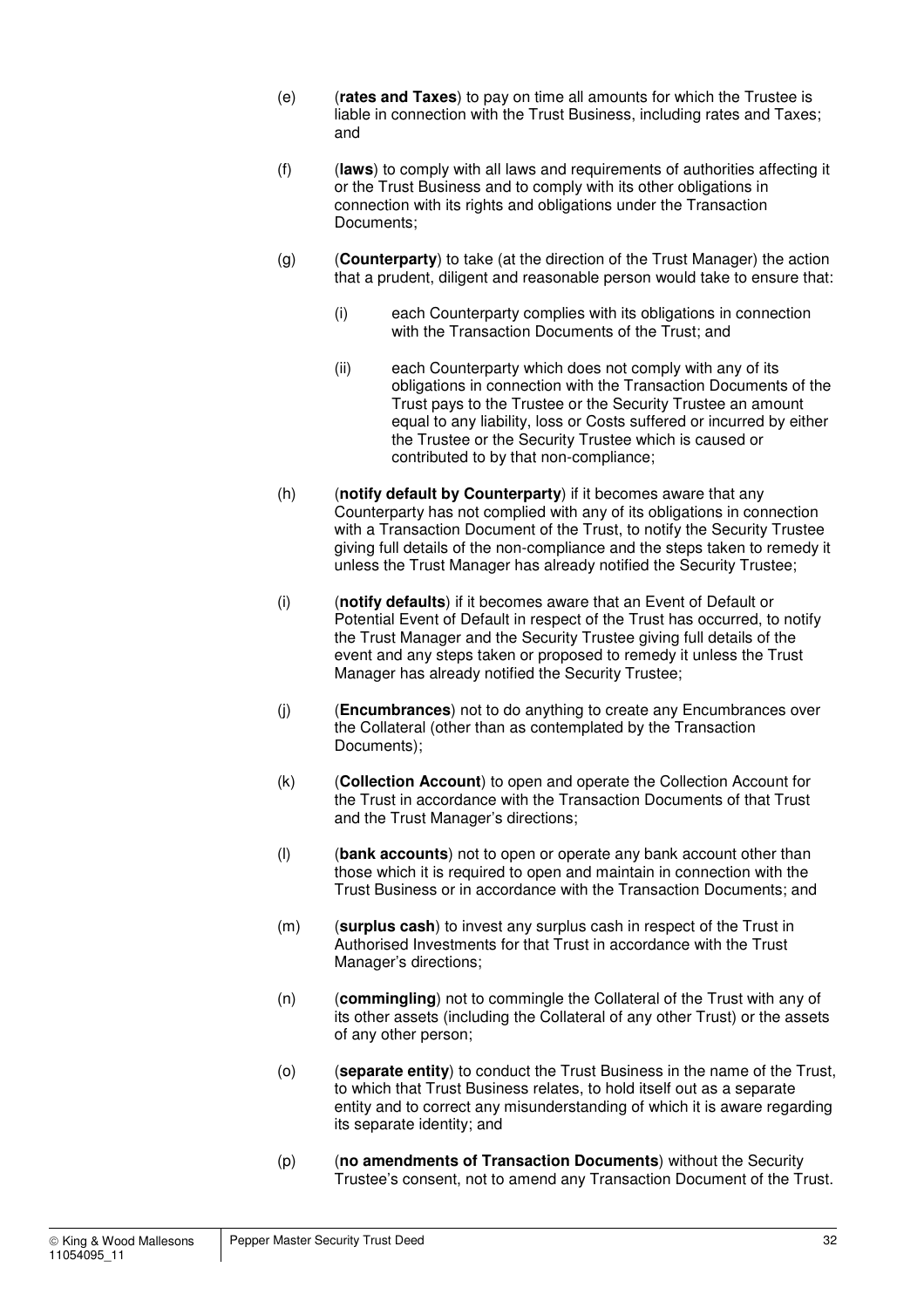#### **11.2 Undertakings of the Trust Manager**

The Trust Manager undertakes in respect of each Trust:

- (a) (**accounting records**) to keep proper accounting records for the Trust (which are separate from those kept by any other person);
- (b) (**records**) to keep any other records (which are separate from those kept by any other person) necessary to ensure that it is possible to determine from those records at any time:
	- (i) the Secured Money of the Trust owing to each Secured Creditor of the Trust at that time;
	- (ii) the date and amount of all payments made to each Secured Creditor of the Trust at that time; and
	- (iii) the Collateral of the Trust at that time,

and, to give that information to the Security Trustee on request;

- (c) (**annual accounts**) to give the Security Trustee its audited Financial Report for each financial year within 180 days of the end of that financial year;
- (d) (**notify defaults**) if it becomes aware that an Event of Default or Potential Event of Default has occurred in respect of the Trust, to notify:
	- (i) the Security Trustee and the Trustee; and
	- (ii) if the Trust is a Rated Trust, each Designated Rating Agency of the Trust,

in each case giving full details of the event and any steps taken or proposed to remedy it; and

(e) (**inspect records**) on being given reasonable notice, to permit the Security Trustee, the Trustee or the Trustee's auditor, or the authorised agent of any of them, during business hours to inspect and copy any records of the Trust Manager relating to the affairs of the Trustee in respect of the Trust.

## **12 Consequences of an Event of Default**

#### **12.1 Security Trustee may take action**

If an Event of Default in respect of a Trust is continuing and the Security Trustee does not waive the Event of Default pursuant to clause 24.6 ("Security Trustee may give certain waivers and make certain determinations"), the Security Trustee may do any one or more of the following if it is instructed to do so by the Ruling Secured Creditor (if any) or, if there is no Ruling Secured Creditor, the Secured Creditors of the Trust:

- (a) declare at any time by notice to the Trustee that an amount equal to the Secured Money of that Trust is either:
	- (i) payable on demand; or
	- (ii) immediately due for payment;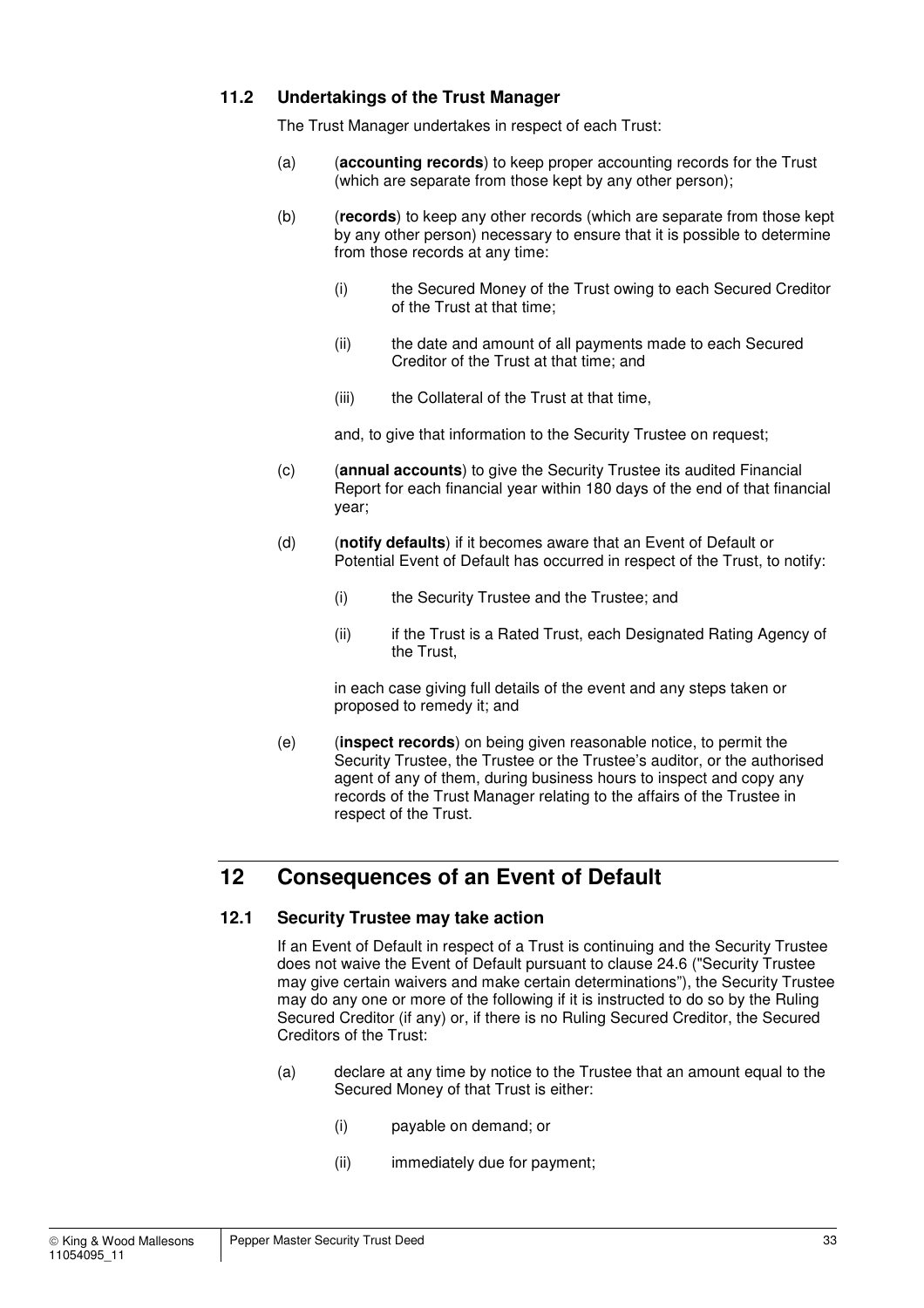(b) take any action which it is permitted to take under this deed or the General Security Agreement for that Trust.

If, in the opinion of the Security Trustee, the delay required to obtain instructions from the Ruling Secured Creditor or the Secured Creditors of the Trust (as the case may be) would be materially prejudicial to the interests of the Ruling Secured Creditor or those Secured Creditors (as the case may be), the Security Trustee may do these things without instructions from them.

#### **12.2 Actions on the occurrence of an Event of Default**

If the Security Trustee becomes aware that an Event of Default in respect of a Trust is continuing and the Security Trustee does not waive the Event of Default pursuant to clause 24.6 ("Security Trustee may give certain waivers and make certain determinations"), it agrees to do the following as soon as possible and in any event within five Business Days of becoming aware of the Event of Default:

- (a) notify all Secured Creditors of that Trust of:
	- (i) the Event of Default;
	- (ii) any steps which the Security Trustee has taken, or proposes to take, under clause 12.1 ("Security Trustee may take action"); and
	- (iii) any steps which the Trustee or the Trust Manager has notified the Security Trustee that it has taken, or proposes to take, to remedy the Event of Default; and
- (b) seek instructions of the Ruling Secured Creditor or, if there is no Ruling Secured Creditor, call a meeting of the Secured Creditors of that Trust. However, if the Security Trustee calls a meeting and before the meeting is held the Event of Default ceases to continue, the Security Trustee may cancel the meeting by giving notice to each person who was given notice of the meeting.

#### **12.3 Instructions to Security Trustee**

If an Event of Default in respect of the Trust is continuing:

- (a) the Ruling Secured Creditor may instruct the Security Trustee; or
- (b) if there is no Ruling Secured Creditor, any meeting of those Secured Creditors called under this clause 12 ("Consequences of an Event of Default"), the Secured Creditors of that Trust must vote on whether to instruct the Security Trustee by Extraordinary Resolution,

to do any one or more of the following:

- (i) take any action which the Security Trustee may take under clause 12.1 ("Security Trustee may take action");
- (ii) waive the Event of Default (or determine that the Event of Default has been remedied); or
- (iii) take any other action the Ruling Secured Creditor may instruct or which the Secured Creditors of the Trust may specify in the terms of that Extraordinary Resolution (as the case may be) and which the Security Trustee agrees to take.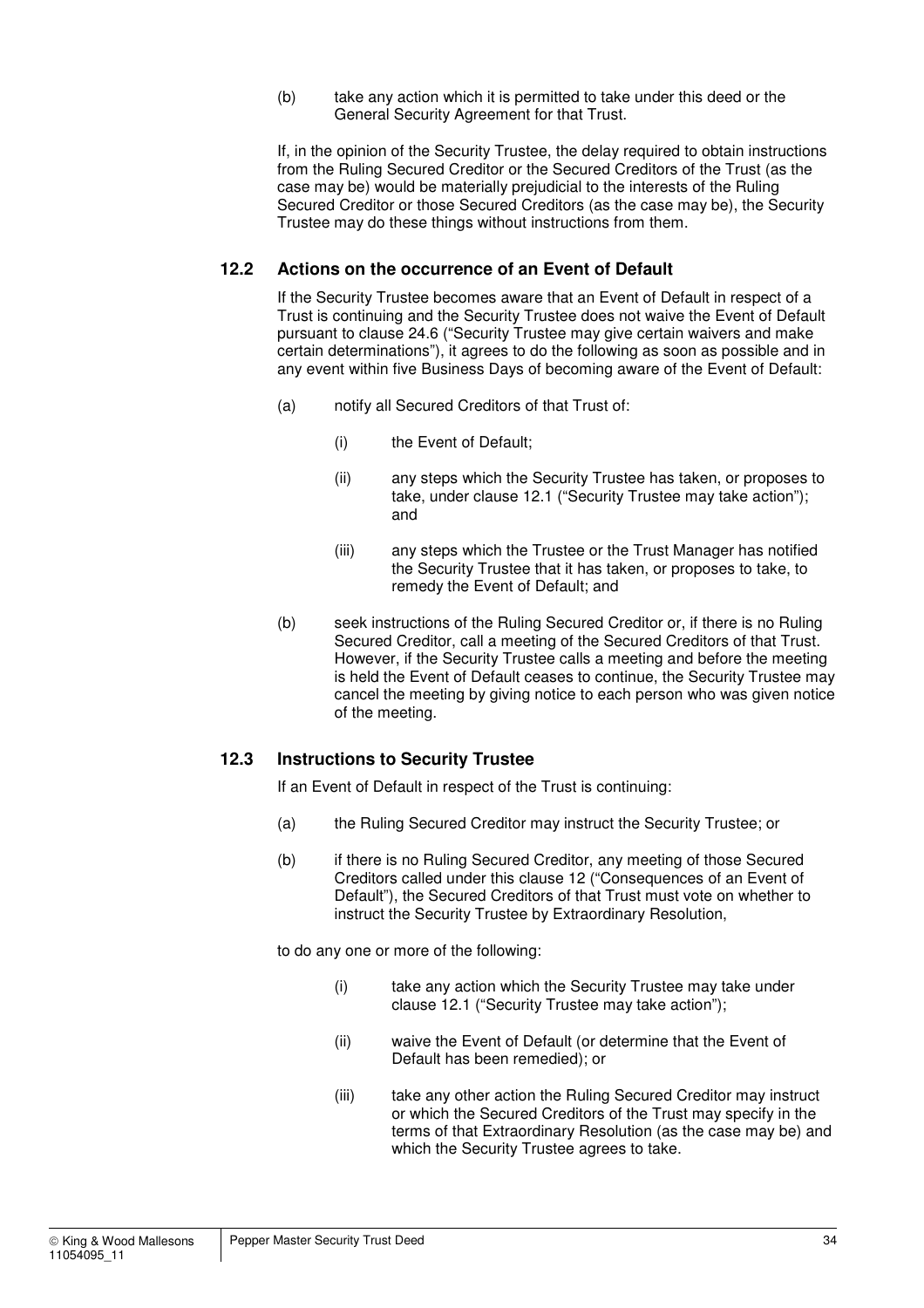The Trust Manager agrees to notify each Designated Rating Agency for a Trust of any such Extraordinary Resolution.

#### **12.4 Notice to the Trustee**

If the Ruling Secured Creditor instructs or the Secured Creditors of a Trust by Extraordinary Resolution instruct the Security Trustee to take any action under clause 12.3 ("Instructions to Security Trustee"), the Security Trustee must notify the Trustee, giving details of the action to be taken, no later than one Business Day after it receives the instructions.

#### **12.5 Restriction on Secured Creditors exercising rights against the Trustee**

No Secured Creditor of a Trust is entitled to exercise a right (including enforcing a right such as taking any action to recover any Secured Money of the Trust) which the Security Trustee has against the Trustee under any Transaction Document of the Trust independently of the Security Trustee unless the Secured Creditors of the Trust have instructed the Security Trustee in accordance with clause 5 ("How and when the Security Trustee acts") or clause 12.3 ("Instructions to Security Trustee") to exercise the right and the Security Trustee has not done so within 10 Business Days.

## **13 Distribution of payments**

#### **13.1 Order of distribution before an Event of Default and enforcement**

Subject to clause 13.2 ("Order of distribution after an Event of Default and enforcement"), the Trustee must distribute any amount it receives in respect of a Trust in accordance with the Series Notice for the Trust.

#### **13.2 Order of distribution after an Event of Default and enforcement**

If an Event of Default in respect of a Trust is continuing and the General Security Agreement in respect of that Trust has been enforced, the Security Trustee must distribute any amount it receives or recovers in respect of the Trust in accordance with the Series Notice for that Trust.

#### **13.3 Trustee's right of indemnity and lien**

The Trustee agrees that:

- (a) any right of indemnity it has out of the Trust Assets of a Trust (whether under the Transaction Documents or at law) is subject to this clause 13 ("Distribution of payments"); and
- (b) any lien it has over the Trust Assets of a Trust is subject to the General Security Agreement for that Trust and the priority between them is determined in accordance with clause 13.1 ("Order of distribution before an Event of Default and enforcement") or clause 13.2 ("Order of distribution after an Event of Default and enforcement") (as applicable).

Any payment made to the Trustee for its own account in respect of a Trust in accordance with this clause 13 ("Distribution of payments") is made towards satisfying its right of indemnity out of the Trust Assets of that Trust or satisfying its right to payment of Costs, fees and expenses.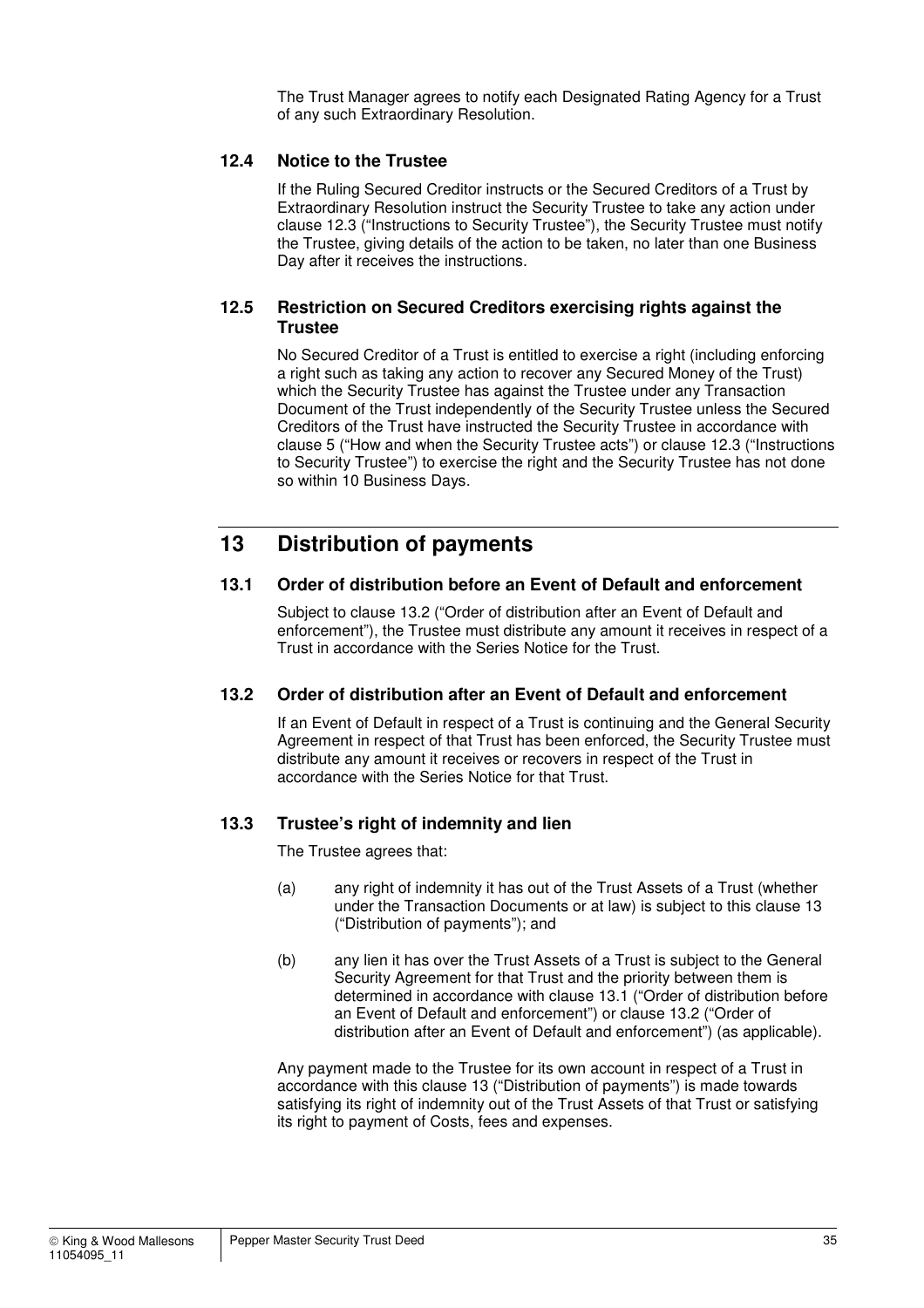## **14 Payments**

#### **14.1 Manner of payment**

Except as expressly provided in a Transaction Document, the Trustee agrees to make payments (including by way of reimbursement) under each Transaction Document:

- (a) on the due date (or, if that is not a Business Day, on the next Business Day);
- (b) if:
	- (i) the payment is made through the Austraclear System, by giving a payment instruction no later than 2:00pm in the place of that system; or
	- (ii) otherwise, not later than 2:00pm in the place for payment;
- (c) in Australian dollars in immediately available funds;
- (d) in full without set-off or counterclaim, and without any deduction in respect of Taxes unless prohibited by law; and
- (e) to the Security Trustee by payment into the account nominated by the Security Trustee, or by payment as the Security Trustee otherwise directs.

If the Security Trustee directs the Trustee to pay a particular party or in a particular manner, the Trustee is taken to have satisfied its obligation to the Security Trustee by paying in accordance with the direction.

#### **14.2 Direction to pay**

The Security Trustee directs that until further notice or until an Event of Default and enforcement of the General Security Agreement in respect of a Trust (whichever occurs first), the Trustee makes all payments due in respect of the Trust under any Transaction Document of the Trust in the manner set out in that document but in the order specified in clause 13.1 ("Order of distribution before an Event of Default and enforcement").

#### **14.3 Currency of payment**

The Trustee waives any right it has in any jurisdiction to pay an amount other than in the currency in which it is due. However, if the Security Trustee receives an amount in a currency other than that in which it is due:

- (a) it may convert the amount received into the due currency (even though it may be necessary to convert through a third currency to do so) on the day and at such rates (including spot rate, same day value rate or value tomorrow rate) as it reasonably considers appropriate. It may deduct its usual Costs in connection with the conversion; and
- (b) the Trustee satisfies its obligation to pay in the due currency only to the extent of the amount of the due currency obtained from the conversion after deducting the Costs of the conversion.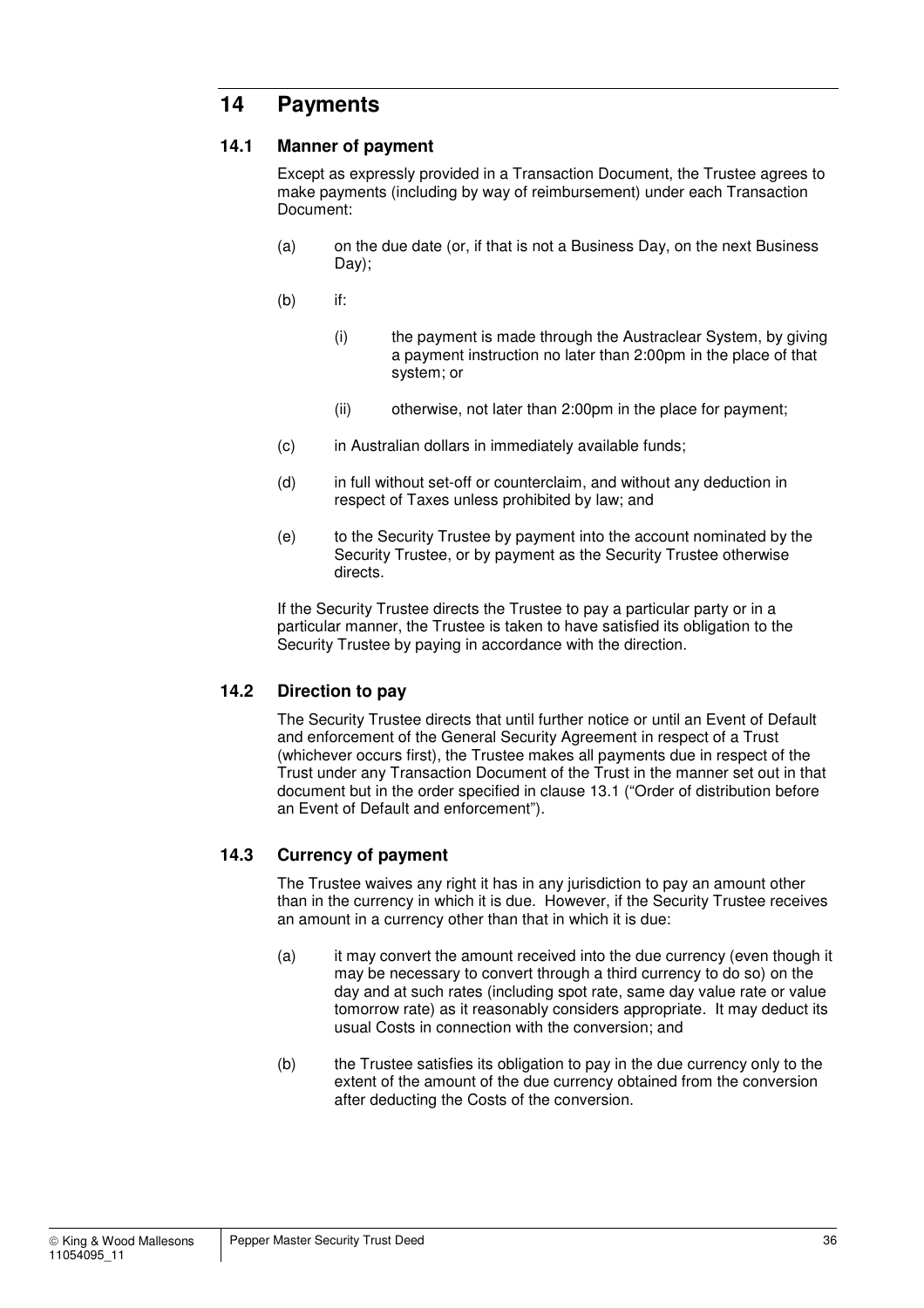## **15 Fees**

The Trustee agrees to pay fees to the Security Trustee for a Trust on terms agreed for that Trust in writing between the Security Trustee, the Trustee and the Trust Manager from time to time.

## **16 Costs and indemnities**

#### **16.1 What the Trustee agrees to pay**

In respect of each Trust, the Trustee agrees to pay or reimburse the Security Trustee for:

- (a) the Security Trustee's reasonable Costs in connection with:
	- (i) the negotiation, preparation, execution and registration of, and payment of Taxes on, any Transaction Document of that Trust; and
	- (ii) the general on-going administration of the Transaction Documents of that Trust (including giving and considering consents, waivers, variations, discharges and releases and producing title documents);
- (b) the Security Trustee's, any Attorney's and any Receiver's Costs in otherwise acting in connection with the Transaction Documents of that Trust, such as enforcing or preserving rights (or attempting to or considering doing so) or doing anything in connection with any enquiry by an authority involving the Trustee; and
- (c) Taxes and fees (including registration fees) and fines and penalties in respect of fees paid, or that the Security Trustee reasonably believes are payable, in connection with any Transaction Document of that Trust or a payment or receipt or any other transaction contemplated by any Transaction Document of that Trust. However, the Trustee need not pay a fine or penalty in connection with Taxes or fees to the extent that it has placed the Security Trustee in sufficient cleared funds for the Security Trustee to be able to pay the Taxes or fees by the due date.

The Trustee agrees to pay amounts due under this clause 16.1 ("What the Trustee agrees to pay") on demand from the Security Trustee.

The amounts referred to in this clause 16.1 ("What the Trustee agrees to pay") are not payable to the extent they are due to the Security Trustee's or any Attorney's or Receiver's fraud, negligence or Wilful Default. However, it is not fraud, negligence or Wilful Default of any of them if duty is not paid in connection with a Transaction Document unless the Trustee instructs any of them to pay the duty, puts that person in cleared funds to make the payment and that person then fails to make the payment.

#### **16.2 Indemnity**

The Trustee indemnifies the Security Trustee against any liability or loss arising from, and any Costs incurred in connection with:

(a) the Security Trustee acting in connection with a Transaction Document in good faith on telephone, fax, email or other written instructions purporting to originate from the offices of the Trustee or the Trust Manager or to be given by an Authorised Officer of the Trustee or the Trust Manager;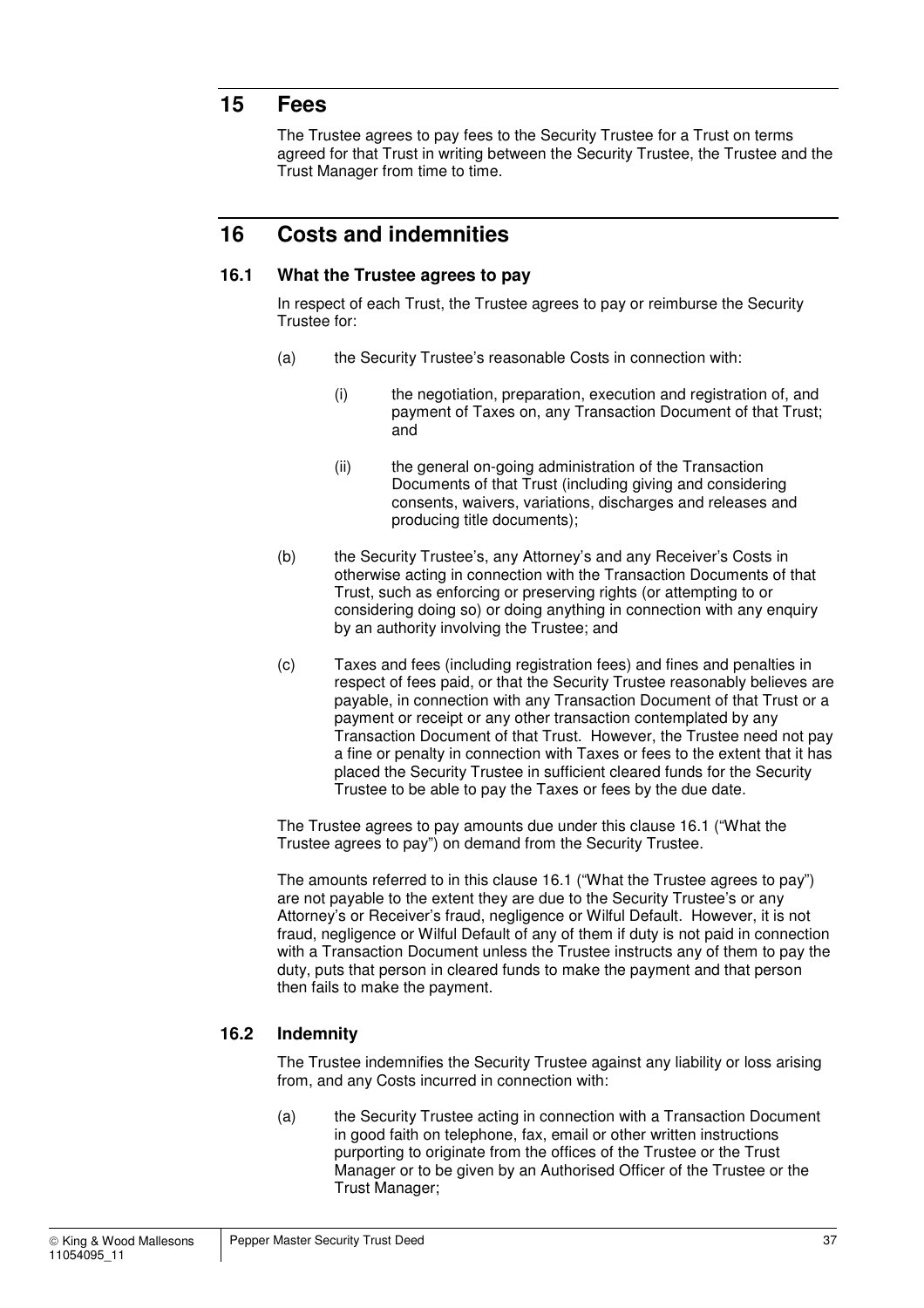- (b) an Event of Default;
- (c) the Security Trustee exercising, or attempting to exercise, a right or remedy in connection with a Transaction Document after an Event of Default;
- (d) the Collateral or any Transaction Document; or
- (e) any indemnity the Security Trustee gives a Controller or administrator of the Trustee.

The Trustee agrees to pay amounts due under this indemnity on demand from the Security Trustee.

The amounts referred to in this clause 16.2 ("Indemnity") are not payable to the extent they are due to the Security Trustee's fraud, negligence or Wilful Default or due to any Attorney's or Receiver's fraud, negligence or wilful default.

#### **16.3 Items included in loss, liability and Costs**

The Trustee agrees that:

- (a) the Costs referred to in clause 16.1 ("What the Trustee agrees to pay"), and the liability, loss or Costs referred to in clause 16.2 ("Indemnity") include:
	- (i) legal Costs in accordance with any written agreement as to legal costs (whether or not the Trustee is a party to that agreement) or, if no agreement, on whichever is the higher of a full indemnity basis or solicitor and own client basis;
	- (ii) time in attendance fees in respect of time spent by the Security Trustee's employees, officers, agents and contractors in connection with:
		- (A) any Event of Default or Potential Event of Default;
		- (B) convening and holding of any meeting of Secured Creditors;
		- (C) carrying out the instructions of Secured Creditors;
		- (D) any request under any Transaction Document for its consent or approval;
		- (E) enforcing or preserving rights in connection with any Transaction Document (or attempting or considering doing so); and
		- (F) any enquiry by an authority involving the Trustee,

in each case charged at the hourly rates determined by the Security Trustee in good faith having regard to any rates applying at the relevant time in relation to similar arrangements entered into by the Security Trustee; and

(b) the Costs referred to in clauses 16.1(a) ("What the Trustee agrees to pay") and 16.1(b) ("What the Trustee agrees to pay") include those paid, or that the Security Trustee reasonably believes are payable, to persons engaged by the Security Trustee in connection with the Transaction Documents (such as consultants).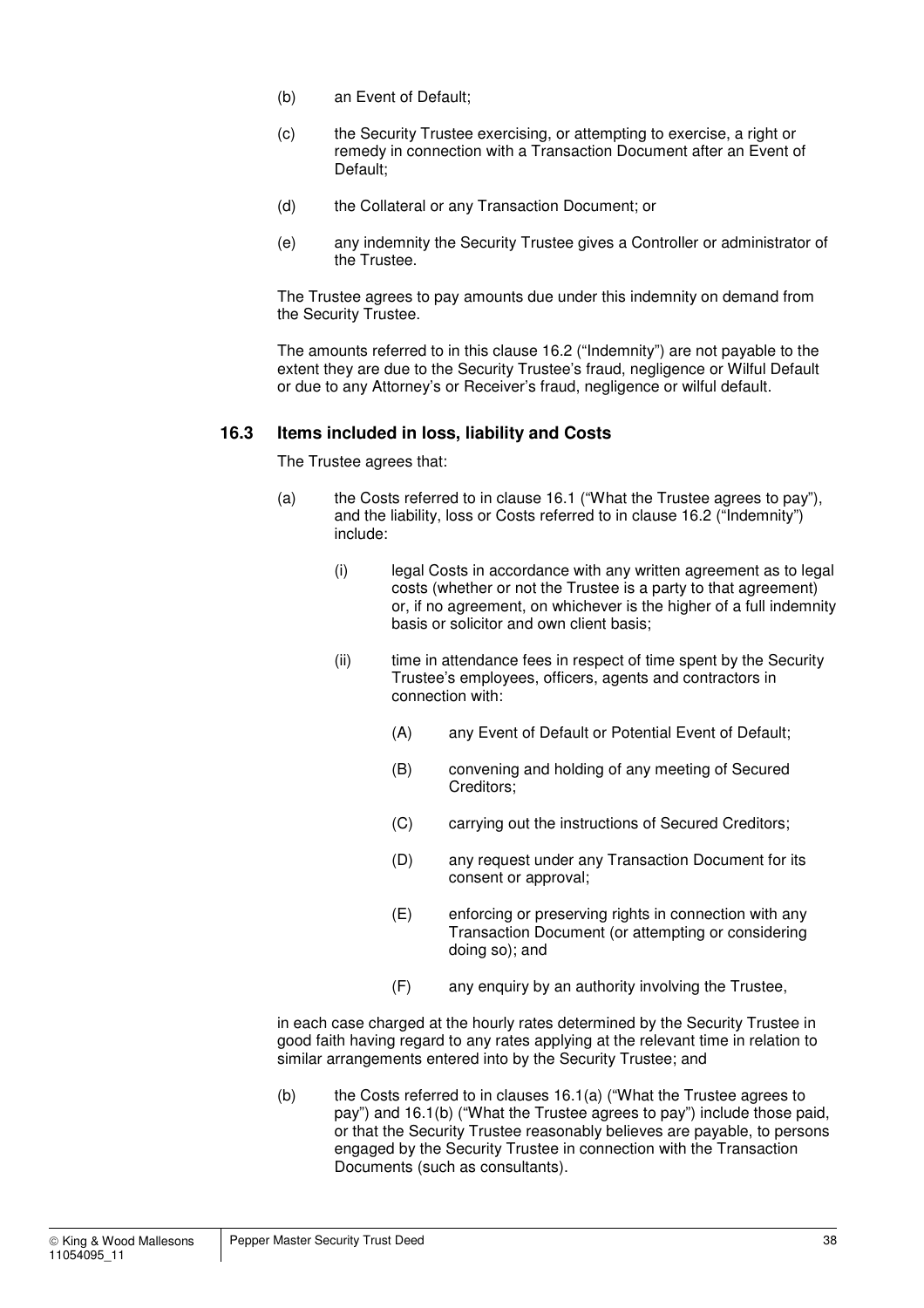#### **16.4 Payment of third party losses**

The Trustee agrees to pay an amount equal to any liability or loss and any Costs of the kind referred to in clause 16.2 ("Indemnity") suffered or incurred by:

- (a) any Receiver or Attorney; or
- (b) any of the Security Trustee's employees, officers, agents or contractors.

#### **16.5 Currency conversion on judgment debt**

If a judgment, order or proof of debt for an amount in connection with a Transaction Document is expressed in a currency other than that in which the amount is due under the Transaction Document, then the Trustee indemnifies the Security Trustee against:

- (a) any difference arising from converting the other currency if the rate of exchange used by the Security Trustee under clause 14.3 ("Currency of payment") for converting currency when it receives a payment in the other currency is less favourable to the Security Trustee than the rate of exchange used for the purpose of the judgment, order or acceptance of proof of debt; and
- (b) the Costs of conversion.

The Trustee agrees to pay amounts due under this indemnity on demand from the Security Trustee.

#### **16.6 Payment for obligations**

The Trustee agrees to pay for anything that it agrees to do under the Transaction Documents.

#### **16.7 Apportionment**

If any liabilities, losses or Costs referred to in this clause 16 ("Costs and indemnities") relate to more than one Trust, the Security Trustee may, acting reasonably, apportion them between those Trusts. Any apportionment by the Security Trustee is conclusive in the absence of an obvious error.

## **17 Administrative matters**

#### **17.1 Deposit of documents**

The Trustee agrees to deposit with the Security Trustee:

- (a) all documents of title related to any Collateral that is a Restricted Asset; and
- (b) any other documents the Security Trustee requests relating to the Collateral,

except to the extent that such documents are held by the Custodian in accordance with the Master Custody Deed.

#### **17.2 Registration**

The Security Trustee may apply for any registration, or give any notification, in connection with the General Security Agreement or any other security interest created under the Transaction Documents. This includes registration under the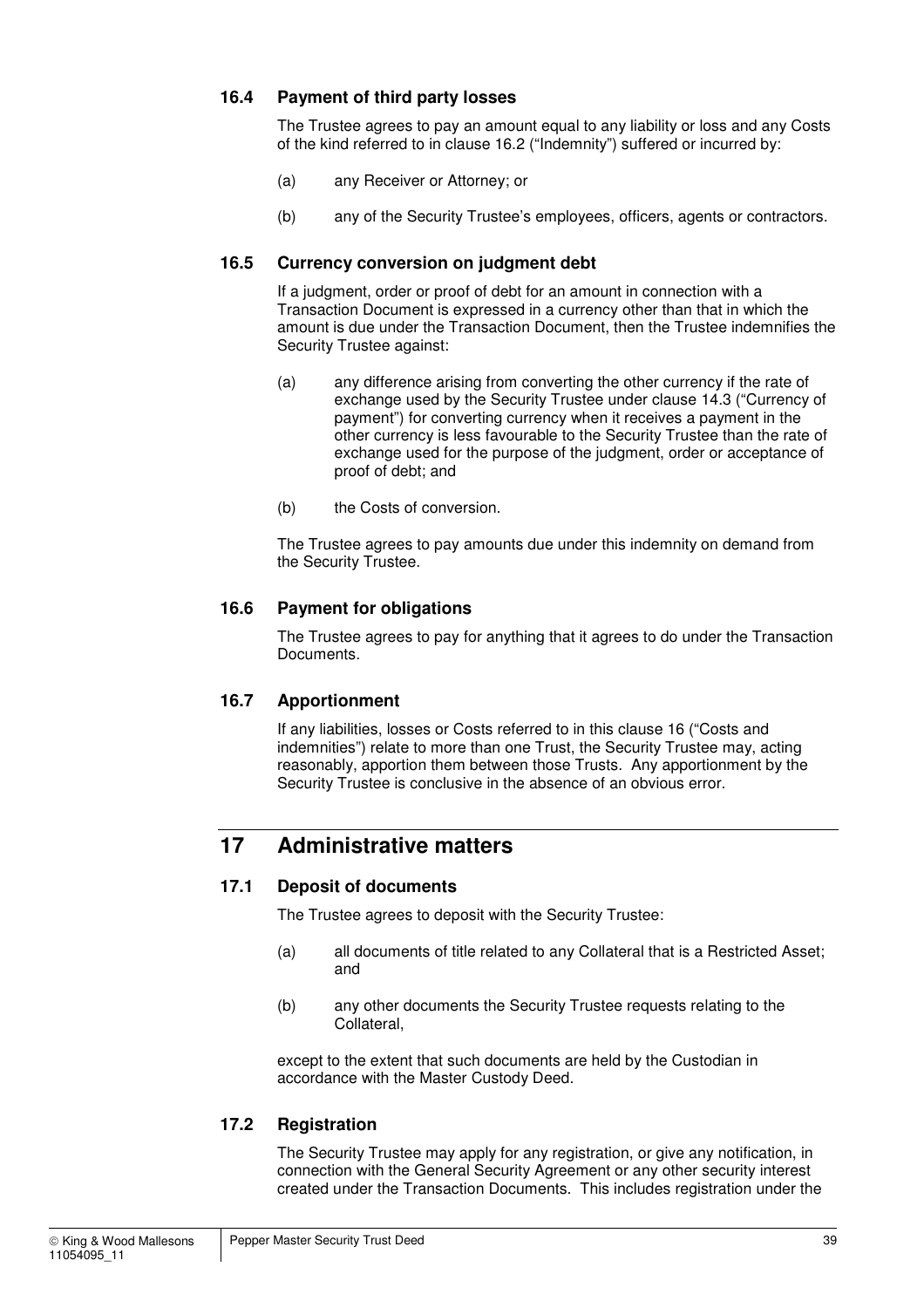PPSA for whatever collateral class the Security Trustee thinks fit. The Trustee consents to any such registration or notification and agrees not to make an amendment demand.

#### **17.3 PPSA further steps**

The Trust Manager may take any steps it considers necessary and may direct the Trustee or the Security Trustee (as applicable) to do anything (such as obtaining consents, signing and producing documents, producing receipts and getting documents completed and signed and supplying information):

- (a) to provide more effective security over the Collateral for payment of the Secured Money;
- (b) to ensure that an Encumbrance created under a Transaction Document is enforceable, perfected (including, where possible, by control in addition to registration) and otherwise effective:
- (c) to enable the Security Trustee to apply for any registration, or give any notification, in connection with an Encumbrance created under the General Security Agreement or any other security interest created under the Transaction Documents so that the Encumbrance has the priority required by the Security Trustee;
- (d) to enable the Security Trustee to exercise the Security Trustee's rights in connection with the Collateral;
- (e) to bind the Trustee and any other person intended to be bound under the General Security Agreement or any other security interest created under the Transaction Documents; or
- (f) to show whether the Trustee is complying with the General Security Agreement and any security interest under another Transaction Document.

#### **17.4 Authority to fill in blanks**

The Trustee agrees that the Trust Manager or the Security Trustee may complete and fill in any blank in the General Security Agreement or any other document containing a security interest or any document in connection with any such document (such as financing statements, financing charge statements or transfers for the Collateral).

#### **17.5 Costs of further steps**

Everything the Trust Manager, the Trustee or the Security Trustee does under this clause 17 ("Administrative matters") is at the Trustee's expense. The Trustee agrees to pay or reimburse the reasonable Costs of the Trust Manager or the Security Trustee in connection with anything it is required to do under this clause.

#### **17.6 Exclusion of PPSA provisions**

The Trustee agrees that to the extent the law permits them to be excluded:

(a) sections 142 and 143 of the PPSA are excluded and the Security Trustee need not comply with the following provisions of the PPSA: sections 95, 118, 121(4), 125, 130, 132(3)(d), 132(4) and any other provision of the PPSA notified to the Trustee by the Security Trustee after the date of this deed; and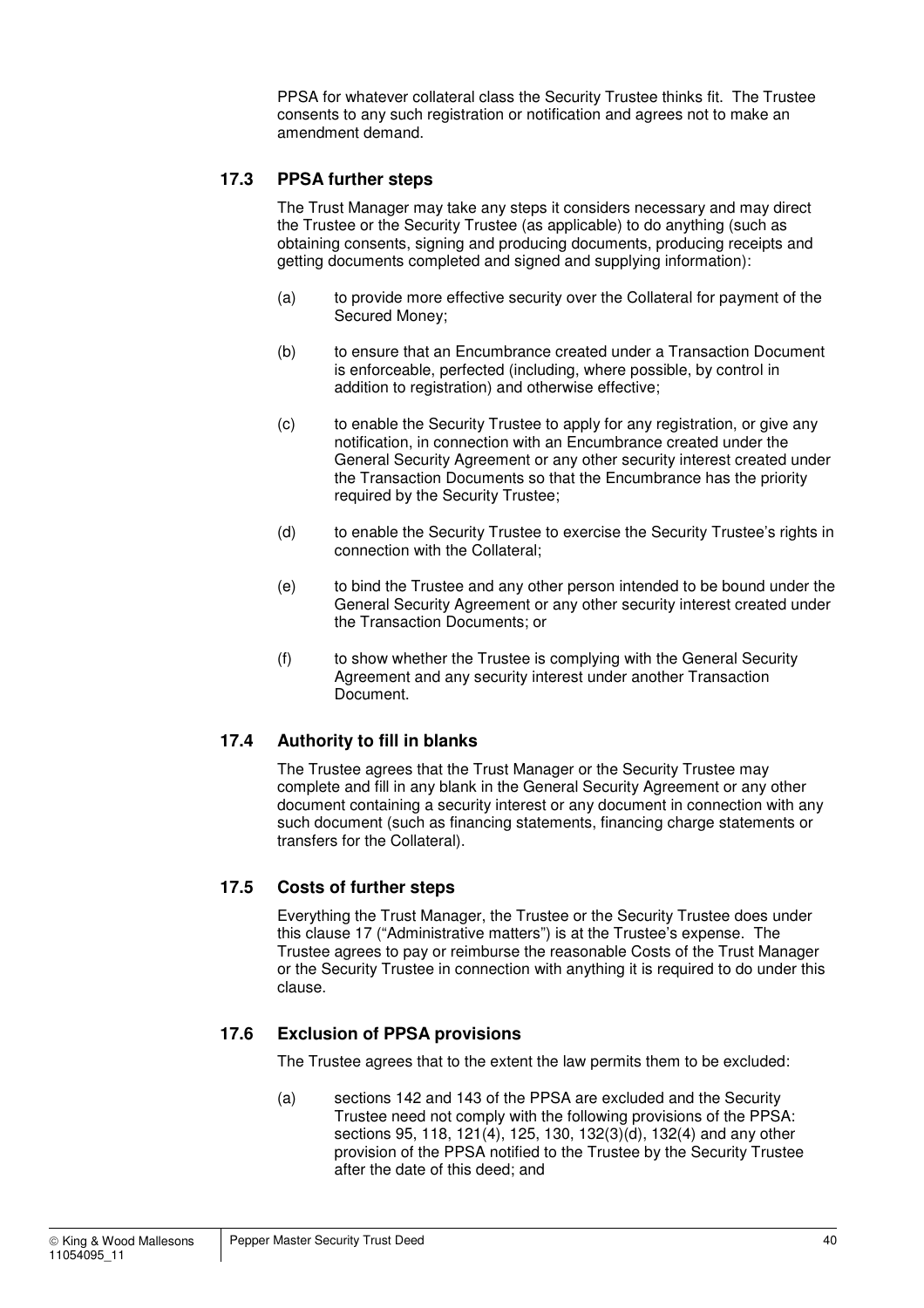(b) neither the Security Trustee nor any Receiver need give any notice required under any provision of the PPSA (except section 135).

This clause 17.6 ("Exclusion of PPSA provisions") applies despite any other clause in this deed.

## **18 Rights the Security Trustee may exercise at any time**

#### **18.1 Security Trustee may enter**

The Security Trustee may enter land and buildings owned or occupied by the Trustee, any place where the Collateral is located, the Trustee's places of business or its registered office to:

- (a) inspect the Collateral;
- (b) find out whether the Trustee is complying with this deed or a General Security Agreement;
- (c) carry out the Security Trustee's rights under a General Security Agreement;
- (d) inspect and copy records relating to the Trustee or any Collateral; or
- (e) investigate the Trustee's financial affairs or business.

The Trustee agrees to help the Security Trustee enter, such as by obtaining any necessary consent.

#### **18.2 Reasonable notice of entry**

Unless there is an emergency, the Security Trustee agrees to give the Trustee reasonable notice before entering under clause 18.1 ("Security Trustee may enter").

#### **18.3 Right to rectify**

The Security Trustee may do anything which the Trustee should have done under a General Security Agreement but which the Trustee either has not done or, in the Security Trustee's opinion, has not done properly. If the Security Trustee does so, the Trustee agrees to pay the Security Trustee's Costs on demand.

#### **18.4 Security Trustee not mortgagee in possession**

The Security Trustee does not become a mortgagee in possession because it enters the Collateral under clause 18.1 ("Security Trustee may enter") or exercises its rights under clause 18.3 ("Right to rectify").

## **19 Limitation of liability**

Clause 18.1 ("Limited liability") of the Master Trust Deed is incorporated into this deed as if it were fully set out in this deed with any necessary amendments to clause references and references to applicable documents.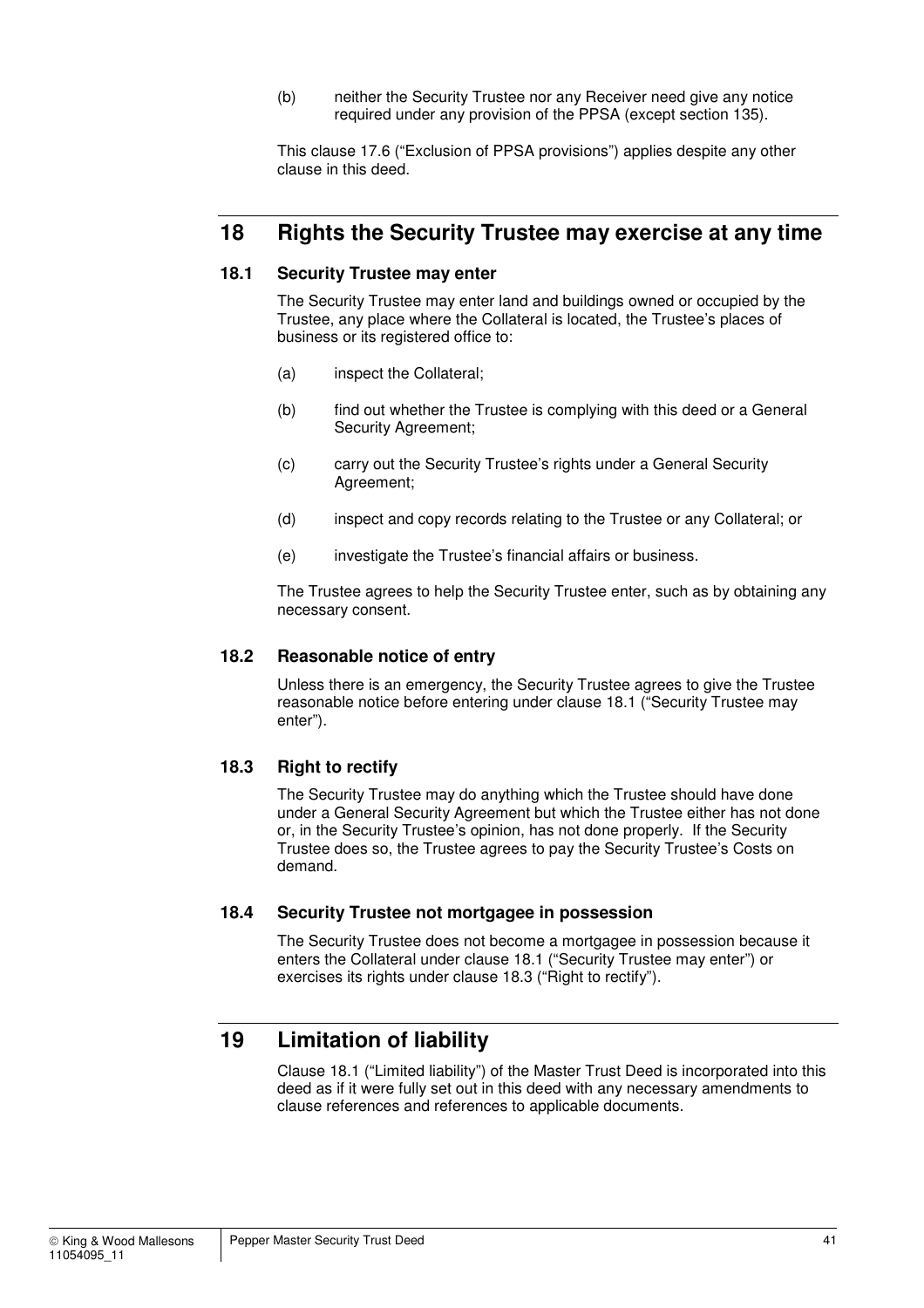## **20 Authorisations**

#### **20.1 Representation and warranty**

Each party represents and warrants that it has all necessary authorisations necessary for it to:

- (a) enter into the Transaction Documents to which it is a party, comply with its obligations under them and allow them to be enforced; and
- (b) carry on its business.

#### **20.2 Undertaking**

Each party undertakes to obtain, renew on time and comply with the terms of each authorisation necessary for it to:

- (a) enter into the Transaction Documents to which it is a party and to comply with its obligations under them and allow them to be enforced; and
- (b) carry on its business.

### **21 AML**

#### **21.1 AML/CTF Law obligations**

- (a) No breach of AML/CTF Law
	- (i) Each party must ensure that it does not and does not knowingly cause another party to breach any AML/CTF Law affecting it or any other party.
	- (ii) If a party becomes aware that it has not complied with clause  $21.1(a)(i)$ , the party must, to the extent permitted by law, immediately notify each other party of the breach.
- (b) Collection of information
	- (i) Each party ("**Disclosing Party**") must give any other party ("**Receiving Party**") and any agent or other service provider of the Receiving Party (each an "**agent**" in clauses 21.1(b) and 21.1(c)), on request, any document or other information the Disclosing Party has which is requested for the purposes of compliance with any AML/CTF Law including any identification or verification or transaction monitoring check or procedure under any AML/CTF Law affecting the Receiving Party or a Related Body Corporate of the Receiving Party or any of its assets.
	- (ii) A party does not breach this agreement where it fails to provide any document or information under this clause because it is prevented by a legal obligation (including confidentiality restrictions) from disclosing the document or information. However, clause 21.2(a)(i) will apply.
- (c) Each Disclosing Party acknowledges that: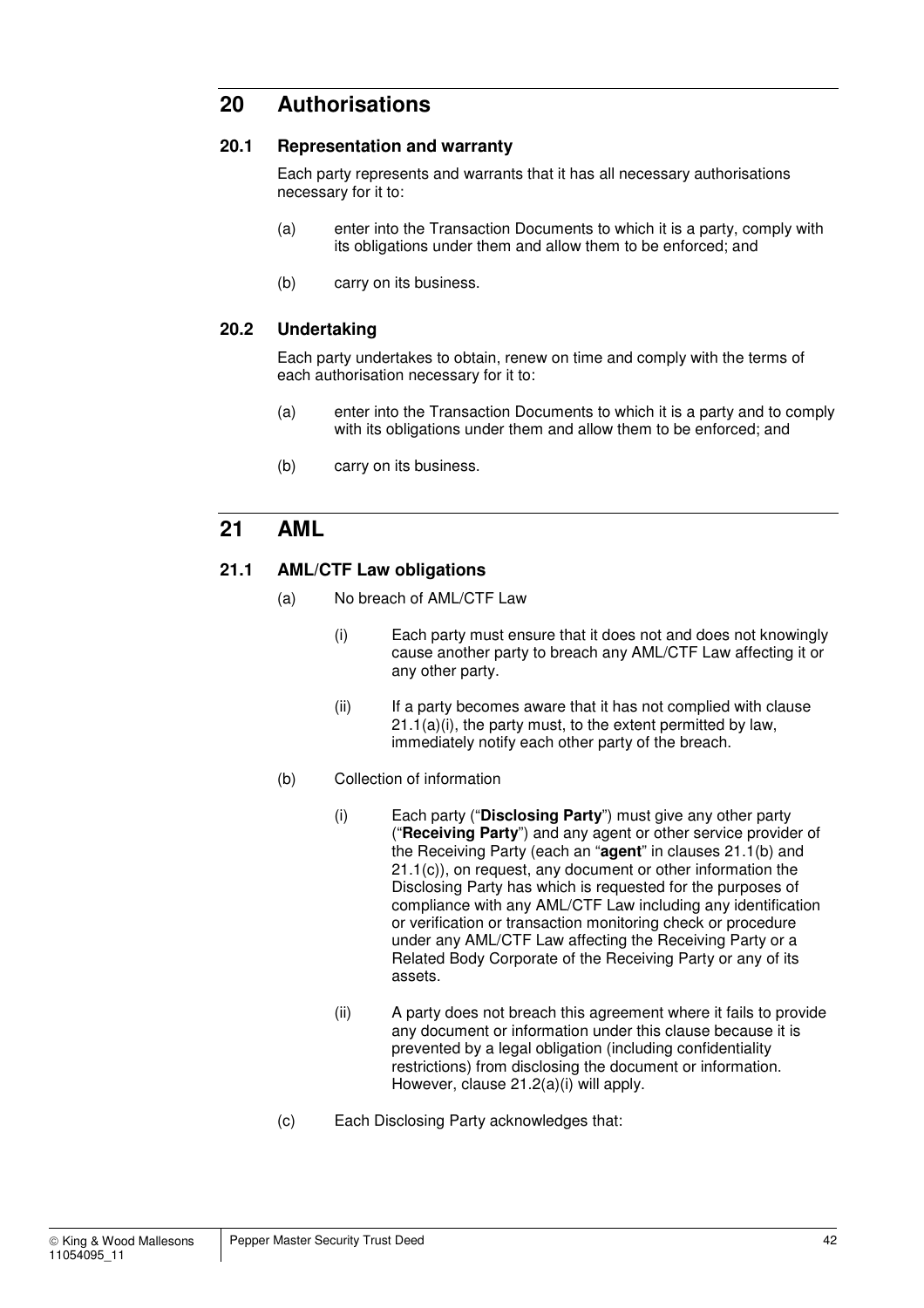- (i) if information or documents are collected by the Receiving Party's agent, the agent may give the information or documents to the Receiving Party;
- (ii) the Receiving Party may in its absolute discretion use information or documents provided by the Disclosing Party for the purposes of clause 21.1(b) in any way the Receiving Party thinks necessary for the purposes of any AML/CTF Law; and
- (iii) the Receiving Party may in its absolute discretion disclose any information or document provided by the Disclosing Party for the purposes of clause 21.1(b) to any person the Receiving Party thinks necessary for the purposes of any AML/CTF Law including a disclosure to any person authorised under any AML/CTF Law to receive that information and any agent or Related Body Corporate of the Receiving Party.

#### **21.2 Failure to comply with obligations**

- (a) This clause 21.2 ("Failure to comply with obligations") applies if:
	- (i) a party ("**Suspected Party**") does not meet a request, or otherwise comply with its obligations, under clause 21.1 ("AML/CTF Law obligations"); or
	- (ii) a party reasonably suspects that another party ("**Suspected Party**") is in breach of any AML/CTF Law affecting the Suspected Party or any of its assets.
- (b) If this clause 21.2 ("Failure to comply with obligations") applies, each party may, without limitation to clause 21.1 ("AML/CTF Law obligations"), do any one or more of these things:
	- (i) take any action necessary to enable it to comply with any AML/CTF Law; and/or
	- (ii) give any information about any transaction or activity involving the Suspected Party, its directors, employees or agents to any person authorised under the relevant AML/CTF Law to receive that information.

To the maximum extent permitted by law, each party releases each other party from any confidentiality, privacy or general trust law obligations that they may otherwise owe to one another to the extent that the existence of these obligations would otherwise prevent them from providing any information or documents requested in accordance with this clause.

## **22 Privacy**

#### **22.1 Exchange of information**

Each party acknowledges that Personal Information may be exchanged between the parties under this deed and the other Transaction Documents.

In this clause 22 ("Privacy"), "**Provider**" means a party disclosing Personal Information and "**Recipient**" means a party receiving Personal Information.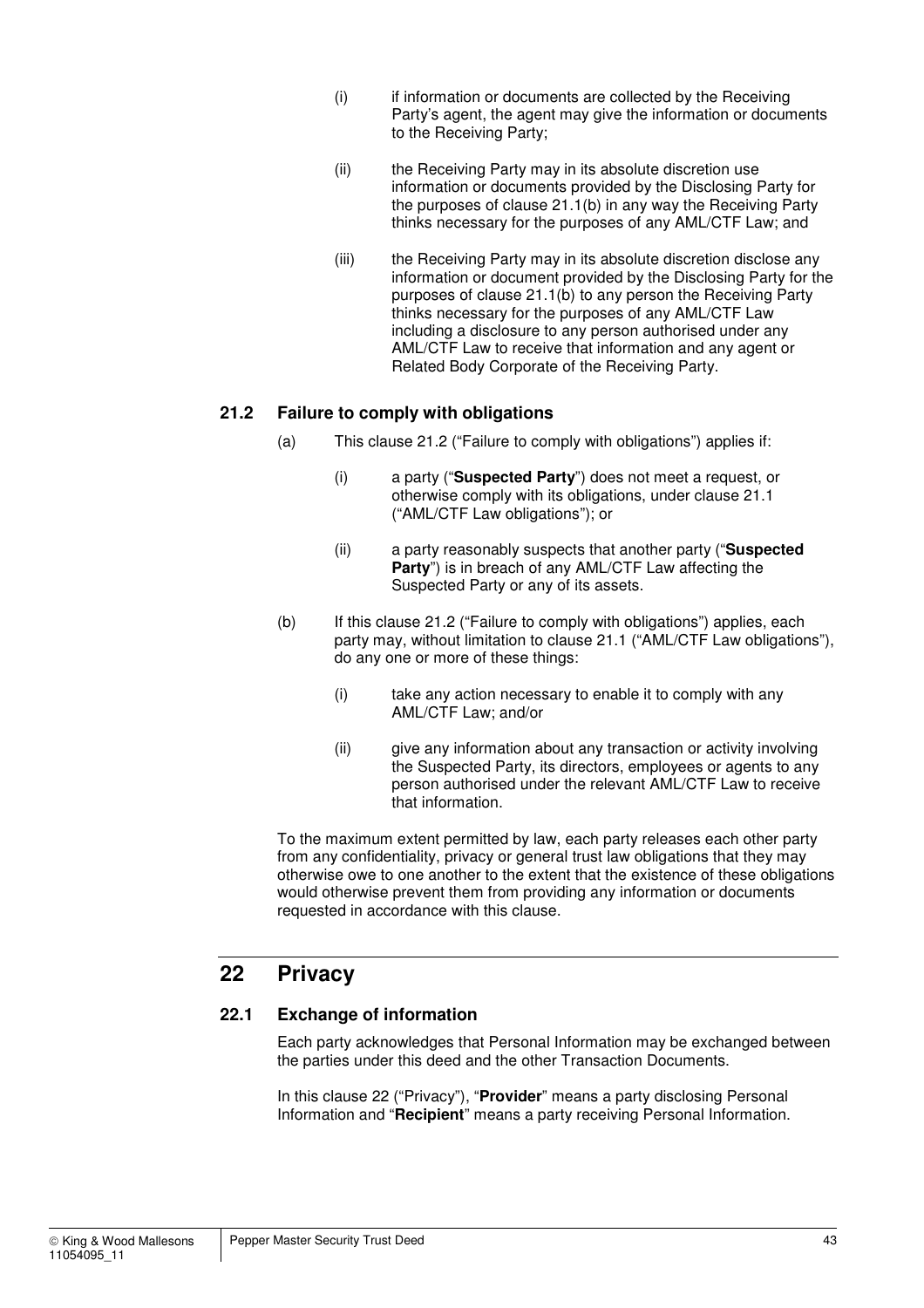#### **22.2 Consents and disclosures**

If Personal Information is exchanged between the parties, the Provider agrees to obtain the consents and make the disclosures required by Privacy Laws to ensure that:

- (a) it is able to disclose the Personal Information to the Recipient; and
- (b) the Recipient can collect the Personal Information, and use and disclose it as permitted under clause 22.3 ("Use and disclosure of Personal Information").

The parties acknowledge that the Servicer will obtain such consents and make such disclosures as it is required to obtain or make (as the case may be) under clause 15.2 ("Personal Information relating to Obligors") of the Master Servicer Deed.

#### **22.3 Use and disclosure of Personal Information**

If Personal Information is exchanged between the parties, the Recipient undertakes:

- (a) not to use any Personal Information it receives except in connection with exercising its rights or complying with its obligations under the Transaction Documents; and
- (b) not to disclose any Personal Information it receives except:
	- (i) in connection with exercising its rights or complying with its obligations under the Transaction Documents; or
	- (ii) as required or authorised by law.

#### **22.4 Compliance with Privacy Laws, requests and directions**

Without limiting clauses 22.2 ("Consents and disclosures") and 22.3 ("Use and disclosure of Personal Information"), if Personal Information is exchanged between the parties, the Provider and the Recipient each undertake to comply with:

- (a) all Privacy Laws binding on the Provider in relation to that Personal Information; and
- (b) any request or direction made by the Privacy Commissioner in relation to that Personal Information which is not disallowed or withdrawn.

#### **22.5 Notice of breach**

If a Provider or a Recipient becomes aware of a breach of this clause 22 ("Privacy"), or if a Recipient becomes aware that it is, or may be, required by law to disclose Personal Information received from the Provider, it must immediately notify the other party.

## **23 Code of Banking Practice**

The parties agree that the Code of Banking Practice does not apply to the Transaction Documents and the transactions under them.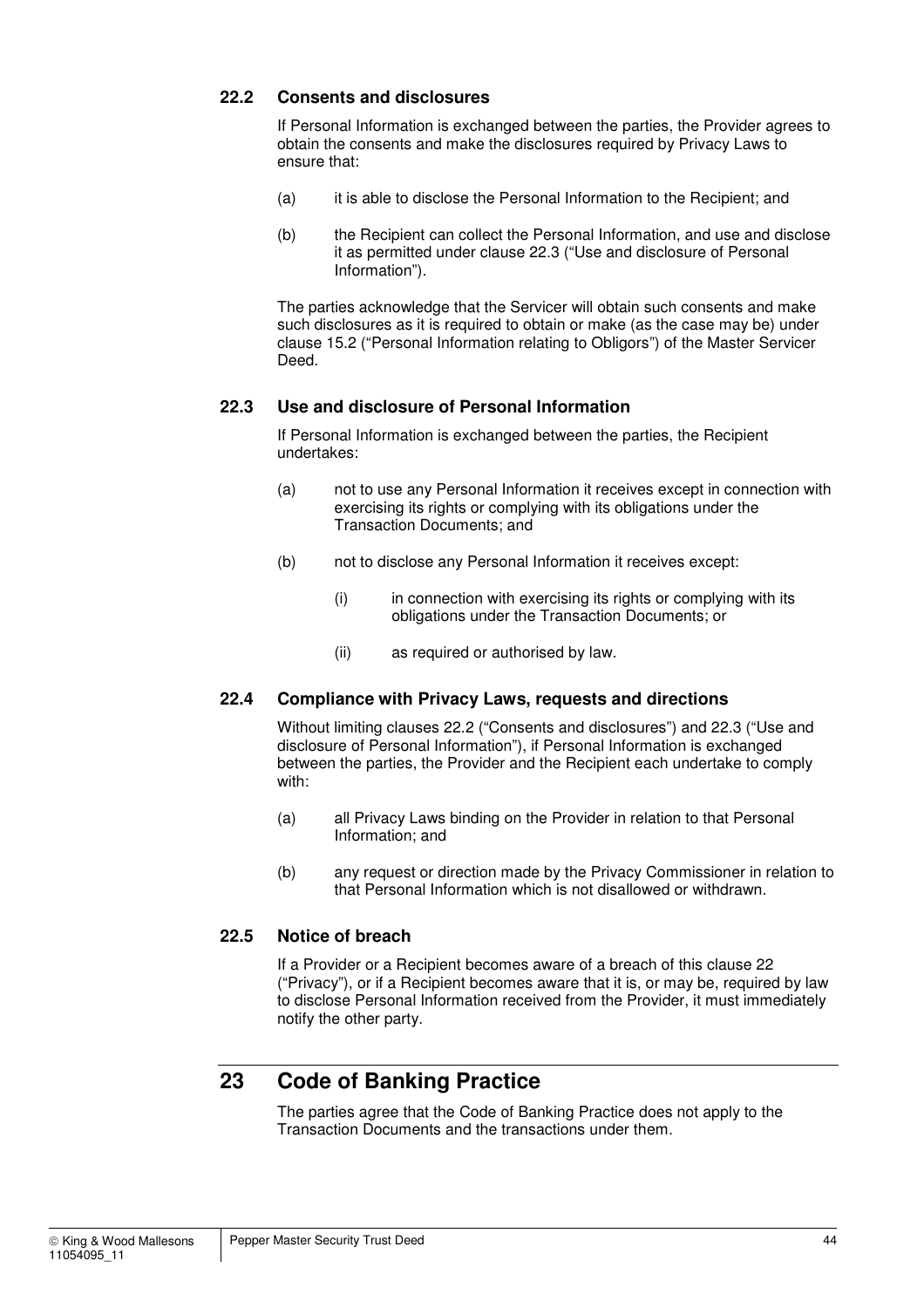## **24 Variations, waivers and determinations**

#### **24.1 Variations without consent of Secured Creditors**

The Security Trustee may agree to a variation of a Transaction Document of a Trust without the approval of the Ruling Secured Creditor (if any) or the Secured Creditors of that Trust if the variation is made in accordance with clause 23.3 ("Variation of Transaction Documents to achieve Objectives") of the Master Trust Deed or if the variation:

- (a) is necessary or expedient to comply with any statue or any law;
- (b) is necessary to correct a manifest error or is of a formal, technical or administrative nature only;
- (c) in the reasonable opinion of the Security Trustee or the Trust Manager will enable the provisions of this deed to be more conveniently, advantageously, profitably or economically administered;
- (d) in the reasonable opinion of the Security Trustee or the Trust Manager not materially prejudicial to the interests of the Secured Creditors of that Trust as a whole; or
- (e) in the reasonable opinion of the Security Trustee or the Trust Manager is otherwise desirable for any reason.

Any such variation applies to that Trust only and not to any other Trust.

#### **24.2 Variations with consent of Secured Creditors**

Subject to clauses 24.4 ("Variation by Series Notice, Notice of Creation of Trust or Notice of Creation of Securities Trust") and 24.5 ("Different method of variation provided in Transaction Document"):

- (a) any variation made under clause 24.1(c) ("Variations without consent of Secured Creditors") or 24.1(e) ("Variations without consent of Secured Creditors") which is or is likely to become materially prejudicial to the interests of Secured Creditors or Secured Creditors of a particular class, must be approved by the Ruling Secured Creditor or, if there is no Ruling Secured Creditor, by the Secured Creditors (or the Secured Creditors of the class) in accordance with clause 5 ("How and when the Security Trustee acts"); and
- (b) any variation of a Transaction Document of a Trust which is not made in accordance with clause 24.1 ("Variations without consent of Secured Creditors") must be approved by the Ruling Secured Creditor or, if there is no Ruling Secured Creditor, by the Secured Creditors of that Trust in accordance with clause 5 ("How and when the Security Trustee acts").

#### **24.3 Application of variations**

If a Transaction Document is a Transaction Document of more than one Trust, any variation of that Transaction Document which is approved or requested by the Ruling Secured Creditor or the Secured Creditors of a Trust (as the case may be) in accordance with this deed applies to that Trust only and not to any other Trust unless the Ruling Secured Creditor or the Secured Creditors (as the case may be) of that other Trust also approve or request the variation.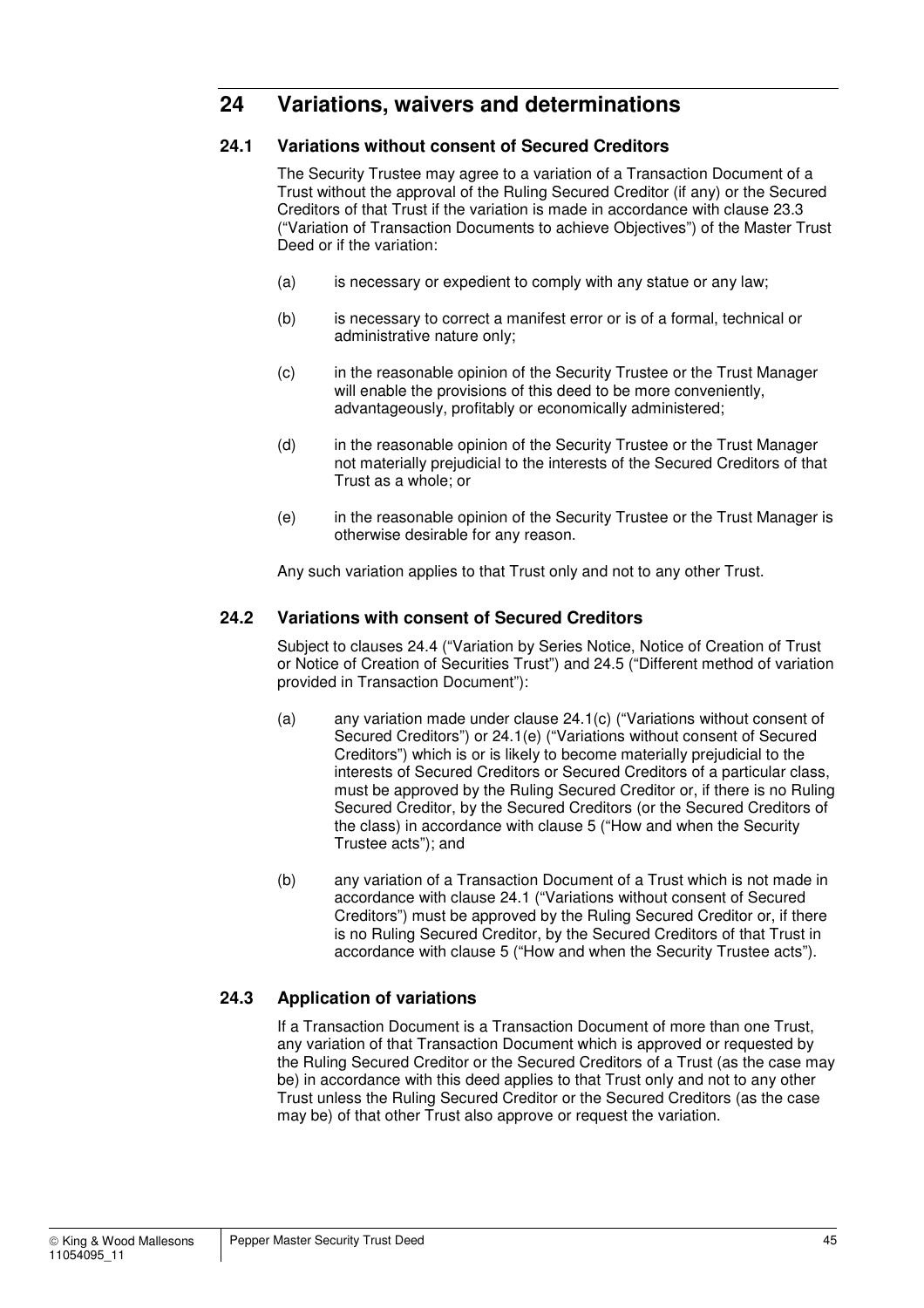#### **24.4 Variation by Series Notice, Notice of Creation of Trust or Notice of Creation of Securities Trust**

Despite any other provision of this deed, the terms of a Transaction Document may be varied for any Trust by the Notice of Creation of Trust, the Notice of Creation of Security Trust or the Series Notice for that Trust. If the Transaction Document is a Transaction Document of more than one Trust, any such variation applies to that Trust only and not to any other Trust.

#### **24.5 Different method of variation provided in Transaction Document**

Despite any other provision of this deed, the terms of a Transaction Document for a Trust may specify that this clause 24.5 ("Different method of variation provided in Transaction Document") applies and provide that the Transaction Document may be varied for that Trust using a different procedure to that contemplated by this clause 24 ("Variations, waivers and determinations"). If any Transaction Document so provides, any variation of that Transaction Document need not comply with this clause 24 ("Variations, waivers and determinations") and must instead comply with the provisions of that Transaction Document.

#### **24.6 Security Trustee may give certain waivers and make certain determinations**

The Security Trustee may:

- (a) waive any breach or other non-compliance (or any proposed breach or non-compliance) with obligations by the Trustee in connection with a Transaction Document of a Trust, or any Event of Default in respect of a Trust; or
- (b) determine that any Event of Default in respect of a Trust has been remedied,

if, in the reasonable opinion of the Security Trustee, the waiver or determination is not materially prejudicial to the interests of the Secured Creditors of that Trust as a whole.

Subject to clause 24.7 ("Different method of waiver provided in Transaction Document"), any other waiver or determination must be approved by the Ruling Secured Creditor or the Secured Creditors of the relevant Trust in accordance with clause 5 ("How and when the Security Trustee acts").

#### **24.7 Different method of waiver provided in Transaction Document**

Despite any other provision of this deed, the terms of a Transaction Document for a Trust may specify that this clause 24.7 ("Different method of waiver provided in Transaction Document") applies and provide that a breach or other non-compliance may be waived or an Event of Default may be determined to be remedied using a different procedure to that contemplated by this clause 24 ("Variations, waivers and determinations"). If any Transaction Document so provides, any such waiver or determination need not comply with this clause 24 ("Variations, waivers and determinations") and must instead comply with the provisions of that Transaction Document.

#### **24.8 Rating Notification**

For any Rated Trust, the Trust Manager agrees to provide a Rating Notification in respect of any proposed variation, waiver or determination under this clause 24 ("Variations, waivers and determinations").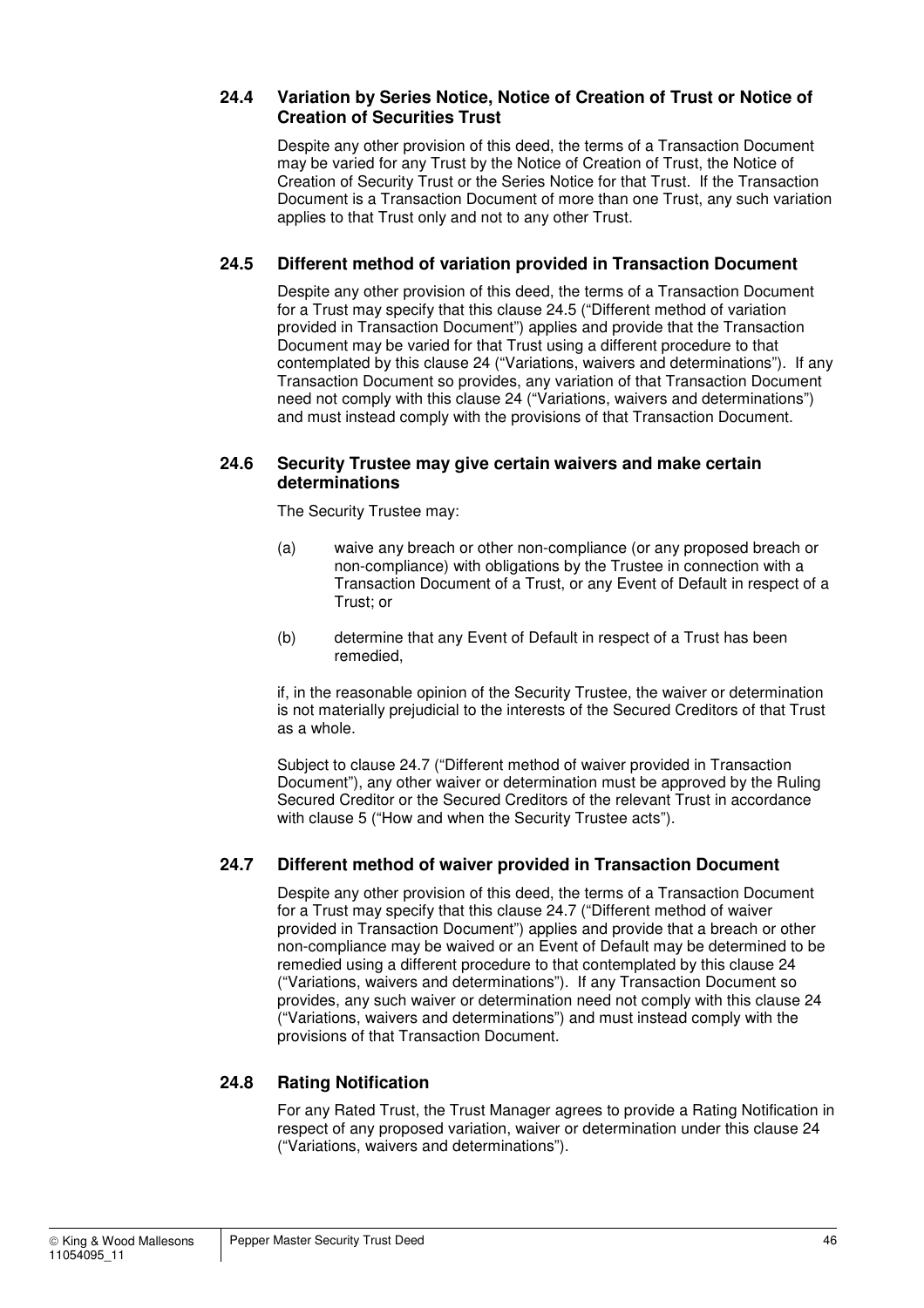Failure to provide a Rating Notification under this clause 24.8 ("Rating Notification") does not invalidate the relevant variation, waiver or determination.

#### **24.9 Method of amending**

Without limiting the requirements of this clause 24 ("Variations, waivers and determinations"), a Transaction Document may only be amended if each party who has executed to that Transaction Document signs an amending agreement or deed (as the case may be) in respect of that Transaction Document.

## **25 Dealing with interests**

#### **25.1 No dealing by Trustee**

The Trustee may not assign or otherwise deal with its rights under any Transaction Document or allow any interest in them to arise or be varied, in each case, without the Security Trustee's consent.

#### **25.2 No dealing by Security Trustee**

The Security Trustee may not assign or otherwise deal with its rights under any Transaction Document or allow any interest in them to arise or be varied except in accordance with the Transaction Documents.

#### **25.3 Dealings by Custodian**

The Custodian may not assign or otherwise deal with its rights under any Transaction Document or allow any interest in them to arise or be varied except in accordance with the Transaction Documents.

#### **25.4 Dealings by Trust Manager**

The Trust Manager may assign or otherwise deal with its rights under the Transaction Documents without the consent of any other person.

#### **25.5 Dealings by Servicer**

The Servicer may assign or otherwise deal with its rights under the Transaction Documents without the consent of any other person.

#### **25.6 Dealings by Originator**

An Originator may assign or otherwise deal with its rights under the Transaction Documents without the consent of any other person.

## **26 Notices and other communications**

#### **26.1 Form - all communications**

Unless expressly stated otherwise in the Transaction Document, all notices, certificates, consents, approvals, waivers and other communications in connection with a Transaction Document must be in writing, signed by an Authorised Officer of the sender and marked for the attention of the person identified in the Transaction Document or, if the intended recipient has notified otherwise, marked for attention in the way last notified.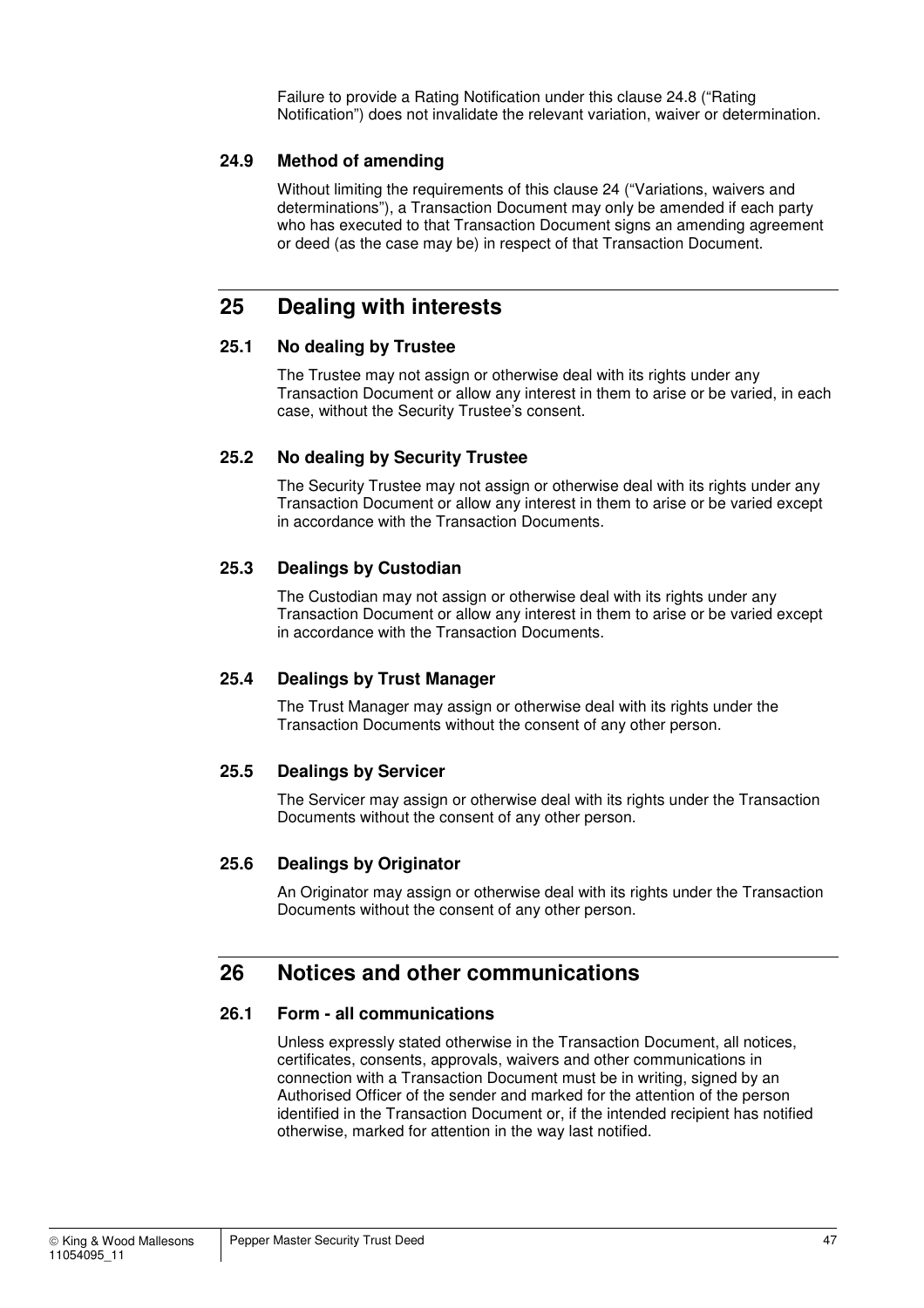#### **26.2 Form - communications sent by email**

Communications sent by email need not be marked for attention in the way stated in clause 26.1 ("Form - all communications"). However, the email must state the first and last name of the sender.

Communications sent by email are taken to be in writing and signed by the named sender.

#### **26.3 Delivery**

Communications in connection with a Transaction Document must be:

- (a) left at the address of the intended recipient set out or referred to in the Transaction Document (or in the case of a Noteholder, to the address specified in the Note Register and, in the case of joint Noteholders, to the person whose name first appears in the Note Register);
- (b) sent by prepaid ordinary post (airmail, if appropriate) to the address of the intended recipient set out or referred to in the Transaction Document (or in the case of a Noteholder, to the address specified in the Note Register and, in the case of joint Noteholders, to the person whose name first appears in the Note Register):
- (c) sent by fax to the fax number of the intended recipient set out or referred to in the Transaction Document (or in the case of a Noteholder, to the fax number specified in the Note Register and, in the case of joint Noteholders, to the fax number of the person whose name first appears in the Note Register);
- (d) sent by email to the address of the intended recipient set out or referred to in the Transaction Document (or in the case of a Noteholder, to the address specified in the Note Register and, in the case of joint Noteholders, to the person whose name first appears in the Note Register); or
- (e) given in any other way permitted by law.

However, if the intended recipient has notified a changed address or fax number, then any communication must be to that address or number.

#### **26.4 When effective**

Communications take effect from the time they are received or taken to be received (whichever happens first) unless a later time is specified in them.

#### **26.5 When taken to be received**

Communications are taken to be received:

- (a) if sent by post, three days after posting (or seven days after posting if sent from one country to another);
- (b) if sent by fax, at the time shown in the transmission report as the time that the whole fax was sent; or
- (c) if sent by email:
	- (i) when the sender receives an automated message confirming delivery; or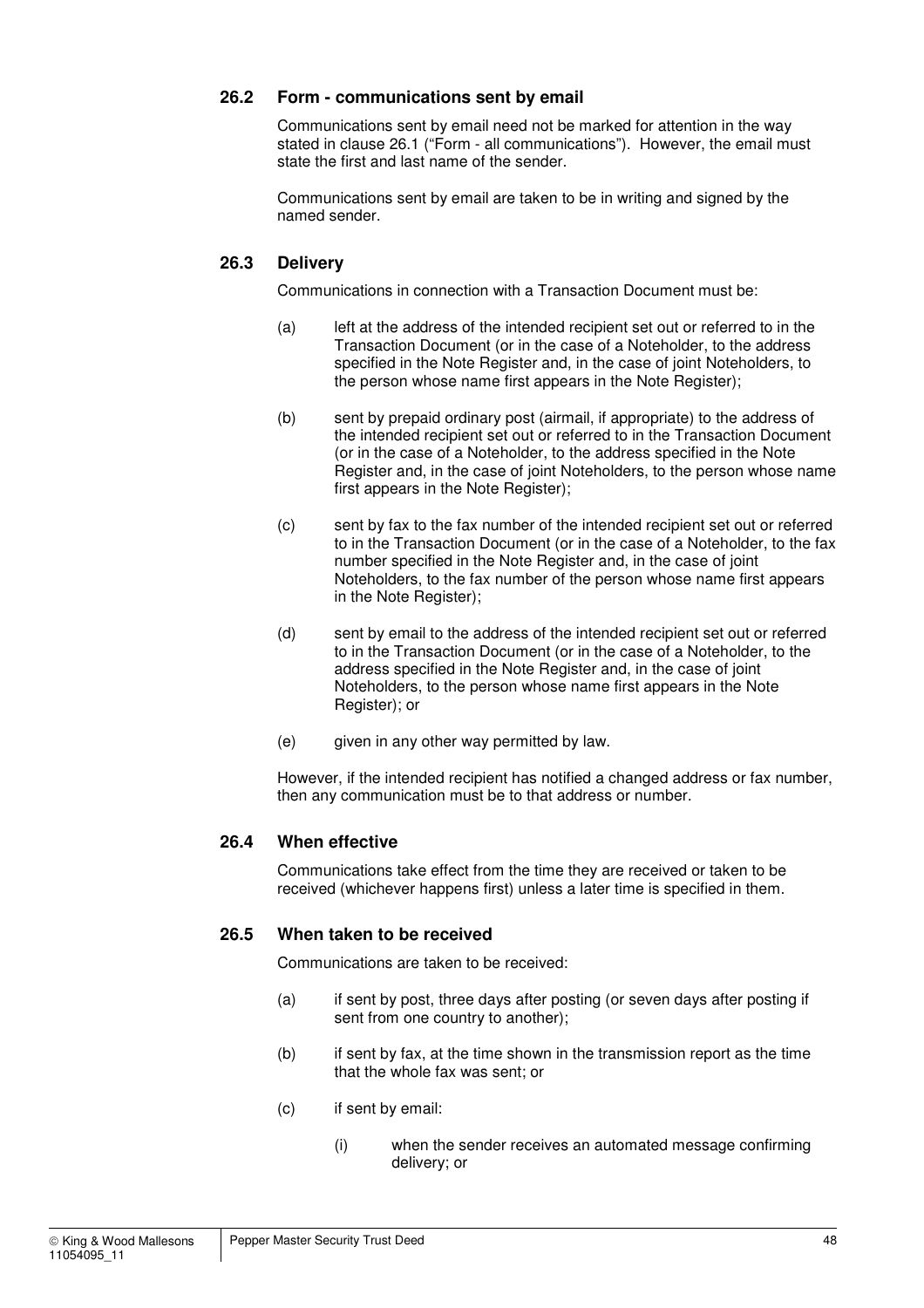(ii) four hours after the time sent (as recorded on the device from which the sender sent the email) unless the sender receives an automated message that the email has not been delivered,

whichever happens first.

#### **26.6 Receipt outside business hours**

Despite clauses 26.4 ("When effective") and 26.5 ("When taken to be received"), if communications are received or taken to be received after 5.00 pm in the place of receipt or on a non-Business Day, they are taken to be received at 9.00 am on the next Business Day and take effect from that time unless a later time is specified in them.

#### **26.7 Communications to Noteholders**

The Series Notice or the Conditions may specify that this clause 26 ("Notices and other communications") does not apply to communications to Noteholders. If so specified, all communications to Noteholders of a Trust in connection with a Transaction Document of that Trust must be given in accordance with the Series Notice or the Conditions (as the case may be) in respect of the Trust.

## **27 GST**

#### **27.1 Construction**

In this clause 27 ("GST"):

- (a) words and expressions which are not defined in this deed but which have a defined meaning in GST Law have the same meaning as in the GST Law;
- (b) "**GST Law**" has the same meaning given to that expression in the A New Tax System (Goods and Services Tax) Act 1999 (Cwlth); and
- (c) any part of a supply that is treated as a separate supply for GST purposes (including attributing GST payable to tax periods) will be treated as a separate supply for the purposes of this clause 27 ("GST").

#### **27.2 Consideration GST exclusive**

Unless expressly stated, all prices or other sums payable or consideration to be provided under this deed are exclusive of GST.

#### **27.3 Payment of GST**

If GST is payable on any supply made under this deed, for which the consideration is not expressly stated to include GST, the recipient will pay to the supplier an amount equal to the GST payable on the supply.

#### **27.4 Timing of GST payment**

The recipient will pay the amount referred to in clause 27.3 ("Payment of GST") in addition to and at the same time that the consideration for the supply is to be provided under this deed.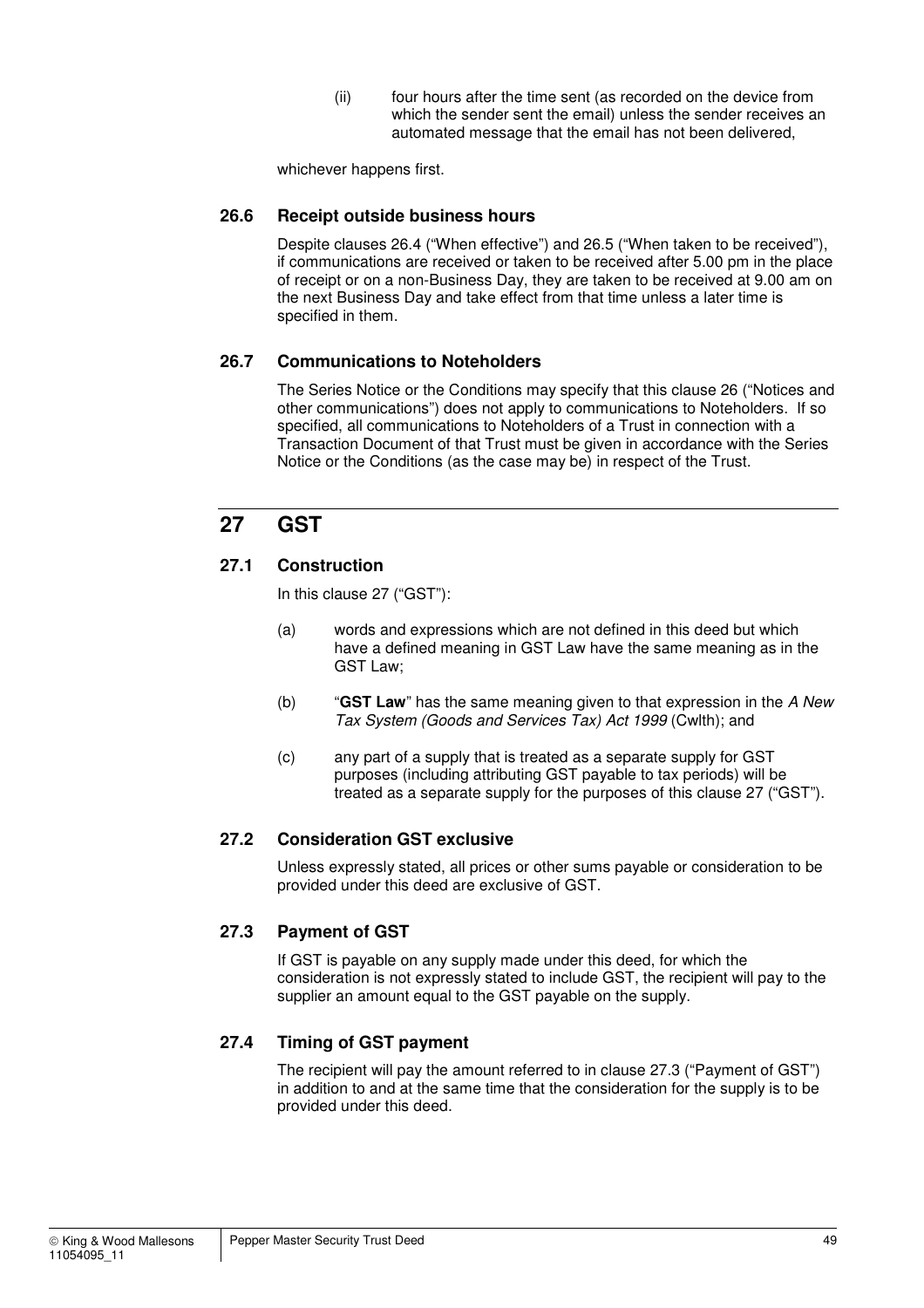#### **27.5 Tax Invoice**

The supplier must deliver a tax invoice or an adjustment note to the recipient before the supplier is entitled to payment of an amount under clause 27.3 ("Payment of GST"). The recipient can withhold payment of the amount until the supplier provides a tax invoice or adjustment note as appropriate.

#### **27.6 Adjustment event**

If an adjustment event arises in respect of a taxable supply made by a supplier under this deed, the amount payable by the recipient under clause 27.3 ("Payment of GST") will be recalculated to reflect the adjustment event and a payment will be made by the recipient to the supplier or by the supplier to the recipient as the case requires.

#### **27.7 Reimbursements**

Where a party is required under this deed to pay or reimburse an expense or outgoing of another party, the amount to be paid or reimbursed by the first party will be the sum of:

- (a) the amount of the expense or outgoing less any input tax credits in respect of the expense or outgoing to which the other party, or to which the representative member for a GST group of which the other party is a member, is entitled; and
- (b) if the payment or reimbursement is subject to GST, an amount equal to that GST.

## **28 General**

#### **28.1 Application to Transaction Documents**

If anything in this clause 28 ("General") is inconsistent with a provision in another Transaction Document, then the provision in the other Transaction Document prevails for the purposes of that Transaction Document.

#### **28.2 Prompt performance**

Subject to clause 28.17 ("Time of the essence"):

- (a) if a Transaction Document specifies when a party to the Transaction Document agrees to perform an obligation, that party agrees to perform it by the time specified; and
- (b) the party agrees to perform all other obligations promptly.

#### **28.3 Consents**

Each party to a Transaction Document acknowledges that any consent the Security Trustee gives in connection with a Transaction Document may be given subject to conditions.

#### **28.4 Certificates**

The Security Trustee may give to any other party to the Transaction Documents a certificate about an amount payable or other matter in connection with a Transaction Document. The certificate is sufficient evidence of the amount or matter, unless it is proved to be incorrect.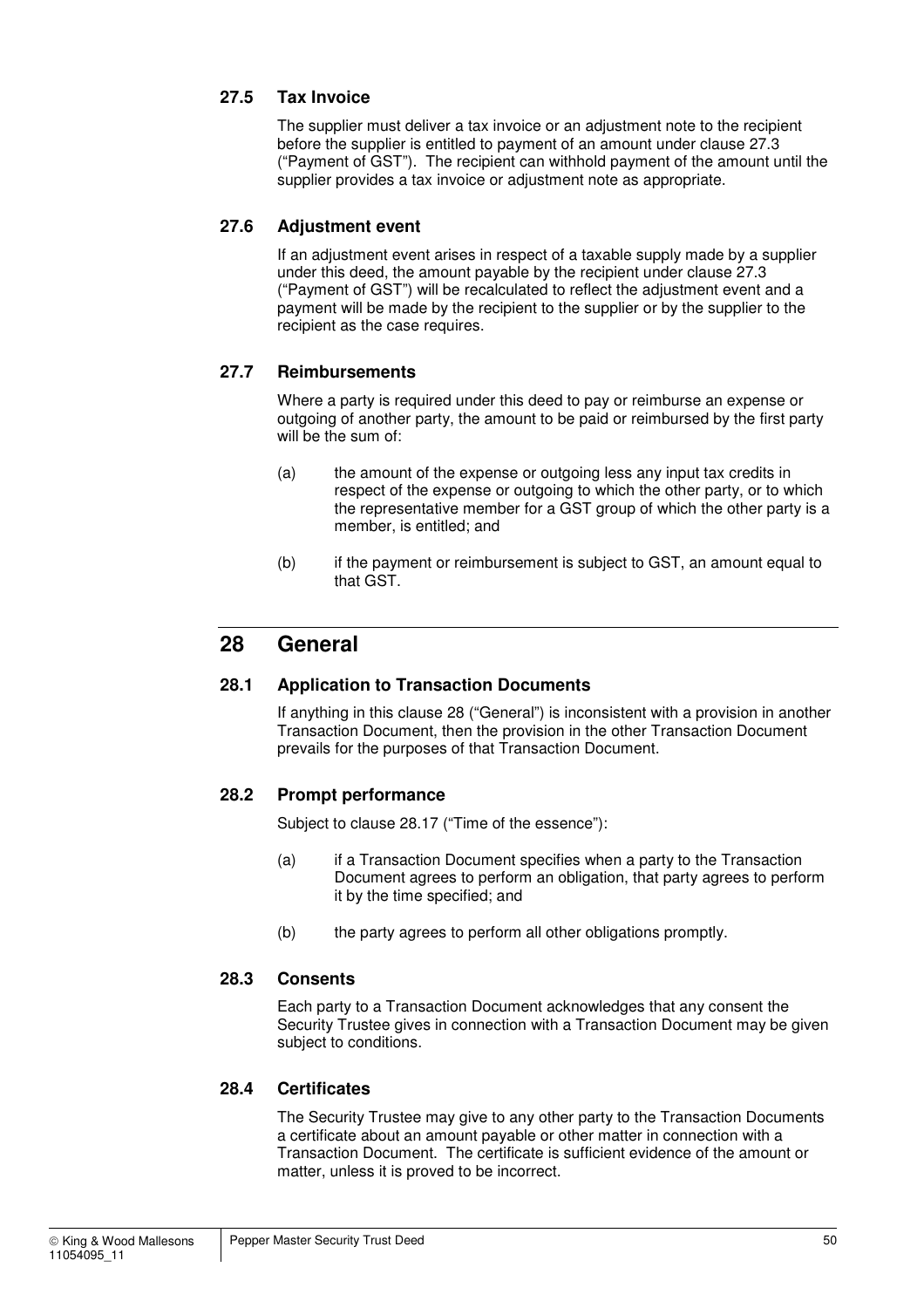#### **28.5 Discretion in exercising rights**

The Security Trustee or a Receiver may exercise a right or remedy or give or refuse its consent in any way it considers appropriate (including by imposing conditions), unless a Transaction Document expressly states otherwise.

#### **28.6 Partial exercising of rights**

If the Security Trustee or a Receiver does not exercise a right or remedy fully or at a given time, the Security Trustee or Receiver may still exercise it later.

#### **28.7 No liability for loss**

Neither the Security Trustee nor any Receiver is liable for loss caused by the exercise or attempted exercise of, failure to exercise, or delay in exercising, a right or remedy.

#### **28.8 Conflict of interest**

The Security Trustee's or a Receiver's rights and remedies under the Transaction Documents may be exercised even if this involves a conflict of duty or the Security Trustee or Receiver has a personal interest in their exercise.

#### **28.9 Security Trustee or Receiver in possession**

If the Security Trustee exercises any right under a General Security Agreement or at law to enter or take possession of the Collateral it:

- (a) has complete and unfettered discretion as to how the Collateral is managed; and
- (b) is liable to account only for rents and profits actually received by it.

The same applies to any Receiver when acting as agent of the Security Trustee.

#### **28.10 Remedies cumulative**

The rights and remedies of the Security Trustee or a Receiver under the Transaction Documents are in addition to other rights and remedies given by law independently of the Transaction Documents.

#### **28.11 Other Encumbrances or judgments**

Each General Security Agreement does not merge with or adversely affect, and is not adversely affected by, any of the following:

- (a) any Encumbrance or other right or remedy to which the Security Trustee is entitled; or
- (b) a judgment which the Security Trustee obtains against the Trustee in connection with the Secured Money.

The Security Trustee may still exercise its rights under a General Security Agreement as well as under the judgment, other Encumbrance or the right or remedy.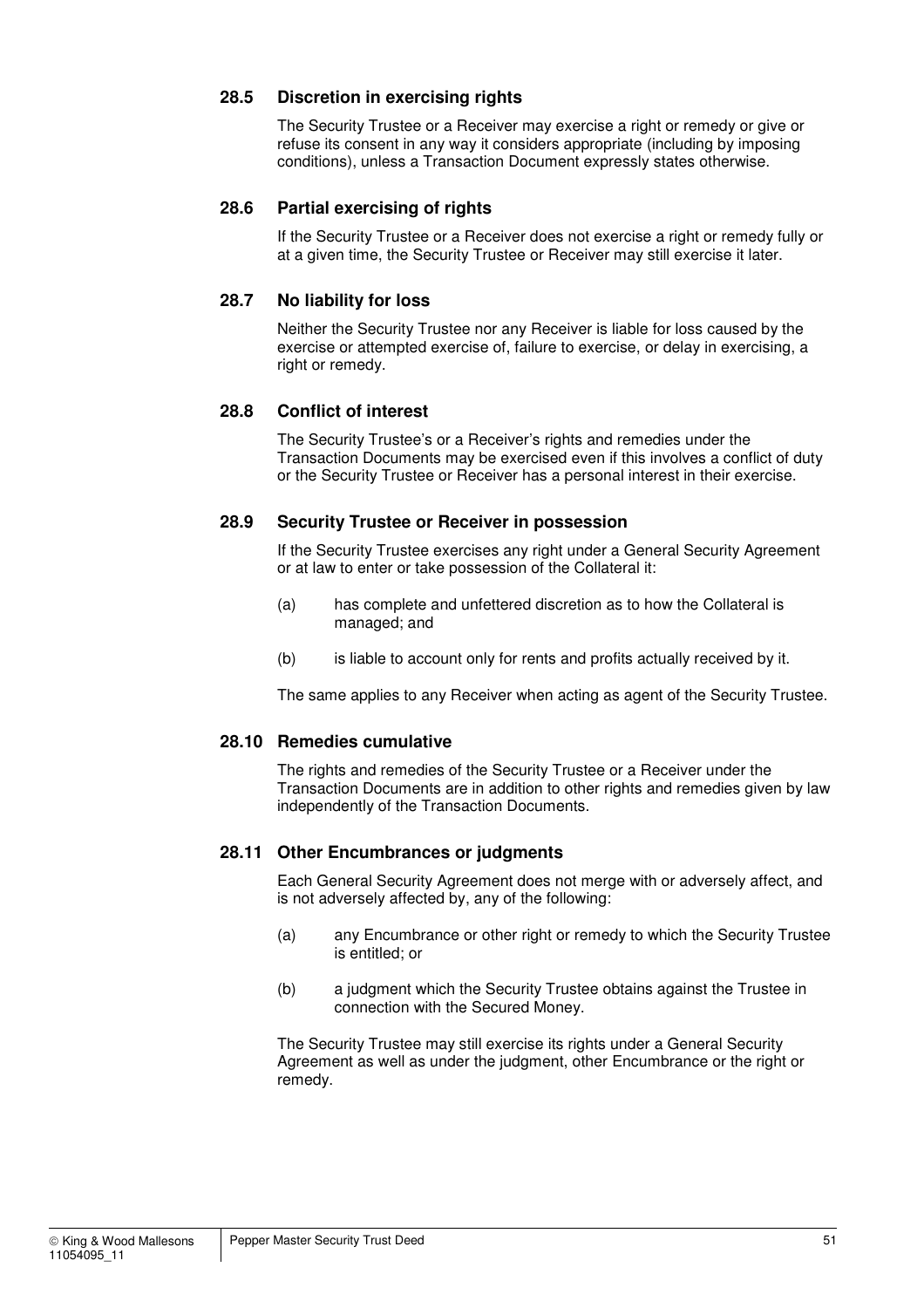#### **28.12 Continuing security**

Each General Security Agreement is a continuing security despite any intervening payment, settlement or other thing until the Security Trustee releases the Collateral from the security.

#### **28.13 Indemnities**

Any indemnity in a Transaction Document is a continuing obligation, independent of the Trustee's other obligations under that Transaction Document and continues after the Transaction Document ends. It is not necessary for the Security Trustee to incur expense or make payment before enforcing a right of indemnity under a Transaction Document.

#### **28.14 Rights and obligations are unaffected**

Rights given to the Security Trustee under the Transaction Documents and the liabilities of the other parties under them are not affected by any law that might otherwise affect them.

#### **28.15 Inconsistent law**

To the extent permitted by law, each Transaction Document prevails to the extent it is inconsistent with any law.

#### **28.16 Supervening legislation**

Any present or future legislation which operates to vary the obligations of the Trustee in connection with a Transaction Document with the result that the Security Trustee's rights, powers or remedies are adversely affected (including by way of delay or postponement) is excluded except to the extent that its exclusion is prohibited or rendered ineffective by law.

#### **28.17 Time of the essence**

Time is of the essence in any Transaction Document in respect of an obligation of the Trustee to pay money.

#### **28.18 Variation and waiver**

Unless a Transaction Document expressly states otherwise, a provision of it, or right created under it, may not be waived or varied except in writing signed by the party or parties to be bound and in accordance with clause 24 ("Variations, waivers and determinations").

#### **28.19 Confidentiality**

Each party agrees not to disclose information provided by any other party that is not publicly available (including the existence or contents of any Transaction Document) except:

- (a) to any person in connection with an exercise of rights or a dealing with rights or obligations under a Transaction Document (including in connection with preparatory steps such as negotiating with any potential assignee of that party's rights or other person who is considering contracting with the Security Trustee or a Receiver in connection with a Transaction Document);
- (b) to officers, employees, legal and other advisers and auditors of the Trustee, the Security Trustee or a Receiver;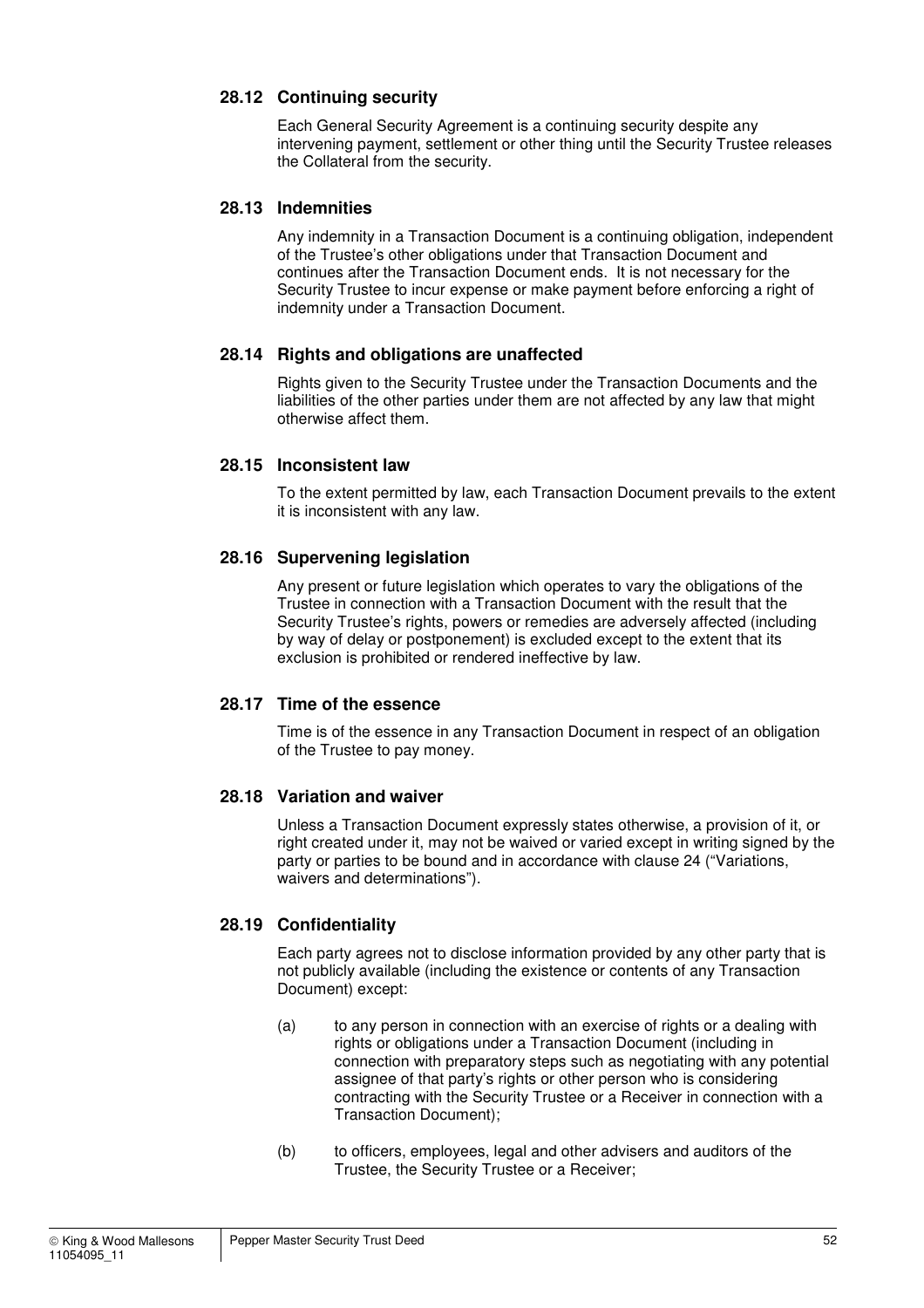- (c) to any party to a Transaction Document or any Related Entity of any party to a Transaction Document, provided the recipient agrees to act consistently with this clause 28.19 ("Confidentiality");
- (d) with the disclosing party's consent (not to be unreasonably withheld);
- (e) if any Trust is a Rated Trust, to a Designated Rating Agency of that Trust, in accordance with the Transaction Documents of that Trust; or
- (f) any disclosure the disclosing party reasonably believes is required by any law or stock exchange (except that this paragraph does not a person to disclose any information under section 275(4) of the PPSA unless section 275(7) of the PPSA applies).

Subject to clause 22 ("Privacy"), each party consents to disclosures made in accordance with this clause 28.19 ("Confidentiality").

#### **28.20 Receipts**

The receipt of a Receiver, the Security Trustee or an Authorised Officer of the Security Trustee releases the person paying money to the Receiver or the Security Trustee in connection with a Transaction Document from:

- (a) liability to enquire whether the Secured Money has become payable;
- (b) liability for the money paid or expressed to be received; and
- (c) being concerned to see to its application or being answerable or accountable for its loss or misapplication.

#### **28.21 Each signatory bound**

Each General Security Agreement binds each person who signs as Trustee even if another person who was intended to sign does not sign it or is not bound by it.

#### **28.22 Further assistance**

The parties to a Transaction Documents shall use their best endeavours to procure that any necessary third party shall do and execute and perform all such further deeds, documents, assurances, acts and things as any other party may reasonably require by notice in writing to give effect to the terms of the Transaction Document.

#### **28.23 Counterparts**

A Transaction Document may consist of a number of copies, each signed by one or more parties to the Transaction Document. If so, the signed copies are treated as making up the one document.

#### **28.24 Governing law and jurisdiction**

Except as expressly provided in a Transaction Document, each Transaction Document is governed by the law in force in New South Wales. Each party submits to the non-exclusive jurisdiction of the courts of that place.

#### **28.25 Serving documents**

Without preventing any other method of service, any document in a court action in connection with a Transaction Document may be served on a party by being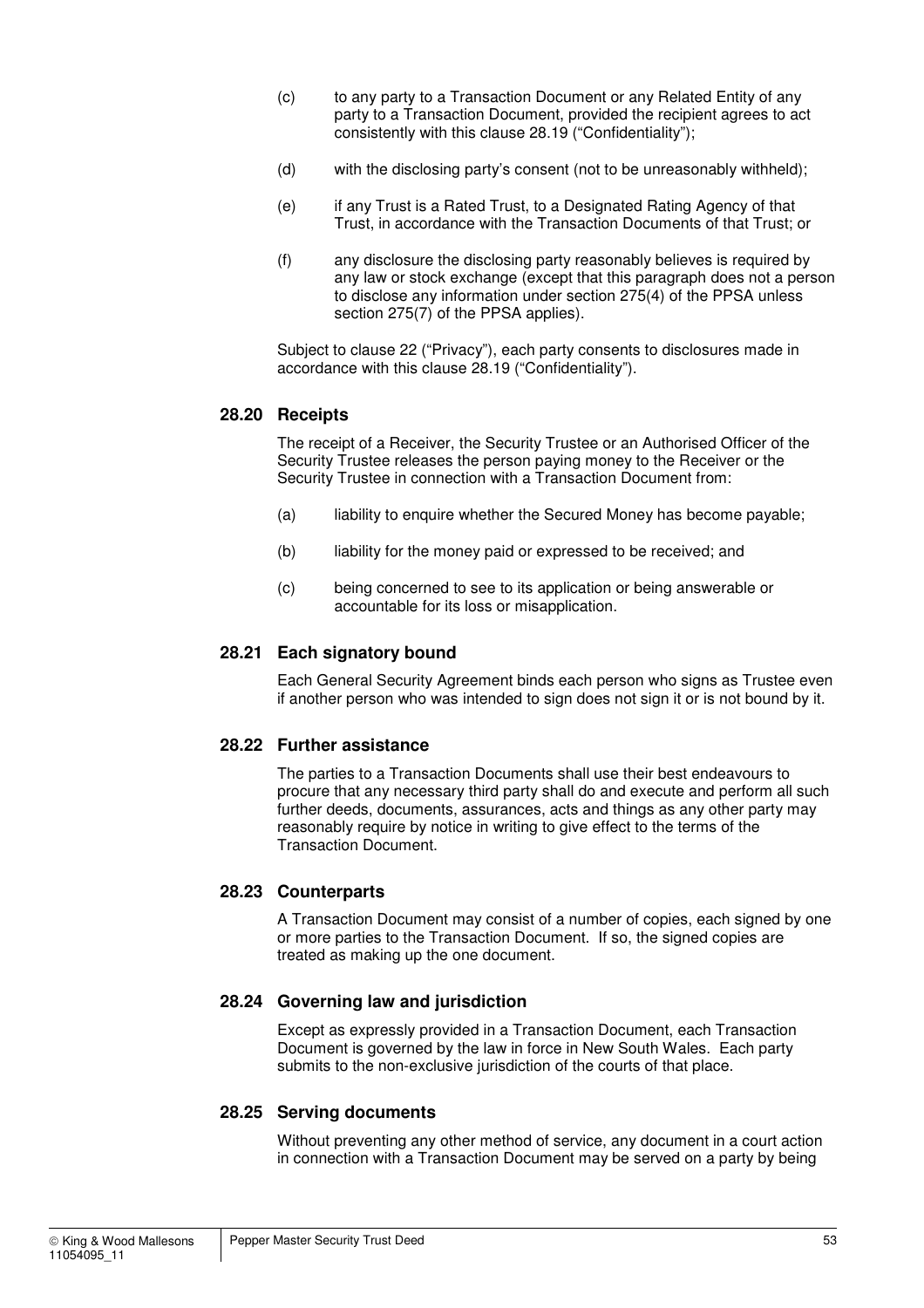delivered to or left at that party's address for service of notices in accordance with clause 26 ("Notices and other communications").

#### **28.26 Trustee may act through Trust Manager**

The Trustee may comply with its obligations under this deed and the other Transaction Documents by arranging for the Trust Manager to comply with them on its behalf.

#### **28.27 Australian Financial Services Licence**

As at the date of this deed Perpetual Trustee Company Limited (ABN 42 000 001 007) has obtained an Australian Financial Services Licence under Part 7.6 of the Corporations Act (Australian Financial Services Licence Number 236643). Perpetual Trustee Company Limited has appointed P.T. Limited (ABN 67 004 454 666) to act as its authorised representative under that licence (Authorised Representative Number 266797).

**EXECUTED** as a deed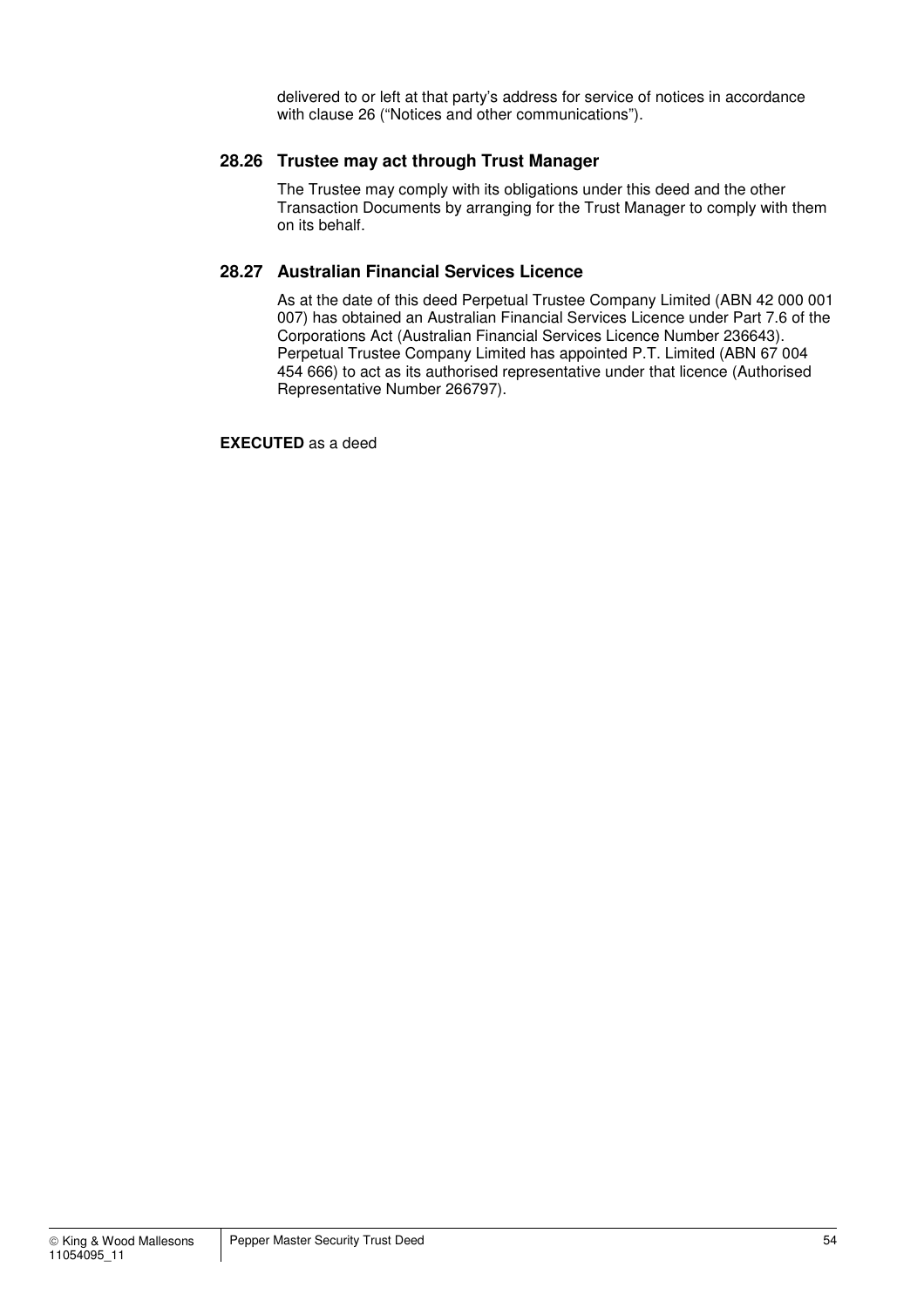## **Pepper Master Security Trust Deed**

## Schedule 1 – Notice of Creation of Security Trust

#### **Notice of Creation of Security Trust -** [**insert name of Security Trust**] **Security Trust**

In accordance with clause 1.7 ("Parties to Master Documents") of the master security trust deed dated [**insert date**] between P.T. Limited (as Security Trustee), Pepper Australia Pty Ltd (as Trust Manager) and Pepper Finance Corporation Limited (as Trustee) (the "**Master Security Trust Deed**"), the parties to this deed acknowledge and agree that:

- (a) [**insert name**] is designated to act as Security Trustee in respect of the Master Security Trust Deed for [**insert name of Trust to which the Security Trust relates**] (the "**Relevant Trust**") (the "**Security Trustee**");
- (b) [**insert name**] is designated to act as Trust Manager in respect of the Master Security Trust Deed for the Relevant Trust (the "**Trust Manager**"); and
- (c) [**insert name**] is designated to act as Trustee in respect of the Master Security Trust Deed for the Relevant Trust (the "**Trustee**"),

and, in accordance with but without limiting clause 1.7 ("Parties to Master Documents") of the Master Security Trust Deed or this Notice of Creation of Security Trust, on execution of this Notice of Creation of Security Trust a separate deed on the terms of the Master Security Trust Deed will come into effect between the parties to this Notice of Creation of Security Trust for the Relevant Trust.

[For the purposes of this separate deed, the following amendments are hereby made to the Master Security Trust Deed:

#### [**insert any amendments**]]

Under clause 2.1 ("Declaration of Security Trust") of the Master Security Trust Deed, the Security Trustee declares that it holds the sum of \$10 and will hold the Security Trust Fund of the Security Trust created under this notice on trust at any time for itself and the persons who are Secured Creditors at that time of the Relevant Trust.

The Security Trust created under this Notice of Creation of Security Trust is to be known as the [**insert name of Security Trust**] Security Trust.

The [**insert name of Security Trust**] Security Trust is a Security Trust for the purposes of the Master Security Trust Deed.

The Security Trustee holds the sum of \$10 and the Security Trust Fund of the [**insert name of Security Trust** Security Trust on and subject to the terms of the Master Security Trust Deed.

This Notice of Creation of Security Trust is for the benefit of the Secured Creditors from time to time of the Relevant Trust.

The "Interpretation" clause of the Master Security Trust Deed applies to this Notice of Creation of Security Trust as if it were fully set out in this Notice of Creation of Security Trust.

This Notice of Creation of Security Trust is governed by New South Wales law.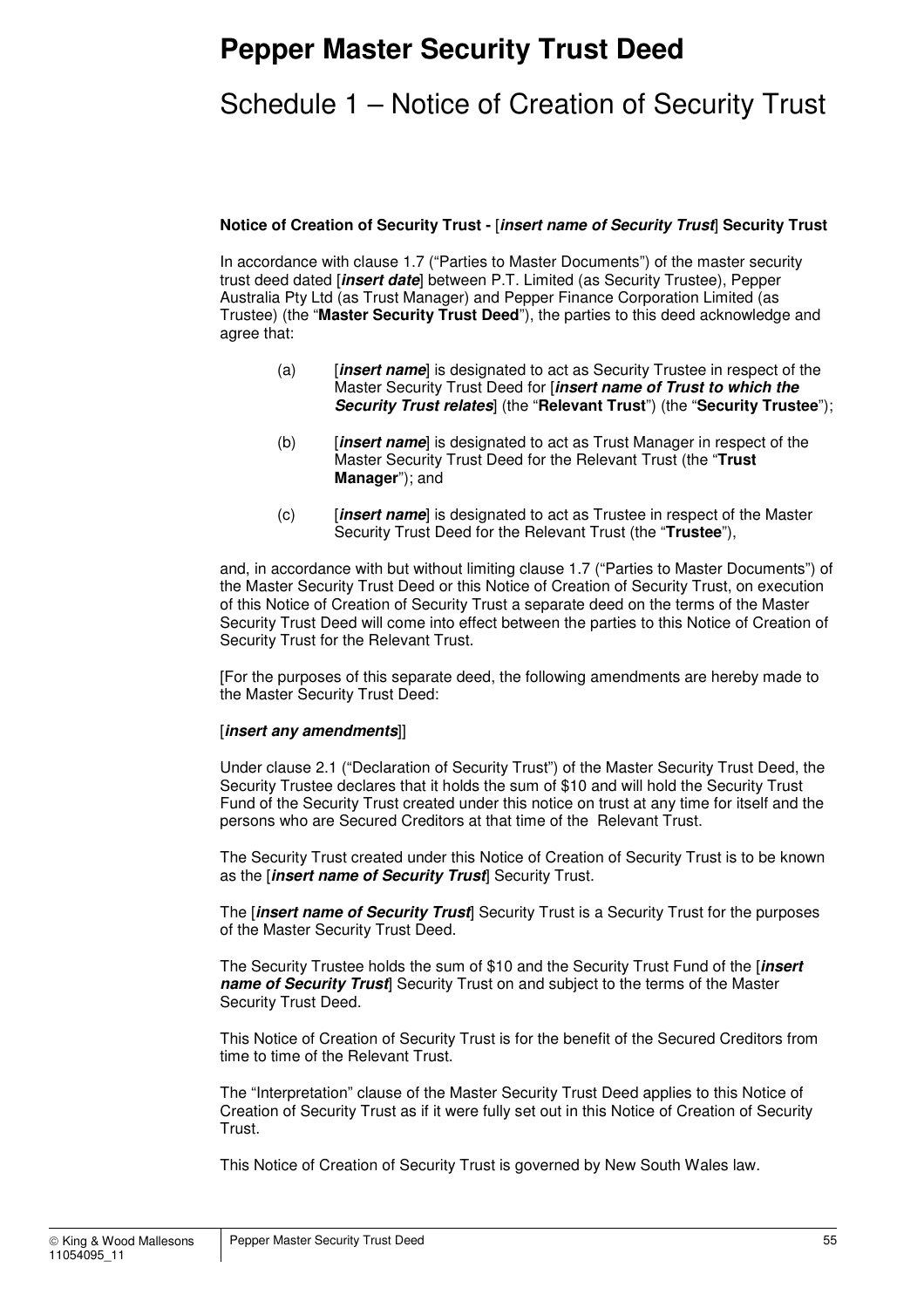#### **DATED:**

**EXECUTED** as a deed between the parties hereto and as a deed poll in favour of the Secured Creditors from time to time of the Relevant Trust

#### **Security Trustee**

[**insert execution clause for Security Trustee**]

#### **Trust Manager**

[**insert execution clause for Trust Manager**]

**Trustee** 

[**insert execution clause for Trustee**]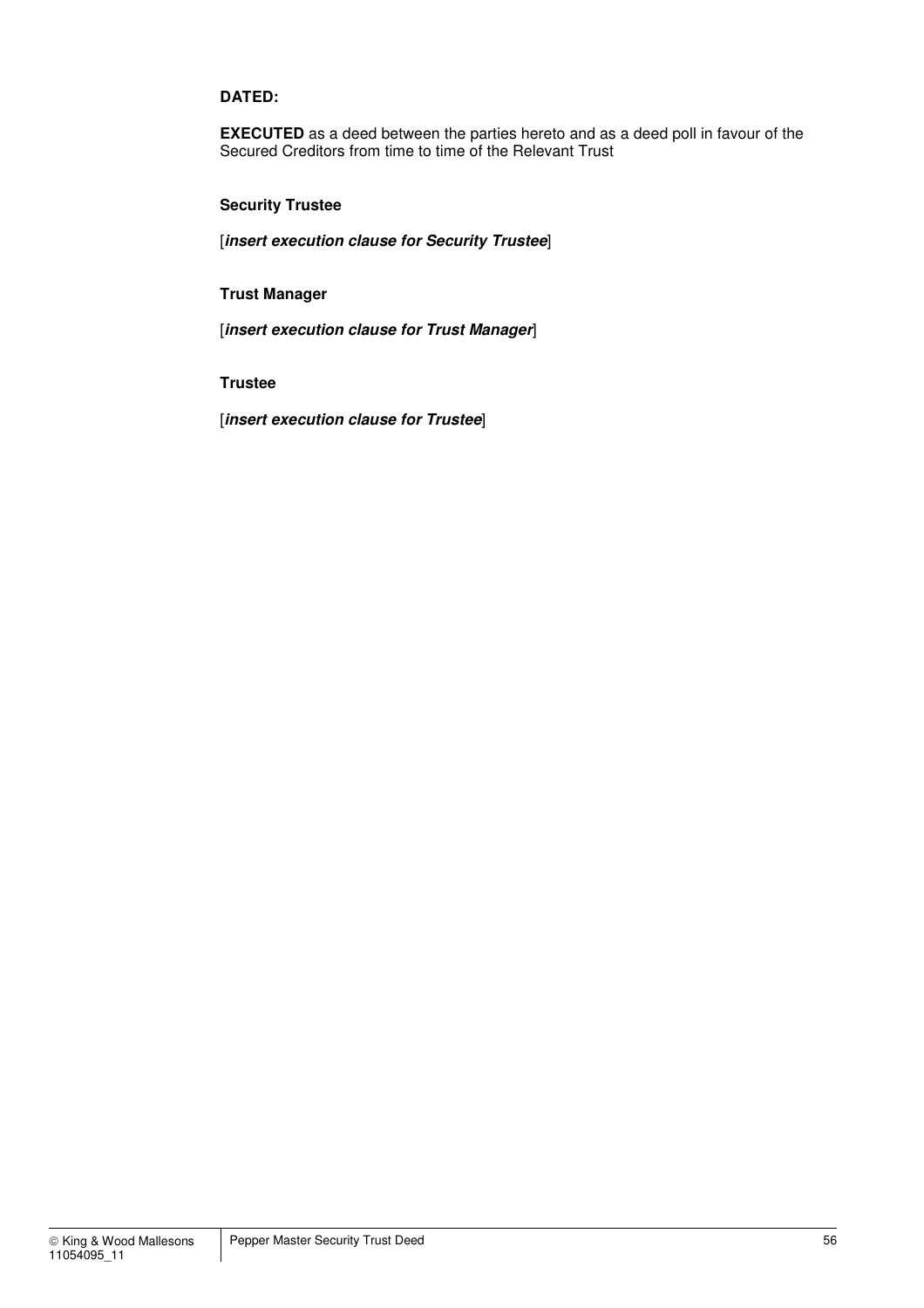## **Pepper Master Security Trust Deed**

## Schedule 2 – Meetings Provisions

The following provisions apply to meetings of Secured Creditors of a Trust and other meetings to be held in accordance with the Transaction Documents.

## **1 Calling a meeting**

#### **1.1 Who can call a meeting?**

The Trustee, the Trust Manager or the Security Trustee may call a meeting whenever they think fit.

The Security Trustee must call a meeting if:

- (a) it is asked to do so in writing by:
	- (i) the Trustee or the Trust Manager; or
	- (ii) Secured Creditors who alone or together represent at least 10% of the Secured Money on the date they ask the Security Trustee to call the meeting; or
- (b) required under a Transaction Document.

#### **1.2 Meeting may be held at two or more places**

A meeting may be held at two or more places using any technology that gives the Secured Creditors as a whole a reasonable opportunity to participate.

#### **1.3 Time and place must be reasonable**

A meeting must be held at a reasonable time and place.

## **2 Notice of meeting**

#### **2.1 Period of notice**

Subject to paragraph 5.3 ("Notice of adjourned meeting"), unless otherwise agreed in writing by each Secured Creditor, at least 3 Business Days' notice of a meeting must be given to:

- (a) each Secured Creditor;
- (b) the Trustee (unless the meeting is called by the Trustee);
- (c) the Trust Manager (unless the meeting is called by the Trust Manager); and
- (d) the Security Trustee (unless the meeting is called by the Security Trustee).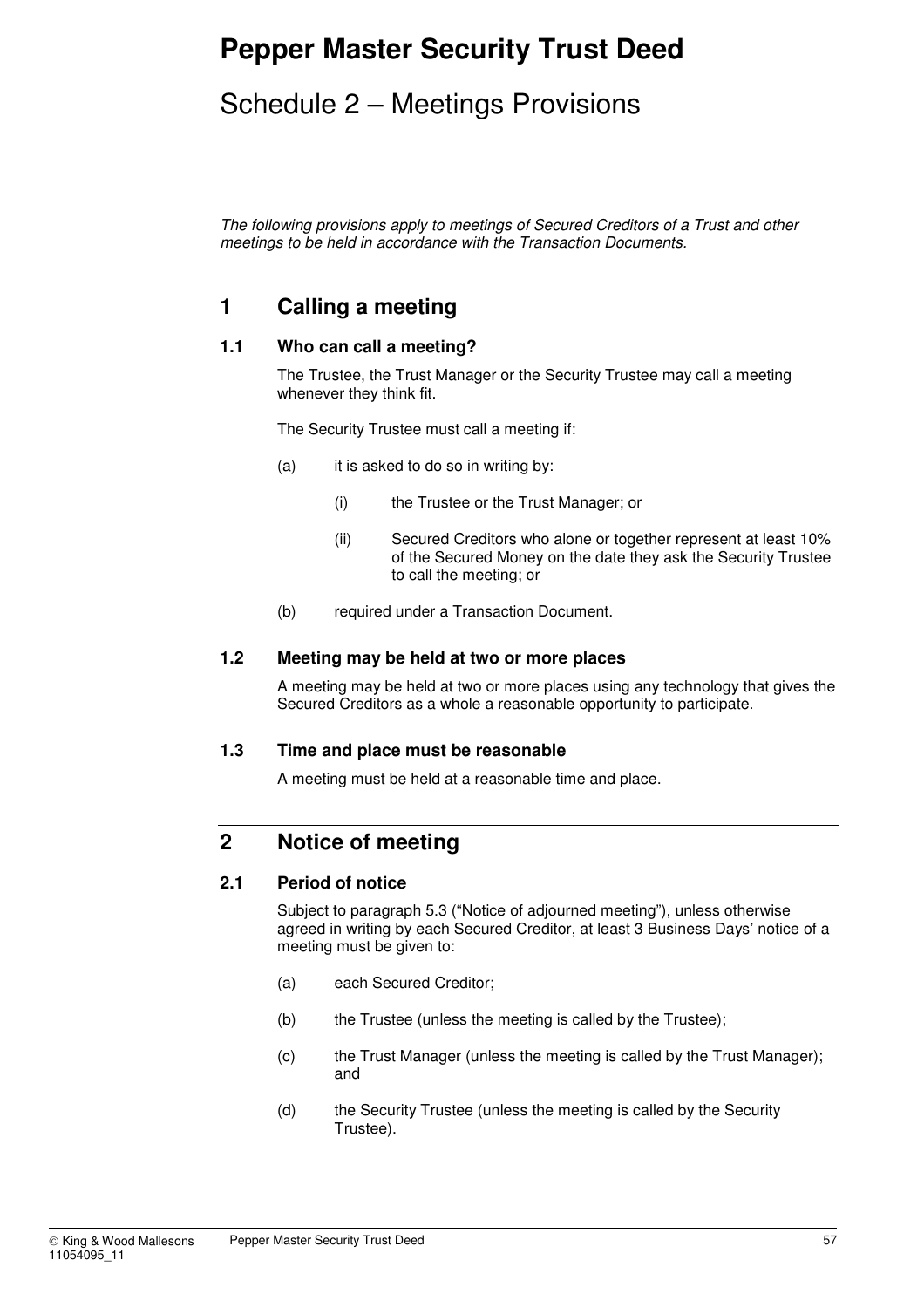#### **2.2 Contents of notice**

A notice of meeting must:

- (a) specify the date, time and place of the meeting;
- (b) specify the resolutions to be proposed at the meeting; and
- (c) explain how Secured Creditors may appoint Proxies for the meeting and state that Proxies may be appointed until 48 hours before the meeting but not after that time.

#### **2.3 Effect of failure to give notice**

The accidental failure to give notice of a meeting to, or the non-receipt of notice by, any person entitled to receive notice does not invalidate any resolution passed at the meeting.

#### **2.4 Notices to be given in accordance with Master Security Trust Deed**

Clause 26 ("Notices and other communications") applies to these provisions.

#### **2.5 Calculation of period of notice**

If a period of notice of meeting must be given, the day on which the notice is given, and the day on which the meeting is to be held, are not to be counted in calculating that period.

### **3 Chairman**

#### **3.1 Nomination of chairman**

The person who calls a meeting must nominate in writing a chairman for that meeting. The person nominated may, but need not, be a Secured Creditor.

#### **3.2 Absence of chairman**

If a meeting is held and:

- (a) the person who calls a meeting has not nominated a chairman ; or
- (b) the person nominated as chairman is not present within 15 minutes after the time specified for holding the meeting, or is unable or unwilling to act,

the Secured Creditors or Proxies present must elect one of them to be chairman.

#### **3.3 Chairman of adjourned meeting**

The chairman of an adjourned meeting need not be the person who was the chairman of the meeting from which the adjournment took place.

#### **4 Quorum**

#### **4.1 Number for a quorum**

At any meeting, any one or more Secured Creditors present in person or by Proxy form a quorum for the purposes of passing the resolutions shown in the table below only if they alone or together represent (or, in the case of Proxies,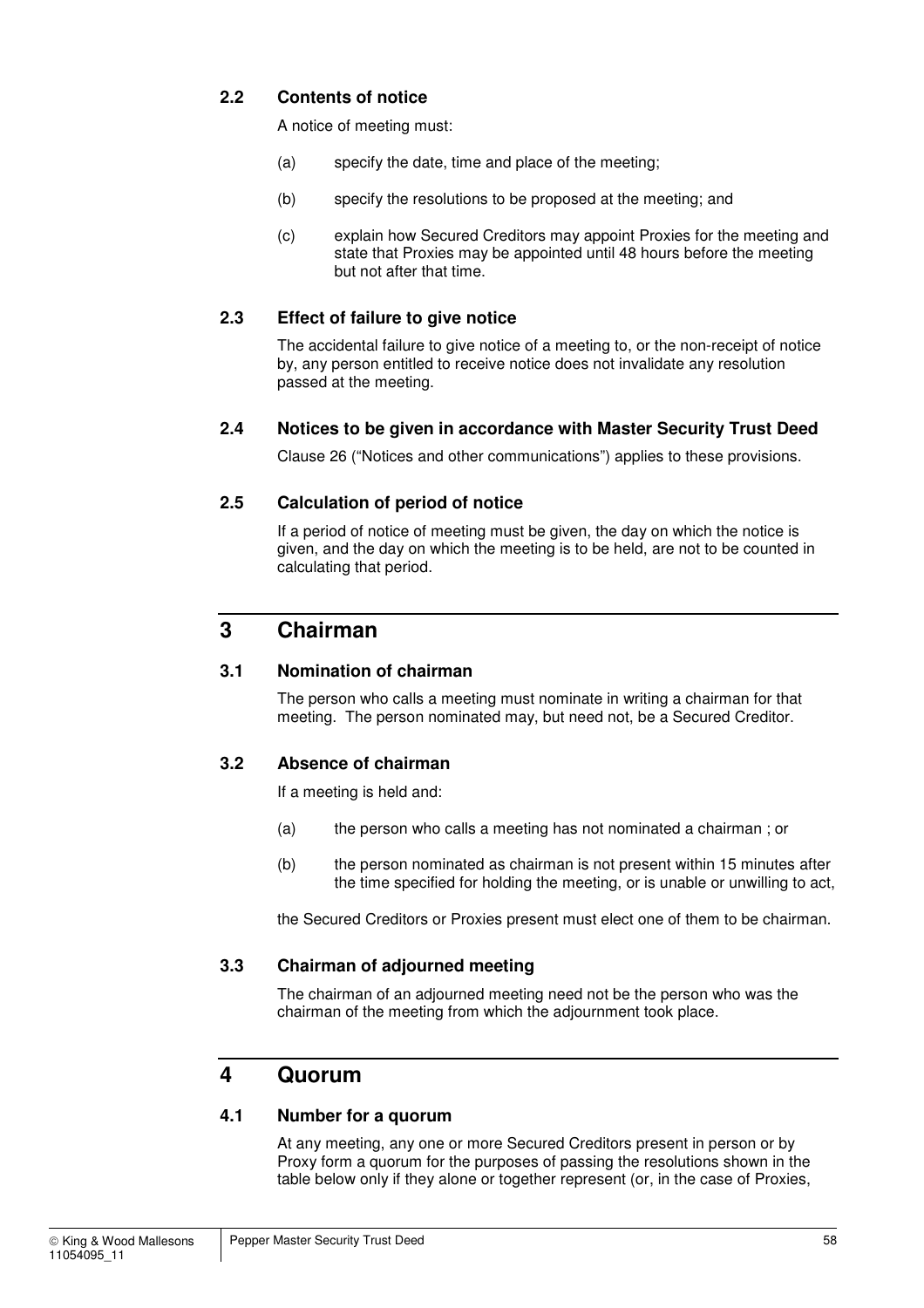represent Secured Creditors who represent) at least the proportion of the Secured Money shown in the table below on the date of the meeting.

| <b>Type of resolution</b>       | <b>Required proportion for</b><br>any meeting except for<br>meeting previously<br>adjourned because of<br>lack of quorum | <b>Required proportion</b><br>for meeting previously<br>adjourned because of<br>lack of quorum |
|---------------------------------|--------------------------------------------------------------------------------------------------------------------------|------------------------------------------------------------------------------------------------|
| <b>Ordinary Resolution</b>      | 10%                                                                                                                      | No requirement                                                                                 |
| <b>Extraordinary Resolution</b> | 50%                                                                                                                      | No requirement                                                                                 |
| Special Quorum Resolution       | 75%                                                                                                                      | 25%                                                                                            |

In determining whether a quorum is present, each individual attending as a Proxy is to be counted, except that where a Secured Creditor has appointed more than one Proxy, only one is to be counted.

#### **4.2 Requirement for a quorum**

An item of business (other than the choosing of a chairman) may not be dealt with at a meeting unless a quorum is present when the meeting proceeds to consider it. However, if a quorum is present when the first item of business is dealt with, it is taken to be present for the whole meeting unless the chairman declares otherwise (on the chairman's own motion or at the request of a Secured Creditor or Proxy who is present).

#### **4.3 If quorum not present**

If a quorum is not present within 15 minutes after the time specified for the holding of a meeting:

- (a) if the meeting was called at the request of Secured Creditors, it is dissolved; and
- (b) in any other case, the meeting is adjourned until a date, time and place the chairman appoints. The date of the adjourned meeting must be no earlier than 5 days, and no later than 14 days after, the date of the meeting from which the adjournment took place.

#### **4.4 If quorum not present at adjourned meeting**

If a quorum is required for an adjourned meeting and a quorum is not present within 15 minutes after the time appointed for the adjourned meeting, the chairman may dissolve the meeting.

If the chairman does not dissolve the meeting, the chairman may with the consent of (and must if instructed by) the Secured Creditors on a show of hands adjourn the meeting to a new date, time or place.

## **5 Adjournment of a meeting**

#### **5.1 When a meeting may be adjourned**

The chairman of a meeting may with the consent of (and must if instructed by) any meeting, adjourn the meeting or any business being considered or remaining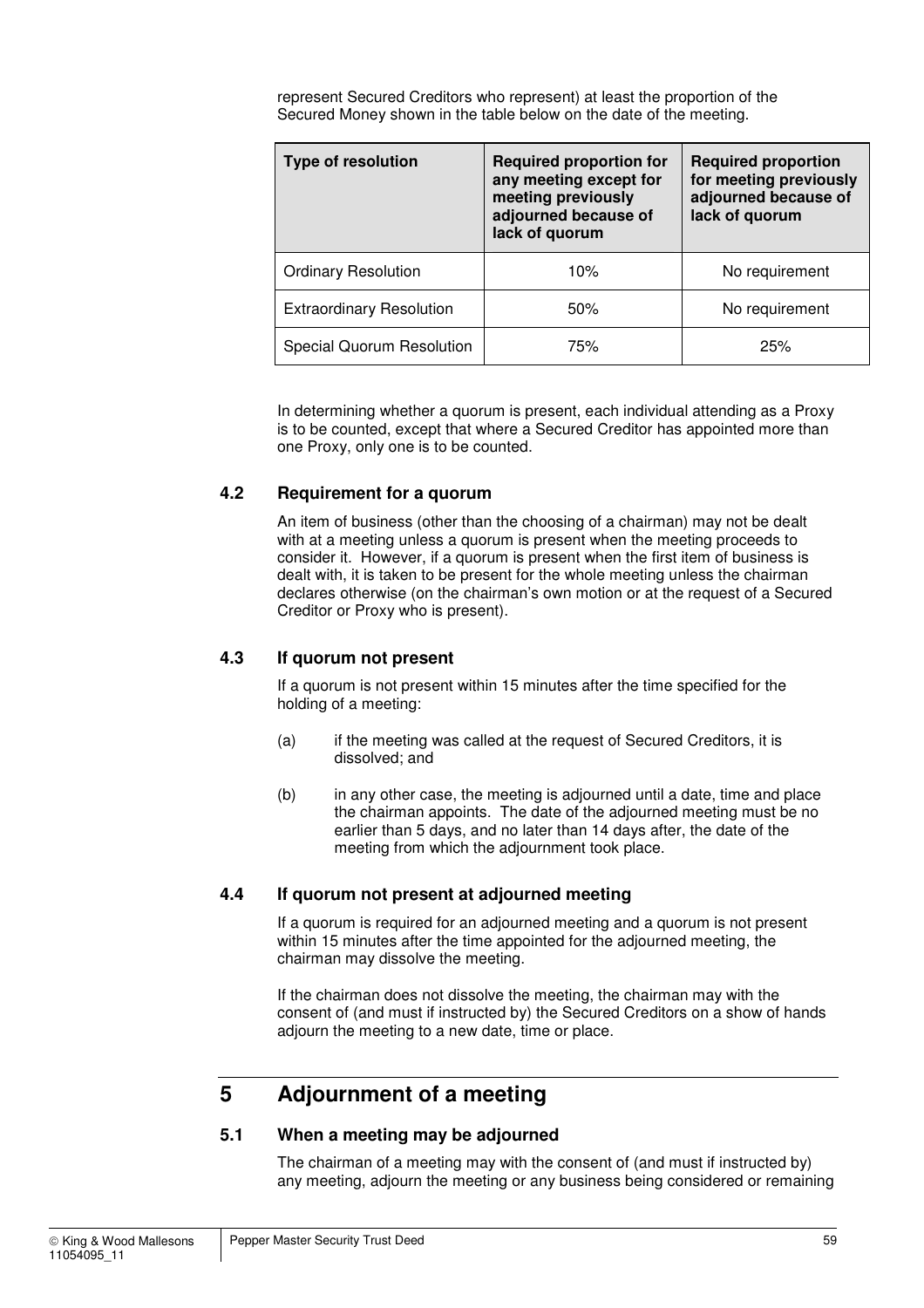to be considered by the meeting either to a later time at the same meeting or to an adjourned meeting at any time and any place.

#### **5.2 Business at adjourned meeting**

Only unfinished business from the meeting from which the adjournment took place may be dealt with at an adjourned meeting.

#### **5.3 Notice of adjourned meeting**

It is not necessary to give notice of an adjournment unless a meeting is adjourned because of a lack of a quorum. In that case, unless otherwise agreed in writing by each Secured Creditor, the chairman of the meeting from which the adjournment took place must give five days' notice of the adjourned meeting to each person entitled to receive notice of a meeting under these provisions. The notice must state the quorum required at the adjourned meeting but need not contain any further information.

## **6 Voting**

#### **6.1 Voting on a show of hands**

Every resolution put to a vote at a meeting must be decided on a show of hands unless a poll is properly demanded and the demand is not withdrawn.

A declaration by the chairman that a resolution has been passed, or passed by a particular majority, or not passed or not passed by any particular majority, is conclusive evidence of the fact. Neither the chairman nor the minutes of meeting need state, and it is not necessary to prove, the number or proportion of votes cast in favour of or against the resolution.

#### **6.2 When is a poll properly demanded**

A poll may be demanded on any resolution. A poll may be demanded by:

- (a) the chairman;
- (b) the Security Trustee, the Trustee or the Trust Manager; or
- (c) one or more persons who alone or together represent (or represent Secured Creditors who represent) at least 2% of the Secured Money on the date of the meeting.

The poll may be demanded before a vote is taken or before or immediately after the voting results on a show of hands are declared.

#### **6.3 Poll**

If a poll is properly demanded, it must be taken in the manner and at the date and time directed by the chairman. However, a poll demanded on the election of a chairman or on a question of adjournment must be taken immediately.

A demand for a poll may be withdrawn.

The demand for a poll in relation to an item of business does not prevent a meeting continuing to deal with any other business.

The result of a poll is taken to be a resolution of the meeting at which the poll was demanded.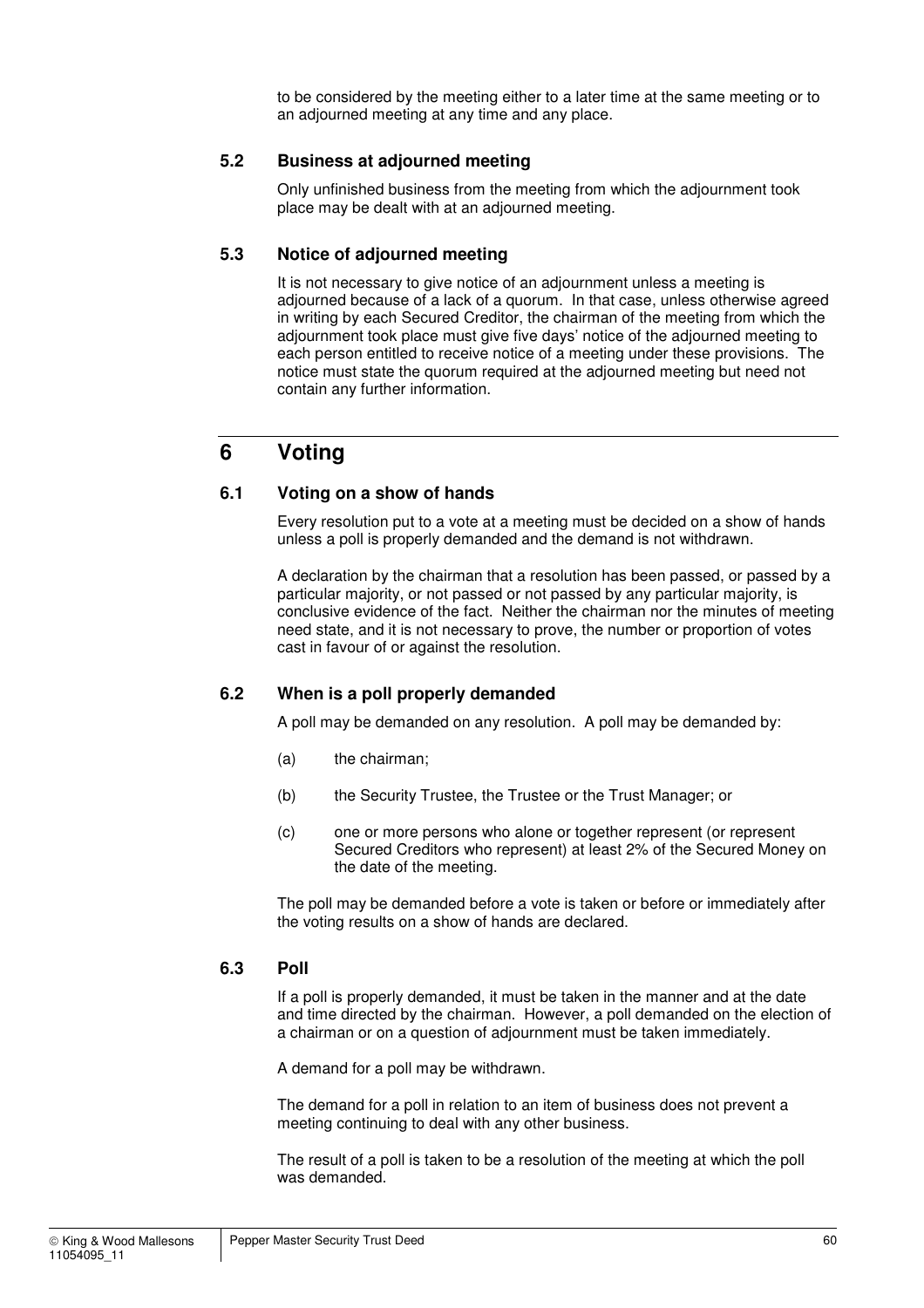#### **6.4 Chairman's casting vote**

If votes are equal either on a show of hands or on a poll, the chairman has a casting vote. This casting vote is in addition to any votes that the chairman is entitled to as a Secured Creditor or Proxy.

#### **6.5 Entitlement to vote**

A Secured Creditor (or, in the case of a Note registered as being owned jointly, the person whose name appears first on the Note Register) may be present and vote in person at any meeting or be represented by Proxy.

Except where these provisions provide otherwise, at any meeting:

- (a) on a show of hands, each Secured Creditor and each Proxy present has one vote; and
- (b) on a poll each Secured Creditor and each Proxy present has one vote in respect of each \$1.00 of Secured Money owing to that Secured Creditor, or to the Secured Creditor that Proxy represents, on the date of the meeting.

Without affecting the obligations of any Proxy, any person entitled to vote need not do so and any person entitled to more than one vote need not use all of its votes (or use all of its votes in the same way).

#### **6.6 Entitlement to attend and speak**

Only the chairman, the Trustee, the Security Trustee, the Trust Manager and the other Secured Creditors, and their respective financial and legal advisers may attend and speak at any meeting.

#### **6.7 Objections to right to vote**

A challenge to a right to vote at a meeting of Secured Creditors:

- (a) may only be made at the meeting; and
- (b) must be determined by the chairman, whose decision is final (unless the challenge is to the chairman's right to vote, in which case, it must be determined on a show of hands).

## **7 Proxies**

#### **7.1 Appointment of proxy**

A Secured Creditor entitled to attend and vote at a meeting may appoint a Proxy to attend the meeting and act on that Secured Creditor's behalf in connection with the meeting (including by voting). A Secured Creditor may do this by signing a Proxy Form.

If the Secured Creditor is a corporation, the Proxy Form must be signed on behalf of the company in accordance with the Corporations Act.

#### **7.2 Validity of Proxy Forms**

A Proxy Form signed by a Secured Creditor is only valid for so long as the Secured Creditor remains a Secured Creditor.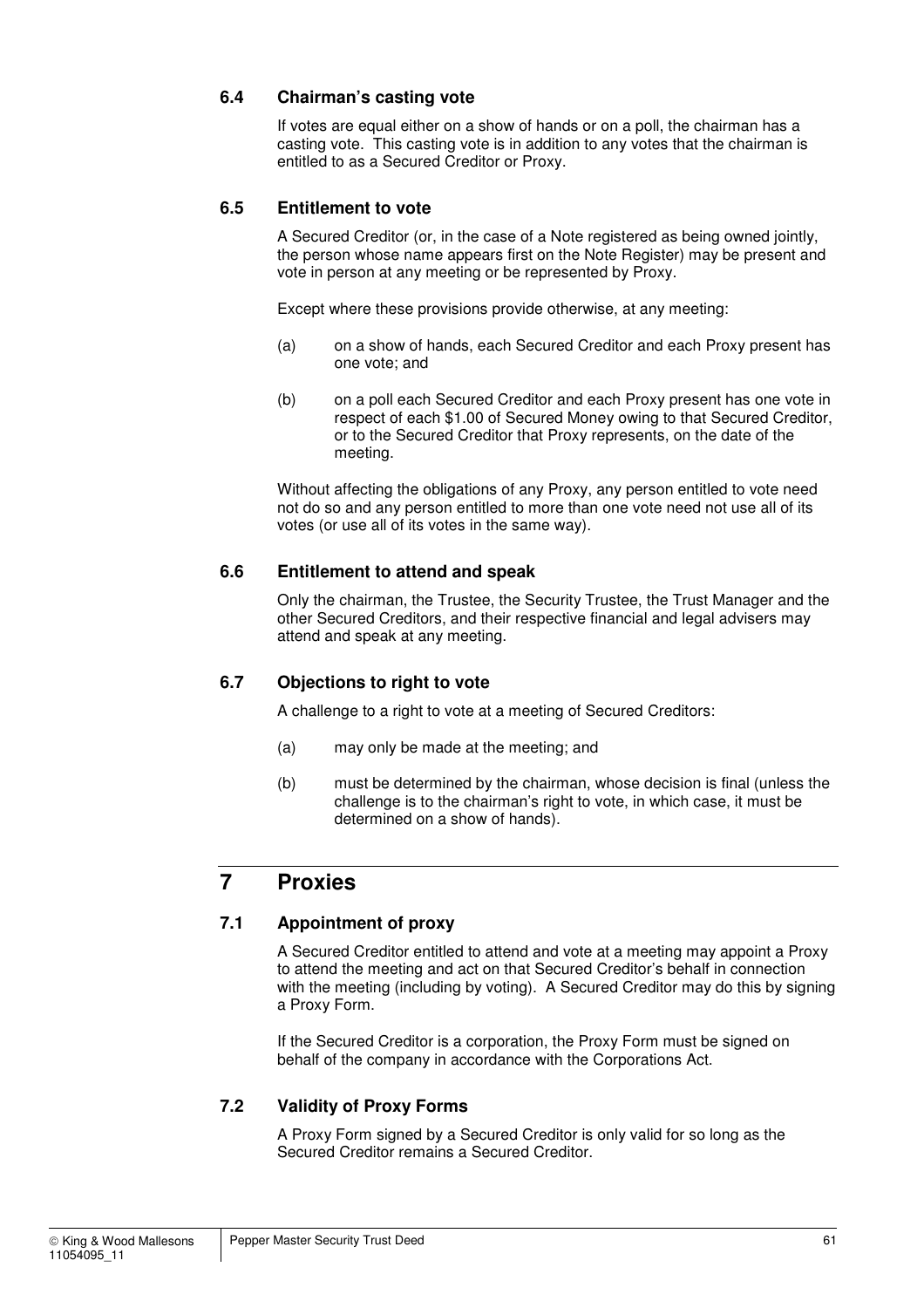#### **7.3 Proxy Form must be lodged with Security Trustee**

For an appointment of a Proxy to be effective, the Security Trustee must receive the following documents at the office specified in the notice of meeting no later than 48 hours before the meeting in respect of which the Proxy is appointed:

- (a) a duly signed Proxy Form; and
- (b) any power of attorney or other authority under which the Proxy Form is signed, or a copy of that power or authority certified in the manner the Security Trustee requires.

#### **7.4 Who may be a Proxy?**

A Proxy:

- (a) need not be a Secured Creditor; and
- (b) may be an officer, employee, representative of, or otherwise connected with, the Security Trustee, the Trustee or the Trust Manager.

#### **7.5 Revocation and amendment**

If, before a Proxy votes at a meeting, the Secured Creditor who appointed the Proxy:

- (a) revokes or amends the Proxy Form appointing the Proxy or any instructions in relation to it; or
- (b) ceases to be a Secured Creditor,

any vote cast by the Proxy at the meeting in accordance with the terms of the Proxy Form is valid, unless the Security Trustee receives notice of that fact from a Secured Creditor at the office specified in the notice of meeting no later than 24 hours before the meeting in respect of which the Proxy is appointed.

## **8 Single Secured Creditor**

If there is only one Secured Creditor, the Secured Creditor may pass a resolution by signing a document stating that it passes the resolution set out in the document.

## **9 Circulating Resolutions**

#### **9.1 Passing resolutions by Circulating Resolution**

Without holding a meeting, the Secured Creditors may pass:

- (a) an Ordinary Resolution, if within one month after the Notification Date, Secured Creditors representing more than 50% of the Secured Money on the Notification Date sign a document containing a statement that they are in favour of the resolution set out in the document;
- (b) an Extraordinary Resolution, if within one month after the Notification Date, Secured Creditors representing at least 75% of the Secured Money on the Notification Date sign a document containing a statement that they are in favour of the resolution set out in the document; or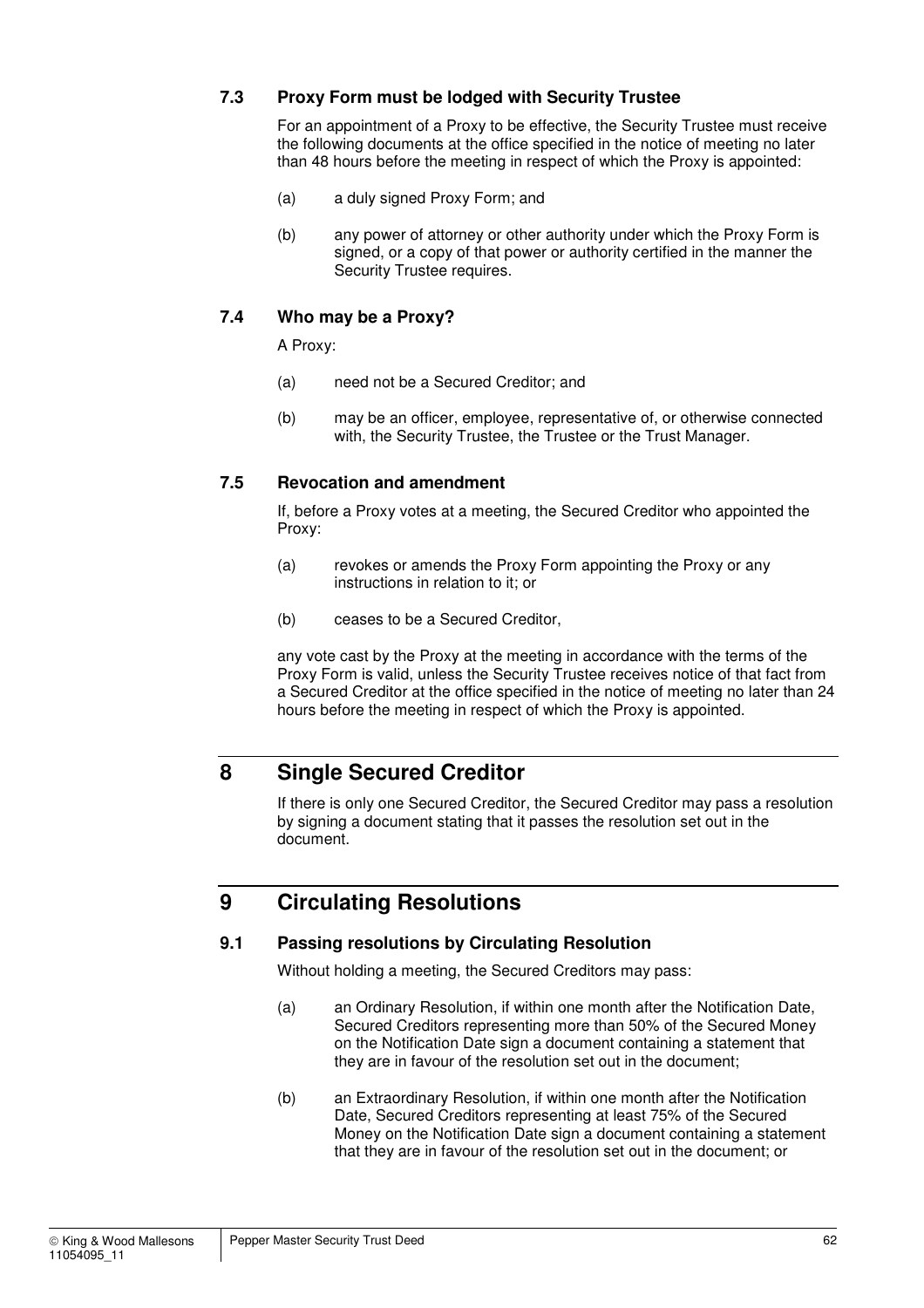(c) a Special Quorum Resolution, if within one month after the Notification Date, Secured Creditors representing 100% of the Secured Money on the Notification Date sign a document containing a statement that they are in favour of the resolution set out in the document.

A single document may include one or more resolutions of the same or different types.

#### **9.2 Who can propose a Circulating Resolution**

The Security Trustee, the Trustee or the Trust Manager may propose that a resolution should be passed by Circulating Resolution whenever they think fit.

The Security Trustee must propose that a resolution should be passed by Circulating Resolution if it is asked to do so in writing by:

- (a) the Trustee or the Trust Manager; or
- (b) by Secured Creditors who alone or together represent at least 10% of the Secured Money on the date they ask the Security Trustee to propose that the resolution should be passed by Circulating Resolution.

#### **9.3 Copies sent to all Secured Creditors**

If it is proposed that a resolution should be passed by Circulating Resolution, a copy of the document setting out the resolution must be given to:

- (a) each Secured Creditor;
- (b) the Trustee (unless the document is prepared by the Trustee);
- (c) the Trust Manager (unless the document is prepared by the Trust Manager); and
- (d) the Security Trustee (unless the document is prepared by the Security Trustee).

#### **9.4 Contents of Circulating Resolution**

The document setting out a Circulating Resolution must:

- (a) set out the proposed resolution;
- (b) contain a statement that the Secured Creditors who sign are in favour of the resolution; and
- (c) specify the Notification Date which must be no later than the date on which the document is first sent to Secured Creditors.

#### **9.5 Counterparts**

A Circulating Resolution may consist of a number of copies of the document setting out the resolution, each signed by one or more Secured Creditors. If so, as long as the wording of the resolution and statement are identical in each copy, the signed copies are treated as making up one Circulating Resolution.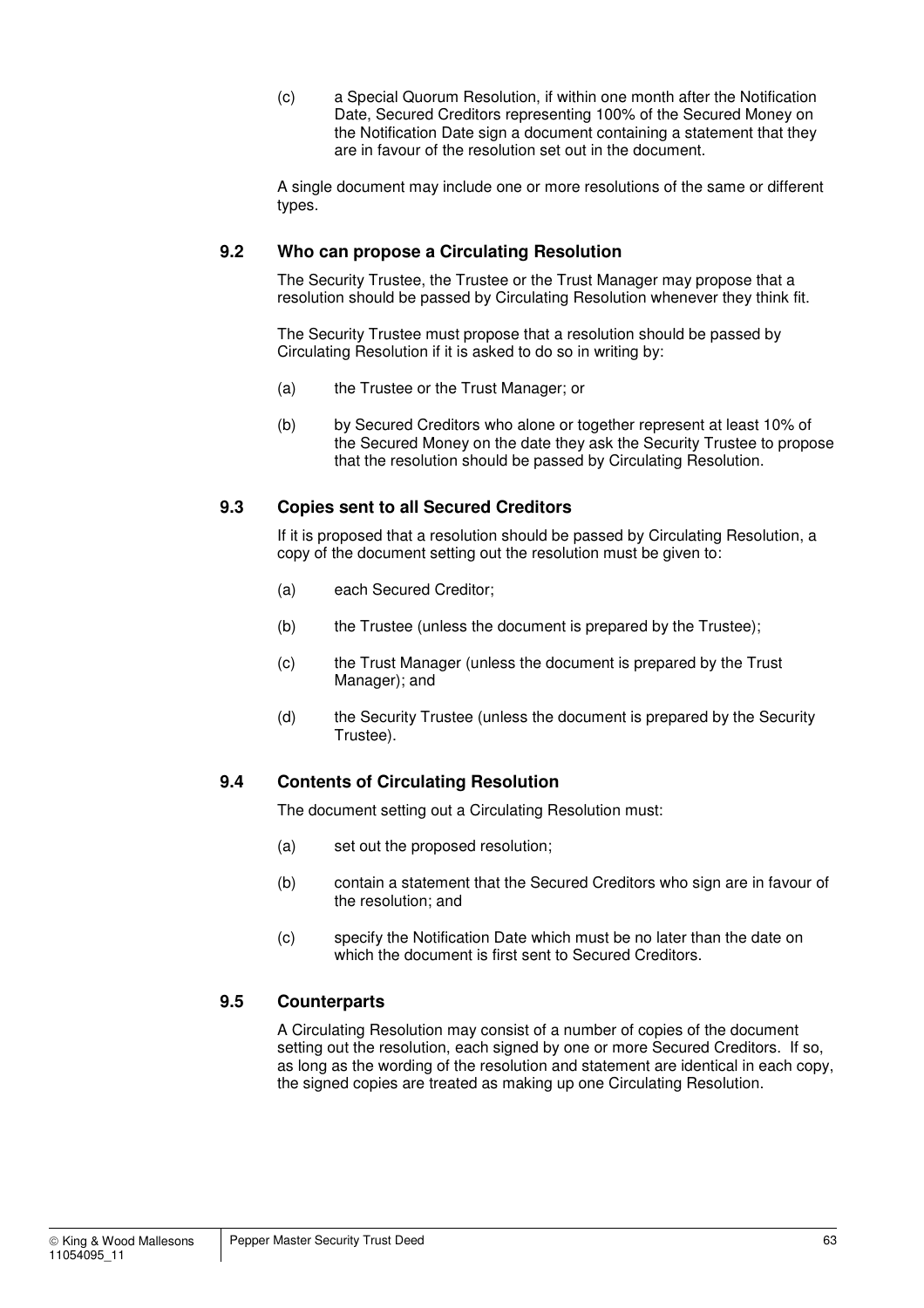#### **9.6 When is a Circulating Resolution passed**

A Circulating Resolution is passed when the last Secured Creditor required to satisfy the relevant threshold in paragraph 9.1 ("Passing resolutions by Circulating Resolution") signs the document setting out the resolution.

#### **9.7 Effect of failure to give copy of Circulating Resolution**

The accidental failure to give a copy of the document setting out the resolution to, or the non-receipt of a copy by, any Secured Creditor does not invalidate the Circulating Resolution.

## **10 Effect and notice of resolution**

#### **10.1 Resolutions are binding**

A resolution passed at a meeting called and held (or by a Circulating Resolution sent and signed) in accordance with these provisions is binding on all Secured Creditors, whether or not they were present, or voted, at the meeting (or signed the Circulating Resolution).

#### **10.2 Notice of resolutions**

The Trustee must give notice to the Secured Creditors of the result of the voting on a resolution within 14 days of the result being known. However, failure to do so does not invalidate the resolution.

### **11 Minutes**

#### **11.1 Minute books**

The Security Trustee must keep books in which it records:

- (a) the minutes and resolutions of meetings; and
- (b) Circulating Resolutions.

#### **11.2 Minutes and Circulating Resolutions must be signed**

The Security Trustee must ensure that:

- (a) the minutes of a meeting are signed within a reasonable time after the meeting by the chairman of the meeting or by the chairman of the next meeting; and
- (b) Circulating Resolutions are signed by an Authorised Officer of the Security Trustee.

#### **11.3 Minutes and Circulating Resolutions conclusive**

Unless the contrary is proved, a minute or resolution that is recorded and signed in accordance with these provisions, is conclusive evidence:

- (a) of the matters contained in it;
- (b) that any meeting was properly called and held (and copies of any Circulating Resolution were properly sent and signed); and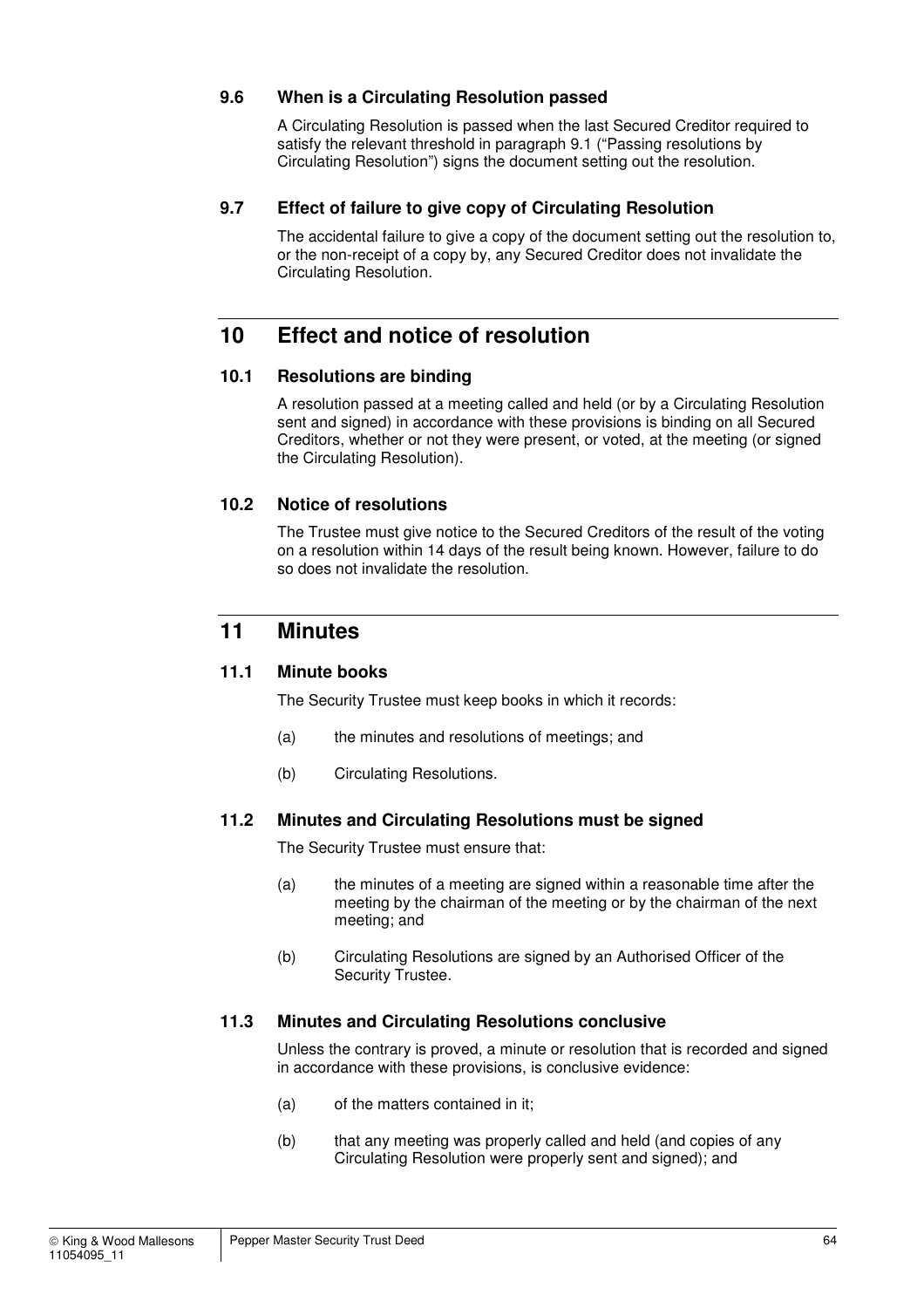(c) that the relevant resolution or resolutions were properly passed.

## **12 Interpretation**

#### **12.1 References to Secured Money**

Unless the contrary intention appears, a reference in these provisions to the "Secured Money", "Secured Creditors" and "Transaction Documents" is a reference to the Secured Money, Secured Creditors and Transaction Documents of the Trust in respect of which a meeting has been, or is to be, called (or in respect of which a Circulating Resolution has been, or is to be, passed).

#### **12.2 Secured Money and Derivative Counterparties**

For the purposes of these provisions only, the amount of Secured Money owing to a Derivative Counterparty on any date is taken to be the amount (if any) determined by the Derivative Counterparty in good faith which would be owing to the Derivative Counterparty if the Derivative Counterparty closed-out its Derivative Contracts at 9.00 am (Sydney time) on that date).

#### **12.3 Certain Secured Creditors**

Without limiting clauses 5.3(c) ("Matters requiring a Special Quorum Resolution") and 5.4 ("Ruling Secured Creditor consents") of the Master Security Trust Deed, a reference to "Secured Creditors" in the Master Security Trust Deed, may, if specified in a Series Notice for a Trust, refer to only some of the Secured Creditors for that Trust.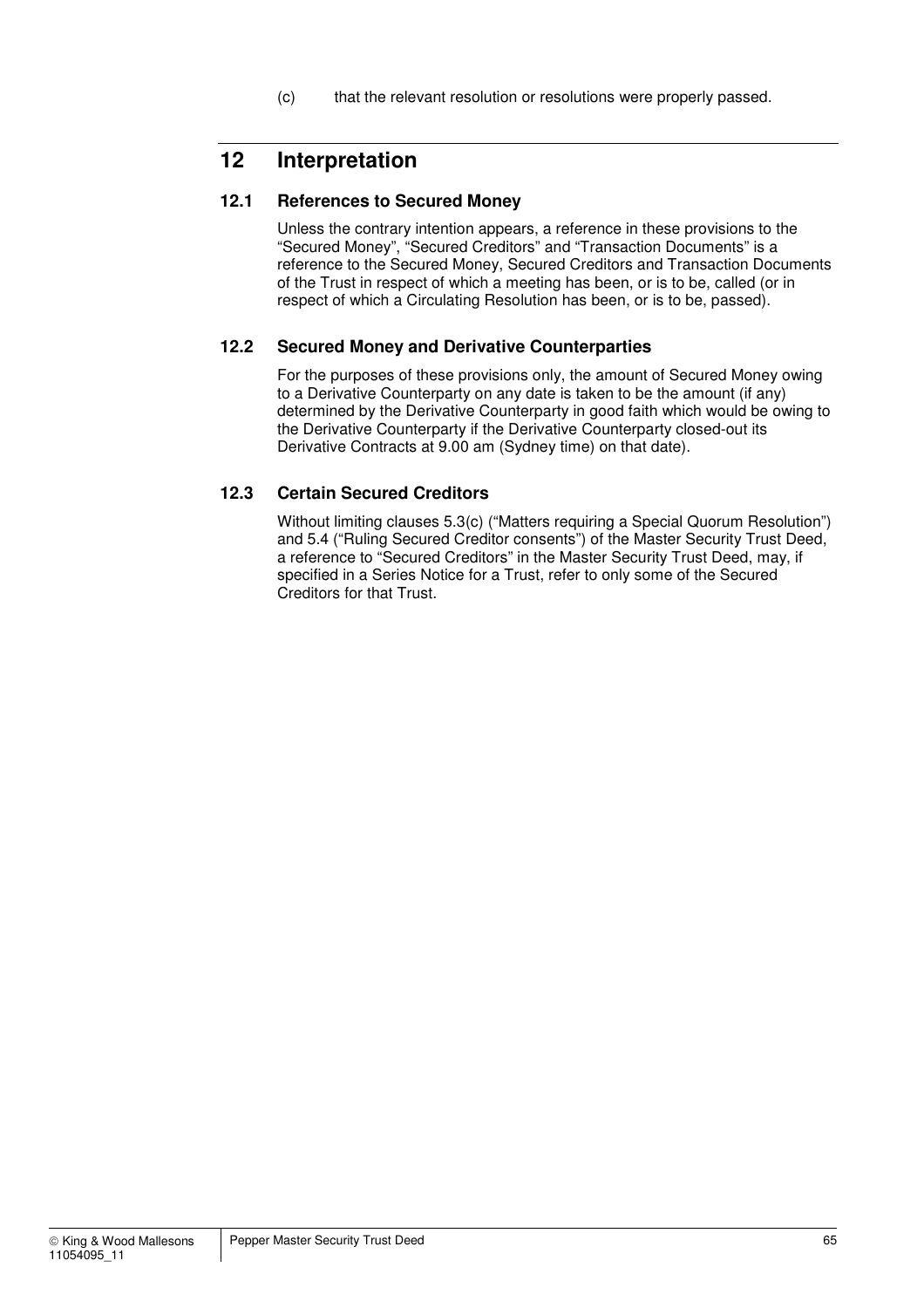# **Pepper Master Security Trust Deed**

# Signing page

**DATED: 2 May 2012** 

| iste<br>ru<br>I |
|-----------------|
|-----------------|

| <b>EXECUTED by PEPPER FINANCE</b><br><b>CORPORATION LIMITED in</b><br>accordance with section 127(1) of the<br>Corporations Act 2001 (Cwlth) by<br>authority of its directors: |                                                                                                                         |
|--------------------------------------------------------------------------------------------------------------------------------------------------------------------------------|-------------------------------------------------------------------------------------------------------------------------|
| Signature of director                                                                                                                                                          | Signature of director/company<br>secretary*<br>*delete whichever is not applicable                                      |
| Name of director (block letters)                                                                                                                                               | Name of director/company secretary*<br>(block letters)<br>*delete whichever is not applicable                           |
|                                                                                                                                                                                |                                                                                                                         |
| <b>Security Trustee</b>                                                                                                                                                        |                                                                                                                         |
| <b>SIGNED, SEALED AND DELIVERED</b><br>by                                                                                                                                      |                                                                                                                         |
| as attorney for P.T. LIMITED under<br>power of attorney dated:                                                                                                                 |                                                                                                                         |
| in the presence of:                                                                                                                                                            |                                                                                                                         |
| Signature of witness                                                                                                                                                           | By executing this deed the attorney<br>states that the attorney has received no<br>notice of revocation of the power of |